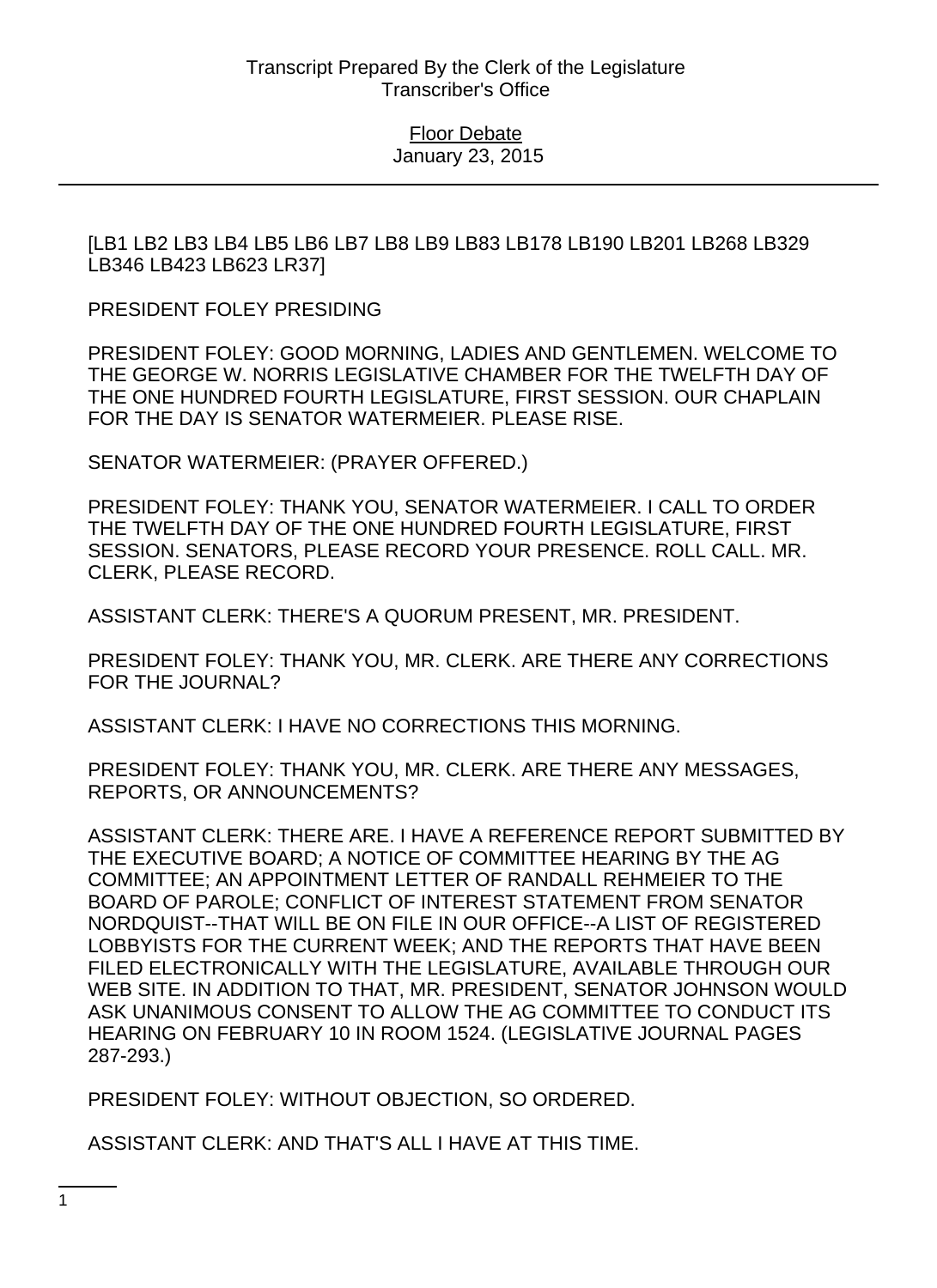PRESIDENT FOLEY: THANK YOU, MR. CLERK. (DOCTOR OF THE DAY INTRODUCED.) WE NOW MOVE TO THE FIRST ITEM ON THE AGENDA, A MOTION TO WITHDRAW LB201. SENATOR DAVIS, YOU'RE RECOGNIZED. [LB201]

ASSISTANT CLERK: MR. PRESIDENT, SENATOR DAVIS... [LB201]

SENATOR DAVIS: THANK YOU, MR. PRESIDENT, MEMBERS OF THE UNICAMERAL. GOOD MORNING, NEBRASKA. I COME TODAY TO ASK YOU TO WITHDRAW LB201 AND RETURN IT TO MY OFFICE. [LB201]

PRESIDENT FOLEY: SENATOR CHAMBERS, YOU'RE RECOGNIZED. [LB201]

SENATOR CHAMBERS: THANK YOU. MR. PRESIDENT, MEMBERS OF THE LEGISLATURE, I COME BEFORE YOU TODAY WITH GREAT TREPIDATION. I HAVE AN OBLIGATION TO DO SOMETHING WHICH IS NOT PLEASANT, BUT I TAKE IT AS A PART OF MY DUTY, MY RESPONSIBILITY AS AN ELECTED OFFICIAL AND AS A MEMBER OF THE LEGISLATURE. WE ARE GOVERNED BY RULES, BUT ABOVE THOSE RULES AND WHEREVER YOU HAVE A PARLIAMENTARY-TYPE SYSTEM OR LEGISLATIVE SYSTEM LIKE THIS OR SIMILAR TO IT, THE CONSTITUTION TAKES PRIORITY; STATUTES BELOW THAT; THEN, WHEN IT COMES TO THE BODY, THE RULES. AND IF THERE'S NO SPECIFIC RULE THEN THERE IS RESORT TO CUSTOM, USAGE, AND TRADITION. WHEN YOU HAVE NEW PEOPLE COMING INTO A BODY AND THEY THINK THEY KNOW EVERYTHING BECAUSE THEY GOT ELECTED, THEY WILL SAY, WELL, I DON'T SEE WHY TRADITION SHOULD MAKE ANY DIFFERENCE, I DON'T SEE WHY CUSTOM OR USAGE SHOULD MAKE ANY DIFFERENCE, MY OPINION IS DIFFERENT AND IT OUGHT TO BE WHAT MY OPINION IS. AND BESIDES THAT, THEY CAN ROUND UP ENOUGH VOTES, WHEN WE'RE TALKING ABOUT THE REFERENCE COMMITTEE, TO GET PEOPLE TO AGREE WITH THEM. NOW, MAYBE A MAJORITY OF THE MEMBERS OF THIS BODY WILL GO ALONG WITH THAT TYPE OF SUBVERSION, BUT I WILL NOT. I FIND IT TO BE VERY DISTURBING WHEN YOU HAVE COMMITTEE CHAIRPERSONS WHO OUGHT TO RESPECT THE RULES, THE TRADITIONS, THE PRACTICES, THE USAGES, PARTICIPATING IN THE SUBVERSION OF THE TRADITIONS AND PRACTICES AND USAGES OF THE LEGISLATURE. THERE HAVE BEEN HIGHLY POLITICIZED MISREFERRAL OF BILLS, SOME ORCHESTRATED THROUGH THE MACHINATIONS--SOME PEOPLE SAY "MACKINATIONS" (PHONETICALLY)--INVOLVING COMMITTEE CHAIRS. THEY GET TOGETHER AND HAVE ENOUGH VOTES TO MISREFER A BILL. AND I HAVE FRANKLY ACKNOWLEDGED, AS A MEMBER OF THE EXECUTIVE BOARD, THAT WITH FIVE VOTES THEY CAN DO ANYTHING THEY WANT TO. THEY CAN EVEN VOTE TO SAY THAT IGNORANCE PREVAILS. AND FOR THE PERIOD OF TIME WHERE THAT VOTE CONTROLS, THAT'S THE WAY IT WILL BE. BUT I HAVE REMINDED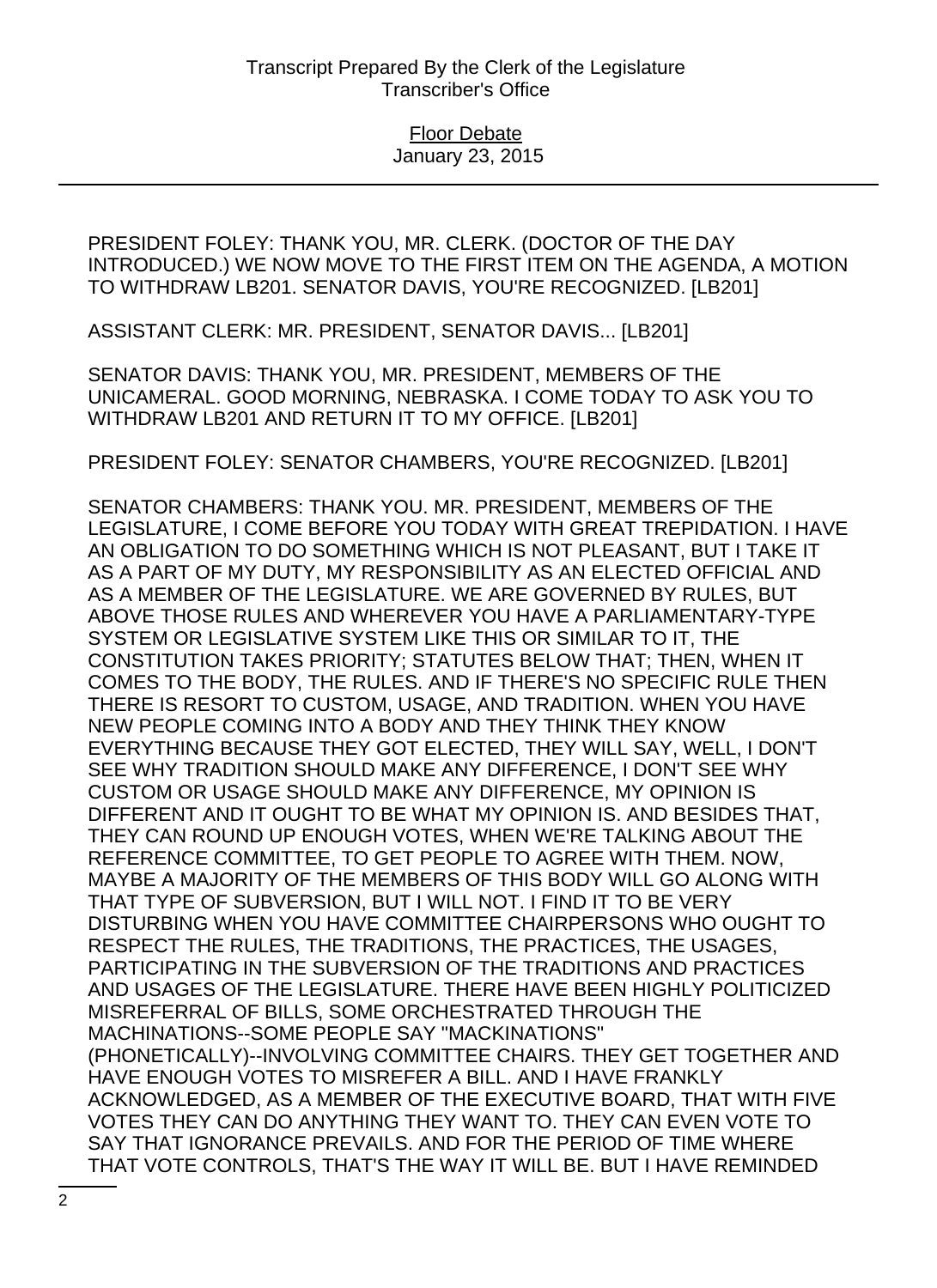### Floor Debate January 23, 2015

THEM THAT IN THE COMMITTEE WHAT I CAN DO IS LIMITED. WHEN WE GET TO THE FLOOR, IT'S A DIFFERENT MATTER. AND WE'RE NOT JUST TALKING ABOUT THE TIME DURING WHICH A COMMITTEE MEETS; WE'RE TALKING ABOUT A 90-DAY LEGISLATIVE SESSION. AND I DO NOT WEAR DOWN. I WILL NOT BE BOUGHT OFF. I WILL NOT BE FRIGHTENED OFF. I WILL NOT BE NEGOTIATED WITH WHEN I AM CONVINCED THAT THINGS OUGHT TO BE DONE A CERTAIN WAY AND THEY'RE NOT BEING DONE THAT WAY. SO IN THE SAME WAY THAT THESE COMMITTEE CHAIRS AND OTHER MEMBERS OF THESE LITTLE CLIQUES, C-L-I-Q-U-E-S, AND CLAQUES, C-L-A-Q-U-E-S, CAN GET TOGETHER TO DO THEIR DAMAGE IN SUBVERTING, I'M GOING TO DO WHAT I THINK NEEDS TO BE DONE. AND I WILL STAND 1 AGAINST 48 IF NECESSARY. [LB201]

PRESIDENT FOLEY: ONE MINUTE, SENATOR. [LB201]

SENATOR CHAMBERS: THE TRADITIONS OF THE LEGISLATURE ARE IMPORTANT TO ME. THE LEGISLATURE AS AN INSTITUTION IS IMPORTANT TO ME. THOSE ARE TWO STRANGE THINGS FOR A BLACK PERSON IN AMERICA TO SAY. BUT I AM A MEMBER OF THIS BODY. NOBODY PUT A GUN TO MY HEAD AND COMPELLED ME TO BE A MEMBER. I CHOSE TO DO SO. AND SINCE I AM A MEMBER, I'M GOING TO DO EVERYTHING I CAN TO SEE THAT THIS LEGISLATURE BEHAVES IN THE WAY A LEGISLATURE SHOULD. NOW, I VOTED AGAINST THE RULES WHEN THEY WERE ADOPTED. THERE ARE SOME WHO VOTED FOR THE RULES BUT THEY DISREGARD THEM, AND THAT'S WHAT I TALKED ABOUT THE FIRST DAY. AS FAR AS THINGS THAT I SAY, I LIKE TO HAVE DOCUMENTATION. WHY AM I TALKING LIKE THIS ON A MOTION... [LB201]

PRESIDENT FOLEY: TIME, SENATOR, BUT YOU ARE NEXT IN THE QUEUE. [LB201]

SENATOR CHAMBERS: THANK YOU...ON A MOTION MADE BY A FELLOW MEMBER TO WITHDRAW A BILL? BECAUSE THE ISSUE RELATES TO A MATTER OF THE RULE IMPLEMENTATION THAT ALLOWS SUCH A MOTION AND A VOTE IS TAKEN ON IT. DOES SOMEBODY AGREE WITH THAT RULE? DOES SOMEBODY DISAGREE? WHEN A SUBJECT OF THAT KIND IS BROUGHT FORTH, DISCUSSION OF THE KIND THAT I'M ENGAGING IN IS APPROPRIATE AND IT'S RELEVANT. THERE IS A VALUE TO HAVING A RULE SUCH AS THAT. BUT, STILL, A VOTE MUST BE TAKEN. WHY? SHOULDN'T THE BILL BELONG EXCLUSIVELY TO THE ONE WHO INTRODUCED IT? NOT REALLY, BECAUSE ONCE IT IS INTRODUCED IT BECOMES THE "PROPERTY," AND I PUT THAT IN QUOTES, OF THE LEGISLATURE. AND CERTAIN FORMAL ACTIONS REQUIRE A VOTE OF A MAJORITY OF THE ELECTED MEMBERS, WHICH COMPRISES 25 OF US. SO THERE ARE PEOPLE WHO WILL BE ABLE TO GET VOTES TO DO THINGS THAT ARE INAPPROPRIATE, THAT ARE OUTSIDE THE RULES. BUT IF THEY CAN GET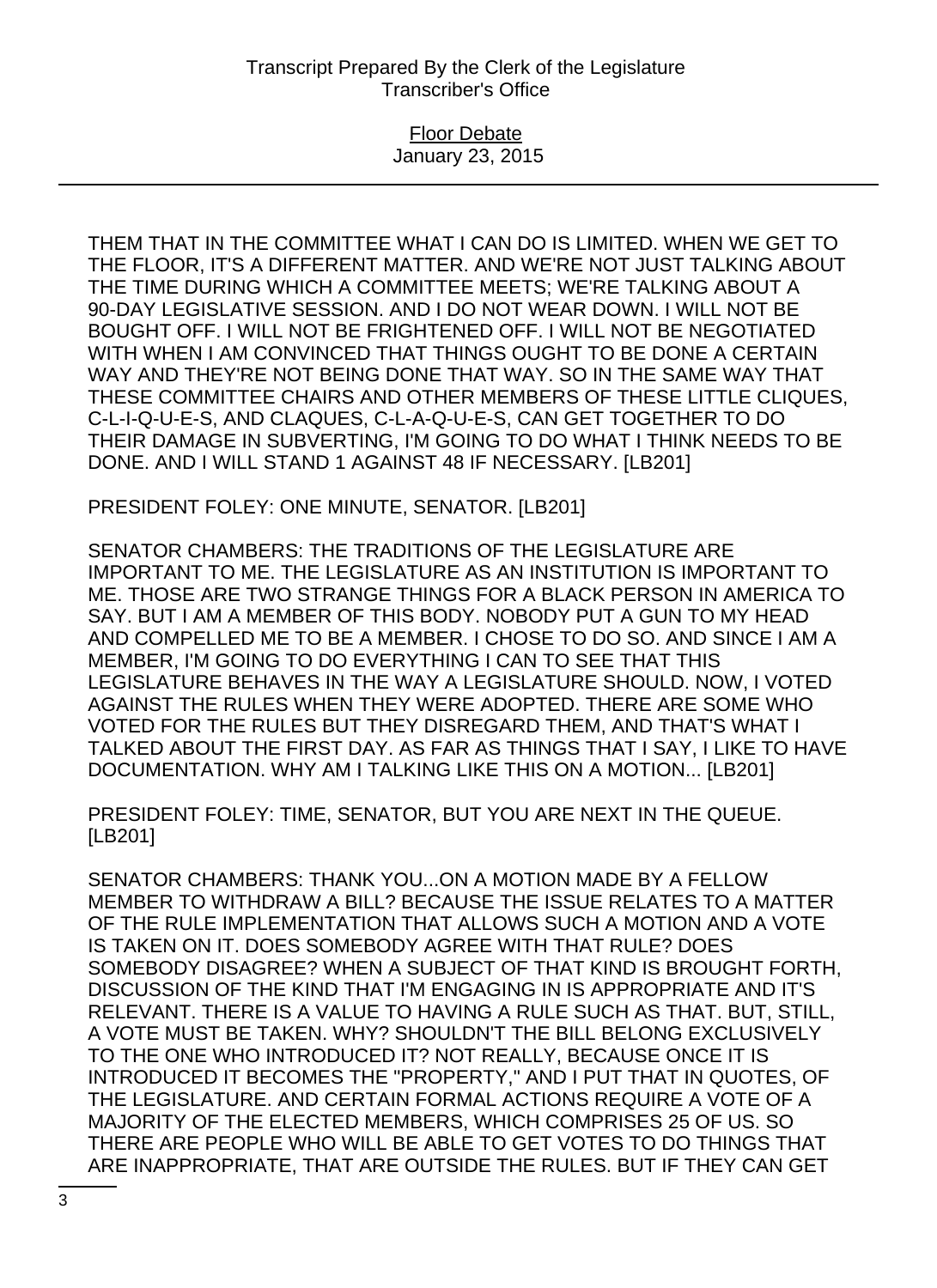### Floor Debate January 23, 2015

THE VOTES, THEY CAN DO ANYTHING THEY WANT TO. AND SOME OF THESE WET-BEHIND-THE-EAR NEW CHAIRPERSONS, WHO ARE NOT ACCUSTOMED TO EXERCISING AUTHORITY, MAY NOT HAVE LISTENED TO WHAT MY SEATMATE, "PROFESSOR" SCHUMACHER, POINTED OUT THE FIRST DAY WHEN WE WERE ELECTING THESE PEOPLE. DON'T GET THE IDEA THAT THESE CHAIRMANSHIPS ARE ANYTHING POWERFUL. THAT'S NOT WHAT THEY ARE. BUT WHEN PEOPLE DON'T KNOW ANYTHING, THEY'RE NOT ACCUSTOMED TO ANYTHING, THEY THINK THEY'RE MORE THAN WHAT THEY ARE, AND THEY THINK THEY KNOW MORE THAN WHAT THEY DO. BUT I'M GOING TO SHOW YOU HOW MUCH I RESPECT EVEN THEM, NOT EVERYTHING THEY DO, BUT YOU PRESUME THAT THEY KNOW AND UNDERSTAND THE SUBJECT MATTER OF THEIR COMMITTEE. SO I'M GOING TO LET THESE NEWLY MINTED CHAIRPERSONS, WITH ALL THIS SELF-ACCLAIMED KNOWLEDGE, BECOME MY MENTOR. AND I'M GOING TO BECOME THE MENTEE. I'M GOING TO ALLOW THEM, FROM THEIR VAST STOREHOUSE OF KNOWLEDGE, EXPERIENCE, AND UNDERSTANDING, TO HELP ME BY IMPROVING MY EDUCATION BY MEANS OF ANSWERING NUMEROUS QUESTIONS I WILL ASK THEM ABOUT EVERY BILL THAT COMES FROM THEIR COMMITTEE, SINCE THEY UNDERSTAND THEM AND IN ORDER THAT I MIGHT ADEQUATELY UNDERSTAND THEM. AND THEY'LL HAVE THE OPPORTUNITY, IN A PROPER SETTING, TO DISPLAY THEIR GREAT WISDOM, KNOWLEDGE, AND VAST UNDERSTANDING, WHICH I ACKNOWLEDGE TODAY SURPASSES MINE. I AM NOT SO PRIDEFUL. THERE'S A DIFFERENCE BETWEEN PRIDE AND BEING PRIDEFUL. BEING PRIDEFUL IS TO PUSH PRIDE OVER THE LINE TO THE POINT WHERE YOU WILL NOT ACKNOWLEDGE THE TRUTH, YOU WILL NOT BE SWAYED BY FACTS OR INFORMATION ONLY BECAUSE YOU WANT TO HOLD TO A POSITION THAT YOU HAD PREVIOUSLY DECLARED. THAT'S PRIDEFULNESS. MAYBE SOME OF THESE YOUNG GUYS, WET BEHIND THE EARS, CAN TEACH ME SOMETHING. AND I WILL LEARN FROM EVERYBODY. I HAVE LEARNED FROM PEOPLE WHO HAVE BEEN DEAD FOR HUNDREDS OF YEARS. IF I CAN LEARN FROM THE DEAD, YOU KNOW I SHOULD BE ABLE TO LEARN FROM THE LIVING IF THEY HAVE SOMETHING WORTHWHILE TO OFFER. [LB201]

PRESIDENT FOLEY: ONE MINUTE. [LB201]

SENATOR CHAMBERS: ALL OF US LEARN FROM PEOPLE WHO ARE DEAD. MOST OF THE BOOKS THAT WE VALUE WERE WRITTEN BY--AND CONTAIN INSTRUCTION--DEAD PEOPLE. SO I LEARN FROM THE DEAD. BUT I WILL NOT NECESSARILY GO ALONG WITH EVERYTHING THAT THE LIVING PRESENT. [LB201]

PRESIDENT FOLEY: THANK YOU, SENATOR CHAMBERS, AND YOU ARE NEXT IN THE QUEUE, THE THIRD TIME. [LB201]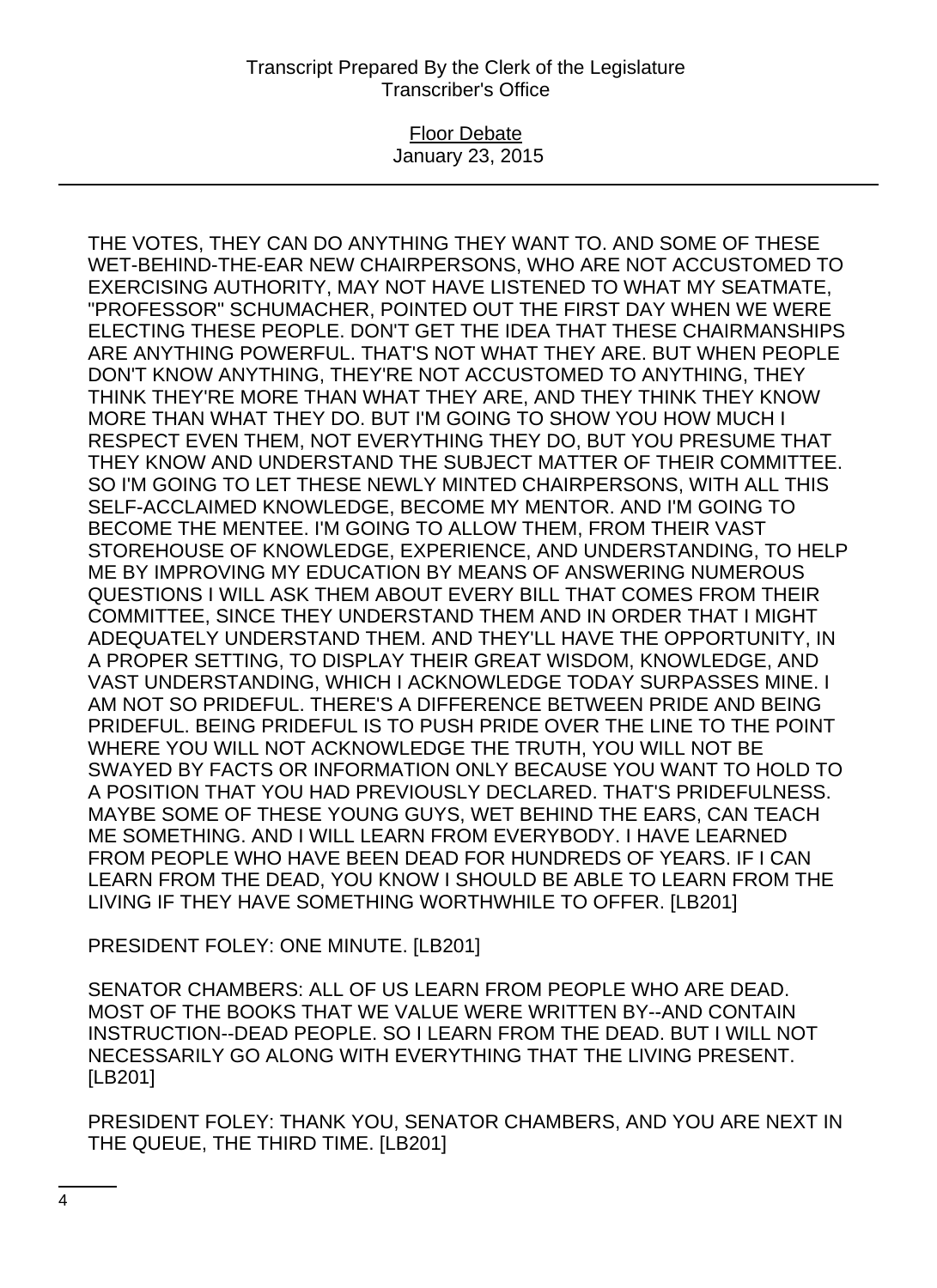### Floor Debate January 23, 2015

SENATOR CHAMBERS: THANK YOU. AND I'M GOING TO DO A LITTLE TEACHING OF MY OWN. SEE, WHEN THEY GET TOGETHER IN THEIR INTELLIGENCE AND SMARTNESS AND DO THINGS IN A COMMITTEE, THEY DON'T REALIZE THAT SOON AS THE SESSION OPENS, THE LEGISLATURE BELONGS TO ME OR ANY OTHER SENATOR OPERATING AS I DO UNDER THE RULES. IF YOU LOOK AT WHAT'S ON THE AGENDA, YOU WILL SEE A LIST OF BILLS CAPTIONED REVISOR BILLS OR SOMETHING TO THAT EFFECT. THEY ARE REFERRED DIRECTLY TO GENERAL FILE WITHOUT A HEARING. NOW, IF YOU LOOK IN YOUR RULE BOOK, IF YOU'RE INTERESTED, FOR THAT DOCUMENTATION, I'LL GIVE YOU THE PAGE AS WELL AS THE SECTION: PAGE 39, 2(B). IT HAS TO DO WITH OBJECTION TO REFERENCE OF BILLS. YOU MIGHT WANT TO READ THAT FOR YOURSELF BECAUSE THAT MAY BE INVOKED. BUT IF YOU LOOK AT PAGE 16, PAGE (SIC) 3(E), IT TALKS ABOUT WHAT I'VE BEEN DISCUSSING AND I WILL READ FROM THAT. THE EXECUTIVE BOARD SHALL CONSTITUTE THE REFERENCE COMMITTEE. THE REFERENCE COMMITTEE SHALL REVIEW EACH BILL AND RESOLUTION AND EITHER REFER THE MATTER TO THE APPROPRIATE COMMITTEE OR TO GENERAL FILE. THE APPROPRIATE COMMITTEE IS THAT COMMITTEE WHICH HAS SUBJECT MATTER JURISDICTION OVER THE ISSUE OR WHICH HAS TRADITIONALLY HANDLED THE ISSUE. AND THESE WET-BEHIND-THE-EARS PEOPLE HAVE SAID IT DOESN'T MATTER WHAT'S BEEN DONE BEFORE. AND WHEN I SEE CHAIRMEN CONSPIRING AND FINAGLING AND MANIPULATING THE RULES TO HAVE A BILL OF HIS OWN REFERRED TO HIS COMMITTEE IN A WAY THAT SHOULDN'T BE DONE UNDER THE RULES, HOW CAN I RESPECT THAT? I DON'T RESPECT IT. WHAT WERE YOU ALL, SOME OF YOU, TALKING ABOUT THE FIRST DAY--TRANSPARENCY. CONDUCT THE BUSINESS OF THE PUBLIC IN PUBLIC VIEW. SO AM I SUPPOSED TO BITE MY TONGUE AND NOT SAY WHAT I THINK I OUGHT TO SAY? ACTIONS ARE COMMITTED BY PEOPLE. AND I'M GOING TO HAVE AN OPPORTUNITY TO DISCUSS AS LONG AS I WANT TO THIS MORNING, UNLESS YOU DECIDE TO OFFER A MOTION TO ADJOURN AND AN ADJOURNMENT MOTION DOES NOT ALLOW FOR DEBATE. AND WITH THESE BILLS, I CAN TALK ON EACH ONE UNTIL YOU DECIDE TO INVOKE CLOTURE. YOU THOUGHT YOU WERE SMART, DIDN'T YOU? YOU MOCKED. YOU SCOFFED. YOU LAUGHED. YOU THOUGHT YOU WERE POWERFUL. YOU MIGHT NOT BE SMART ENOUGH TO KNOW WHAT A PYRRHIC VICTORY IS, SO I'M GOING TO IMPROVE YOUR EDUCATION THIS MORNING. THAT RELATED TO TWO BATTLES THAT A CERTAIN KING HAD WITH ROME, AND WON BOTH OF THEM. BUT THE VICTORIES WERE SO COSTLY IN TERMS OF THE LOSSES SUFFERED THAT THE ULTIMATE WAR WAS LOST. AND THAT'S WHERE THE TERM "PYRRHIC VICTORY" CAME FROM. YOU WIN A VICTORY AND YOU LOSE THE WAR. BUT IS IT A VICTORY WHEN YOU SUCCEED IN SUBVERTING THE RULES THAT GOVERN? IT IS THE RULE, NOT ERNIE CHAMBERS,... [LB201]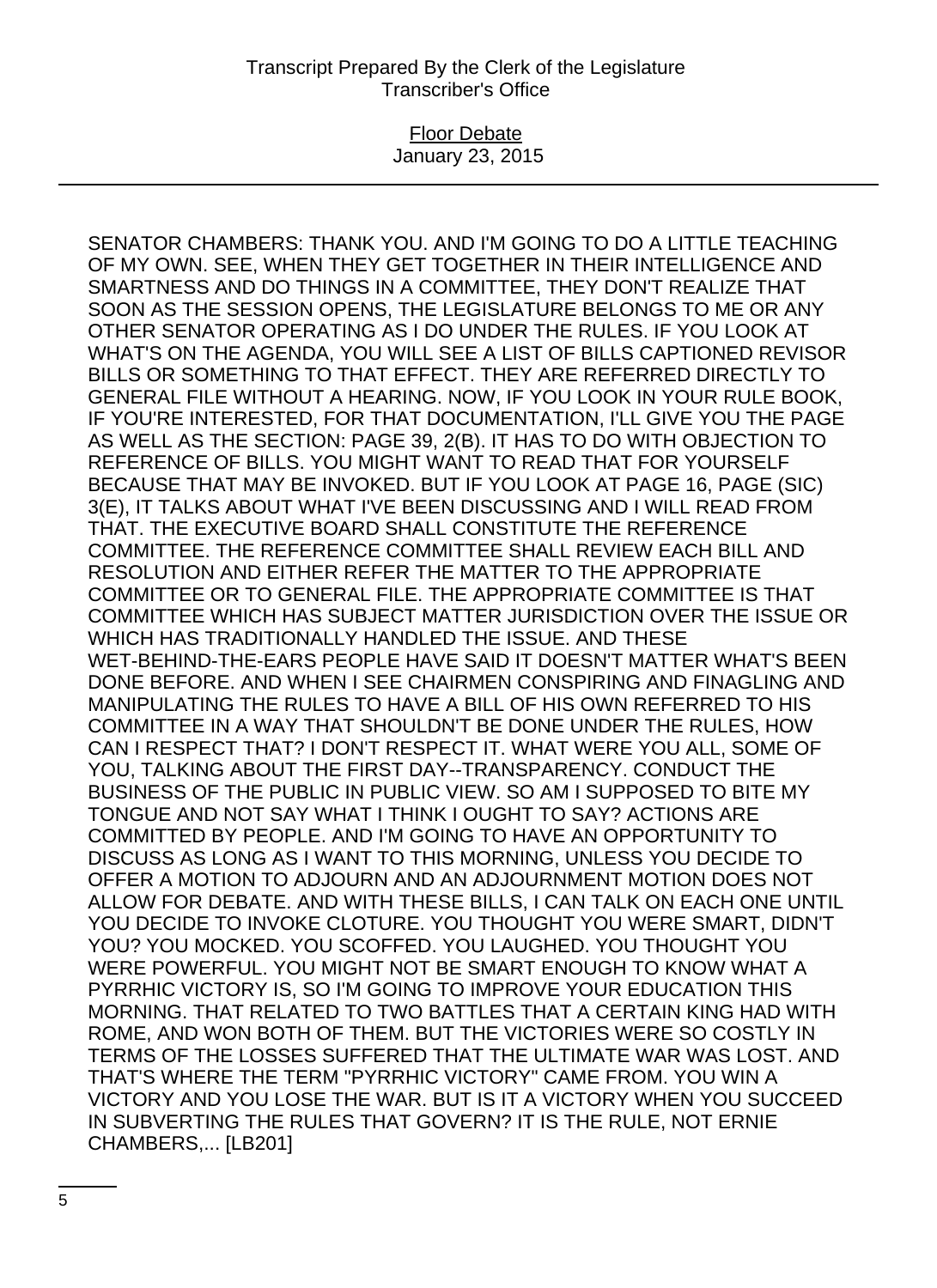# PRESIDENT FOLEY: ONE MINUTE. [LB201]

SENATOR CHAMBERS: ...THE RULE THAT I VOTE AGAINST, THAT POINTS OUT THE IMPORTANCE IN REFERENCING TO SEND A BILL OR RESOLUTION TO THE COMMITTEE WHO HAS JURISDICTION AND WHERE IT HAS TRADITIONALLY GONE. AND YOU ALL ARE GOING TO SIT HERE LIKE KNOTS ON LOGS AND LET THESE NEW PEOPLE COME HERE AND TELL YOU TRADITIONS MEAN NOTHING, BECAUSE THEY HAVEN'T BEEN HERE LONG ENOUGH TO DEVELOP AN INTEREST IN OR CONCERN ABOUT OR TO SEE THE IMPORTANCE OF MAINTAINING THE INTEGRITY OF THE LEGISLATURE AS AN INSTITUTION, RESPECTING ITS TRADITIONS. EVEN THOUGH SOME OF THEM I DON'T LIKE, I AM COMPLYING WITH THE RULES THIS MORNING THAT I VOTED AGAINST. THANK YOU, MR. PRESIDENT. BUT I WANT TO POINT OUT, I WILL VOTE IN FAVOR OF THE MOTION THAT IS BEFORE US RIGHT NOW. [LB201]

PRESIDENT FOLEY: THANK YOU, SENATOR CHAMBERS. SENATOR KRIST. [LB201]

SENATOR KRIST: GOOD MORNING, MR. PRESIDENT. I YIELD MY TIME TO SENATOR CHAMBERS. [LB201]

PRESIDENT FOLEY: SENATOR CHAMBERS. [LB201]

SENATOR CHAMBERS: THANK YOU, SENATOR KRIST. AND LET ME TELL YOU WHY I HAVE EARNED THE RIGHT DO THIS. I'VE BEEN IN THIS BODY 40 YEARS. AND EVEN THESE WET-BEHIND-THE-EAR TYROS GET A LARGE EXPENSE CHECK BECAUSE OF ME. SENATORS WHO HAVE BEEN HERE LONG BEFORE ME, WHITE SENATORS WHOSE LEGISLATURE IT IS, HAD BEEN TOLD, YOU CAN'T DO THAT BECAUSE A WHITE ATTORNEY GENERAL SAID THE CONSTITUTION DOESN'T ALLOW YOU TO RECEIVE EXPENSES DURING SESSION. A WHITE GOVERNOR SAID, YOU TRY TO GET IT DONE AND I'LL VETO IT. WHITE EDITORIAL WRITER SAID, THE LEGISLATURE SHOULDN'T DO THIS, THEY'RE MAKING AN END RUN AROUND THE CONSTITUTION. BUT I CAN READ AND I UNDERSTAND WHAT I READ, AND I'M NOT DETERRED BY ANY NUMBER OF PEOPLE TELLING ME THAT MY UNDERSTANDING IS INCORRECT AND THEIRS IS, BECAUSE MOST OF THEM HAVE GOTTEN WHAT THEY ARE ACTING ON FROM ONE PERSON. SO IT'S MY OPINION AGAINST THAT ONE. AND I HANDED OUT MATERIAL. A LOT THAT I HAND OUT I KNOW IS NOT GOING TO BE READ BY PEOPLE IN THIS LEGISLATURE, BUT IT'S READ BY OTHER PEOPLE INTO WHOSE POSSESSION IT FALLS. I GOT THE BILL THROUGH THE LEGISLATURE. THE GOVERNOR, TRUE TO HIS PROMISE, VETOED IT. THE ATTORNEY GENERAL DID NOT WANT TO FILE A CHALLENGE. I DO THINGS STEP BY STEP. I TRY TO KEEP MY AFFAIRS IN ORDER. SO I FILED A VOUCHER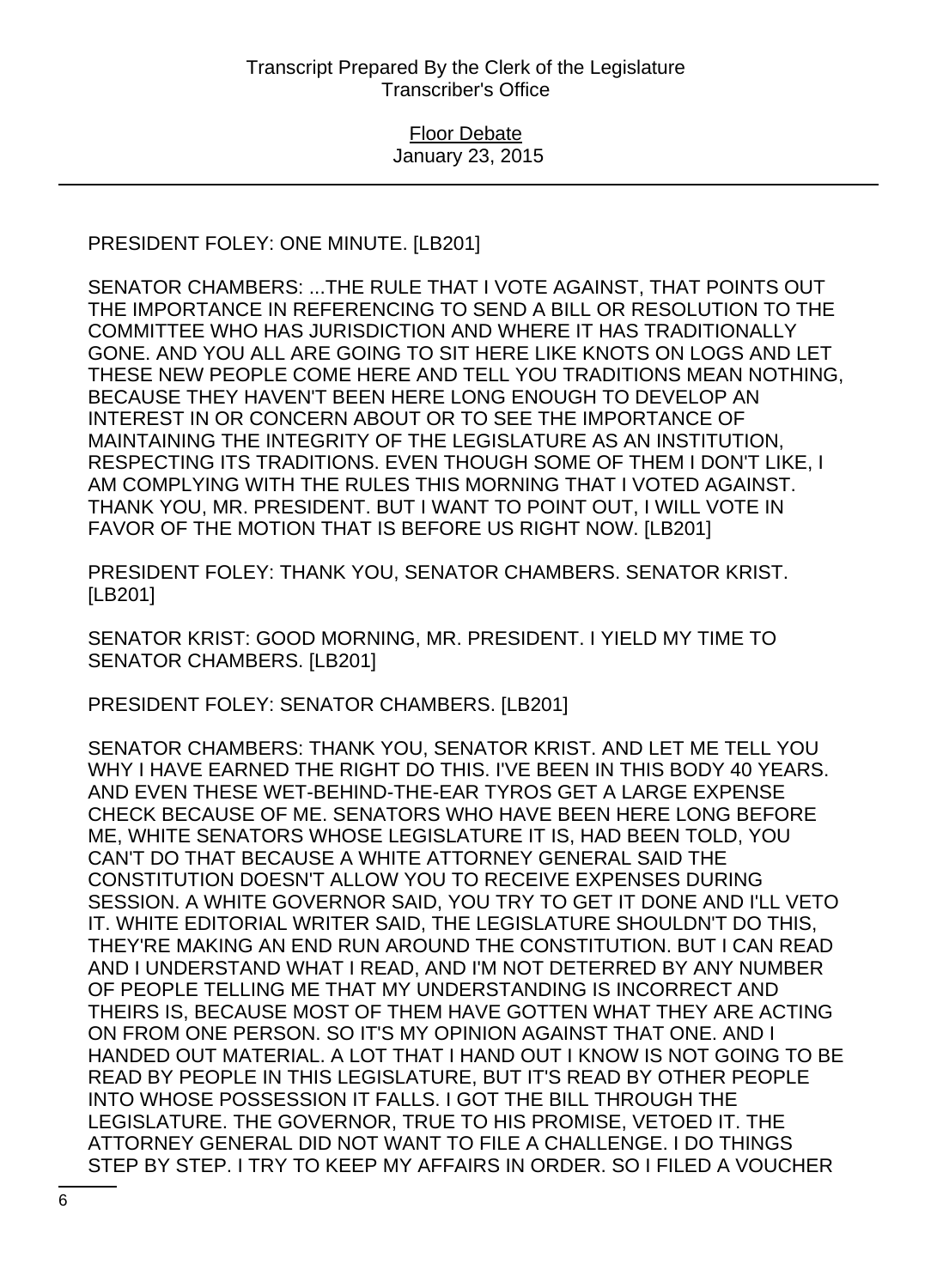## Floor Debate January 23, 2015

FOR EXPENSES DURING SESSION, WHICH WAS TURNED DOWN. SO WHEN THE ISSUE ULTIMATELY WAS WON BY THE LEGISLATURE, WHICH I SAID WOULD BE THE CASE, AND FORTUNATELY, ENOUGH OF MY COLLEAGUES WANTED THAT MATTER RESOLVED, VOTED TO OVERRIDE THE GOVERNOR'S VETO, THAT BILL BECAME LAW. BUT IT WAS NOT TO BE HONORED, PURSUANT TO ORDERS FROM THE ATTORNEY GENERAL TO THE DEPARTMENT OF ADMINISTRATIVE SERVICES OR WHOEVER DECIDES TO PAY US. I HAD SAID TO THE ATTORNEY GENERAL, IF YOU DON'T FILE A LAWSUIT CHALLENGING THE CONSTITUTIONALITY OF THIS BILL, I'M GOING FILE A LAWSUIT SEEKING A MANDAMUS TO REQUIRE US TO BE PAID. I READ WHITE PEOPLE'S LAW. AND EVEN THOUGH THEY DON'T PRACTICE THEIR LAW WHEN IT COMES TO OUR RIGHTS AS BLACK PEOPLE, I POSITION MY ISSUES IN SUCH A WAY THAT THEY AFFECT WHITE PEOPLE. SO THEY WERE RULING FOR WHITE PEOPLE, NOT ME. THEY MIGHT HAVE RESENTED THE ONE WHO BROUGHT IT, BUT THEY KNEW THAT I HAD THE LAW. AND THEY KNEW I CAN READ THE LAW AND UNDERSTAND, JUST LIKE I CAN READ YOUR RULES AND UNDERSTAND WHAT THEY SAY. MAYBE THESE NEW PEOPLE DON'T KNOW WHAT THE TERM "TRADITION" MEANS. YOU RECKON THAT'S THE CASE? SO THEN MAYBE I'M THE MENTOR TODAY AND I AM IMPROVING THEIR EDUCATION BY CURING THEIR IGNORANCE AND DISRESPECT FOR THIS SYSTEM. THEY DON'T NEED TO RESPECT ME, I CAN TAKE CARE OF MYSELF. AND THEY CAN TRY TO SHOW DISRESPECT THROUGH WORDS OR DEEDS. AND I WILL MEET THEM ON ANY PLANE, ON ANY LEVEL THEY CHOOSE. I'M A GROWN MAN. I HAVE CHILDREN. I HAVE GRANDCHILDREN. AND NEITHER MY GRANDCHILDREN NOR MY CHILDREN WANT THEIR GRANDFATHER OR FATHER, RESPECTIVELY, AS THE ROLE WOULD BE, TO BE A COWARD, AND I'M NOT. AND FOR YOU SO-CALLED CHRISTIANS, REMEMBER THAT RALPH WALDO EMERSON TOLD YOU THAT GOD DOES NOT MAKE HIS INTERESTS OR WORKS... [LB201]

PRESIDENT FOLEY: ONE MINUTE. [LB201]

SENATOR CHAMBERS: ...MANIFEST THROUGH COWARDS. SO WHO'S UPHOLDING THOSE THINGS? NOT ONLY THAT, SOME OF YOU HAVE SPACE. WHEN WE WERE GOING TO, AS A LEGISLATURE, BE DENIED SPACE, I OFFERED LEGISLATION THAT WOULD HAVE TAKEN THE GOVERNOR...LET THE GOVERNOR STAY THERE, BUT THE ATTORNEY GENERAL, JUDGES, AND OTHERS OUT OF THIS BUILDING, SOMEWHERE ELSE. AND ALL OF A SUDDEN, LARRY BARE CAME TO ME AND SAID, CAN'T WE WORK SOMETHING OUT? I SAID, YEAH, WE NEED SOME SPACE FOR THE SENATORS, FOR YOU ALL, NOT ME--I COULD ALWAYS GET WHAT I WANTED AND NEEDED--BUT FOR YOU ALL. AND THOSE CHANGES WERE MADE. THE FURNITURE WAS TICKY-TACKY. AND BECAUSE I'M COMPLYING WITH THE RULES, I WILL NOT SPEAK BEYOND THE ALLOTTED TIME, WHICH IS FIVE MINUTES. THANK YOU, MR. PRESIDENT.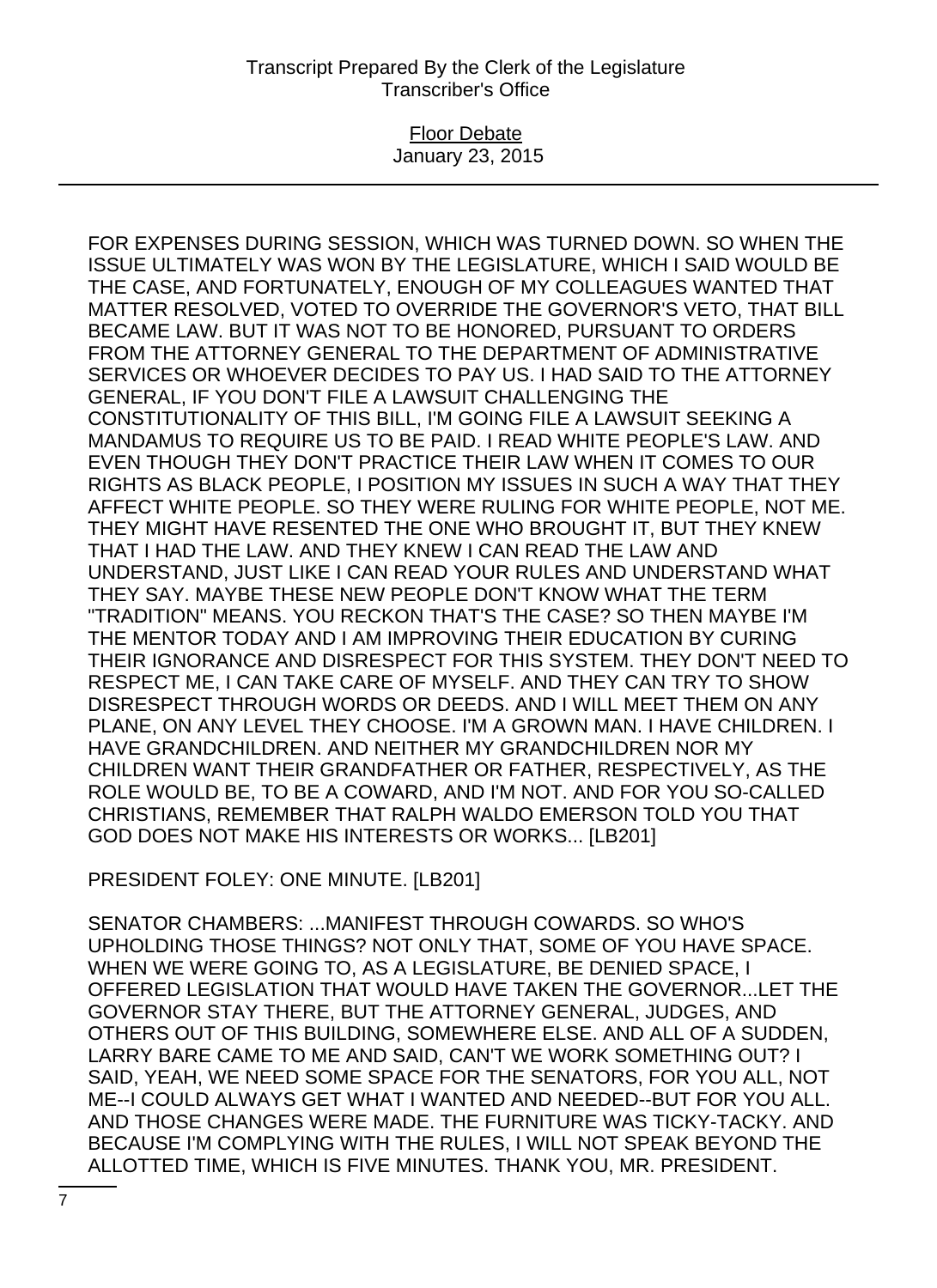[LB201]

PRESIDENT FOLEY: THANK YOU, SENATOR CHAMBERS. SENATOR KINTNER. [LB201]

SENATOR KINTNER: WELL, THANK YOU, MR. PRESIDENT. I THINK IT'S APPROPRIATE TODAY TO MARK THAT YESTERDAY WAS THE 42nd ANNIVERSARY OF ROE V. WADE. AND IT WAS A 7 TO 2 COURT RULING BY 7...BY 9 MEN ON THE SUPREME COURT THAT THE RIGHT TO PRIVACY UNDER THE DUE PROCESS CLAUSE OF THE FOURTEENTH AMENDMENT WOULD COVER A WOMAN'S RIGHT TO HAVE AN ABORTION. NEVER MIND THAT FOR 175 YEARS BEFORE THAT NO SUPREME COURT JUSTICE, NO SUPREME COURT COULD FIND THAT RIGHT ANYWHERE IN THE CONSTITUTION, BUT THESE WISE MEN HAVE FOUND IT. THE RESULT IS 57 MILLION BABIES HAVE HAD THEIR LIFE TERMINATED IN THE WOMB. THEY'VE NEVER GOTTEN THE CHANCE TO BREATHE AIR. THEY'VE NEVER GOTTEN THE CHANCE TO BE HUGGED BY THEIR MOTHER OR THEIR FATHER. THEY'VE NEVER GOT THE CHANCE TO EXPERIENCE EVERYTHING THAT GOD GIVES US AS LIVING, BREATHING HUMAN BEINGS. I THINK THIS IS A DAY IN AMERICA, 1973, 42 YEARS AGO YESTERDAY, WHICH WILL LIVE, TO PARAPHRASE FRANKLIN ROOSEVELT, IN INFAMY. IT'S A DAY THAT WILL LIVE IN INFAMY. AND IT'S NOTHING TO BE PROUD OF. IT'S NOTHING WE LIKE TO TALK ABOUT. IT'S SOMETHING WE LIKE TO IGNORE. BUT I THINK IT'S SOMETHING THAT WE SHOULD REMEMBER. AND I WOULD CHALLENGE MY COLLEAGUES HERE TO REMEMBER THAT DAY AND REMEMBER IT AS YOU GO ABOUT YOUR LIFE. AND AS WE LEGISLATE, AS WE CREATE LAWS, LET'S KEEP IN MIND THAT LIFE IS THE VERY FIRST LIBERTY THAT ANYBODY COULD HAVE. AND IF YOU DON'T HAVE LIFE, YOU DON'T HAVE ANY OF THE OTHER LIBERTIES. SO I JUST WANTED TO BRING THAT UP, MR. PRESIDENT. I JUST WANTED TO MARK THE ANNIVERSARY AND MAKE SURE IT'S IN OUR RECORD THAT WE AT LEAST ACKNOWLEDGED THAT IMPORTANT DATE IN OUR HISTORY. THANK YOU, MR. PRESIDENT. [LB201]

PRESIDENT FOLEY: THANK YOU, SENATOR KINTNER. SENATOR SCHUMACHER. [LB201]

SENATOR SCHUMACHER: THANK YOU, MR. PRESIDENT. "SOCRATES" WAS IN THE MIDST OF A VERY INSIGHTFUL LECTURE WITH VERY SALIENT POINTS. I YIELD THE REST OF MY TIME TO SENATOR CHAMBERS. [LB201]

PRESIDENT FOLEY: SENATOR CHAMBERS. [LB201]

SENATOR CHAMBERS: THANK YOU, "PROFESSOR" SCHUMACHER. SENATOR KINTNER REQUIRES ME TO DIGRESS A BIT. HE MENTIONED THAT THE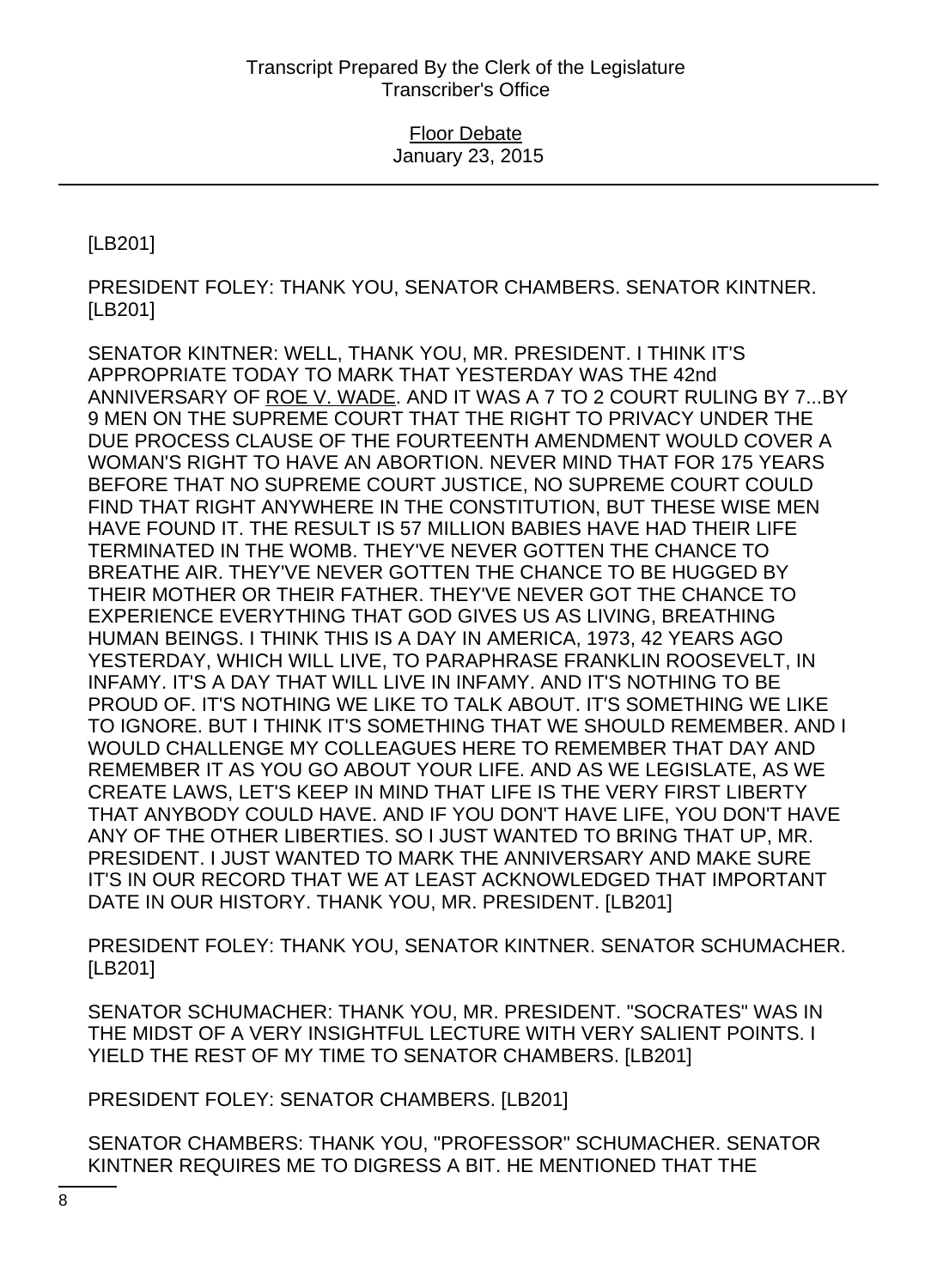### Floor Debate January 23, 2015

SUPREME COURT, SEVEN PEOPLE, CHANGED SOMETHING THAT HAD BEEN A CERTAIN WAY FOR A LONG TIME. HE'S RIGHT. BUT IT ONLY WOULD HAVE TAKEN FIVE. BUT HOW DID THEY DO IT? FOLLOWING THE PROCESSES, THE PROCEDURES, THE RULES THAT GOVERN JUDICIAL ACTION. WHETHER YOU LIKE THE OUTCOME OR NOT, THAT'S HOW IT WAS DONE. SO ONCE AGAIN, THE RULES CAME INTO PLAY. AND FRANKLY, I'M VERY GLAD THAT THE RIGHTS OF WOMEN WERE RESPECTED AND NOT SUBJECT TO THE WHIMS OF MAYBE A MALE-DOMINATED CHURCH OF ANY KIND WHO WANT TO TALK ABOUT LIFE WHEN IT'S A ZYGOTE, AN EMBRYO, OR A FETUS. THAT SOUNDS GOOD, DOESN'T IT, BECAUSE IT MAKES YOU LOOK GOOD WITHOUT COSTING ANYTHING. BUT WHEN WE TALK ABOUT EXPANDING THE REACH OF MEDICAID OR PROVIDING FOR THOSE CHILDREN WHO ARE IN THE WORLD, SUDDENLY EVERYTHING CHANGES, AND YOU SEE THE HYPOCRISY, THE GRANDSTANDING, AND THE SHOWBOATING, AND WHY I DON'T GIVE MUCH TRUCK TO ANY OF THAT. BUT A SENATOR HAS A RIGHT TO SPEAK ABOUT WHATEVER HE OR SHE CHOOSES. BUT WHEN YOU SPEAK, CONSIDER THAT YOU MAY BE RESPONDED TO, AS I THINK MAY HAPPEN WITH ME. BUT GETTING BACK TO WHAT I WAS SAYING, THE RULE SAYS THAT WHENEVER A BILL IS REFERRED TO GENERAL FILE DIRECTLY, ANY MEMBER MAY HAVE IT SENT TO THE APPROPRIATE COMMITTEE FOR A HEARING. I CAN TALK ON THESE BILLS AND THEN, AFTER YOU MAYBE GET CLOSE TO INVOKING CLOTURE, I CAN SAY, WELL, I WANT IT MOVED FOR A HEARING, AND YOU DON'T VOTE ON THAT, ACCORDING TO YOUR RULES--YOUR RULES, NOT MINE. BUT I CAN MAKE THEM MINE BY LEARNING THEM. WHAT I LEARN AND STORE IN MY MIND BECOMES MY POSSESSION. SO BACK TO WHAT I WAS TALKING ABOUT, AND I'M SAYING THIS FOR THE RECORD BECAUSE EVERYTHING WE SAY IS RECORDED, EVERYTHING IS TRANSCRIBED, AND THERE ARE PEOPLE, MANY MORE THAN SIT IN THIS CHAMBER, WHO PAY ATTENTION TO WHAT WE SAY. AND I WILL STAND BY WHAT I'M SAYING, NOT ONLY HERE BUT ANY PLACE AND AT ANY OTHER TIME. I WAS TALKING ABOUT HOW YOUR OFFICES WERE FURNISHED, EVEN AFTER YOU GOT THEM, TICKY-TACKY, MISMATCHED FURNITURE. THEY HAD METAL CHAIRS THAT WOULD FOLD, FOLDING METAL CHAIRS, FOLDING WOODEN CHAIRS, OLD SCHOOL DESKS, THOSE LIGHT-TAN-COLORED DESKS. AND IN THOSE DAYS, WOMEN WORE KNIT SKIRTS OR DRESSES EVEN. AND IF ONE OF THEM WAS UNFORTUNATE ENOUGH TO PASS WITHIN TOO CLOSE A PROXIMITY TO ONE OF THOSE DESKS, THERE COULD BE A SLIVER STICKING OUT AND CATCH THAT DRESS AND IT WOULD BEGIN TO UNRAVEL OR TEAR IF SOMEBODY DIDN'T CALL HER ATTENTION TO IT. THAT'S WHAT THE SENATORS, THE WHITE SENATORS... [LB201]

PRESIDENT FOLEY: ONE MINUTE. [LB201]

SENATOR CHAMBERS: ...WERE ACCEPTING, AND I COULDN'T. SO I WAS MADE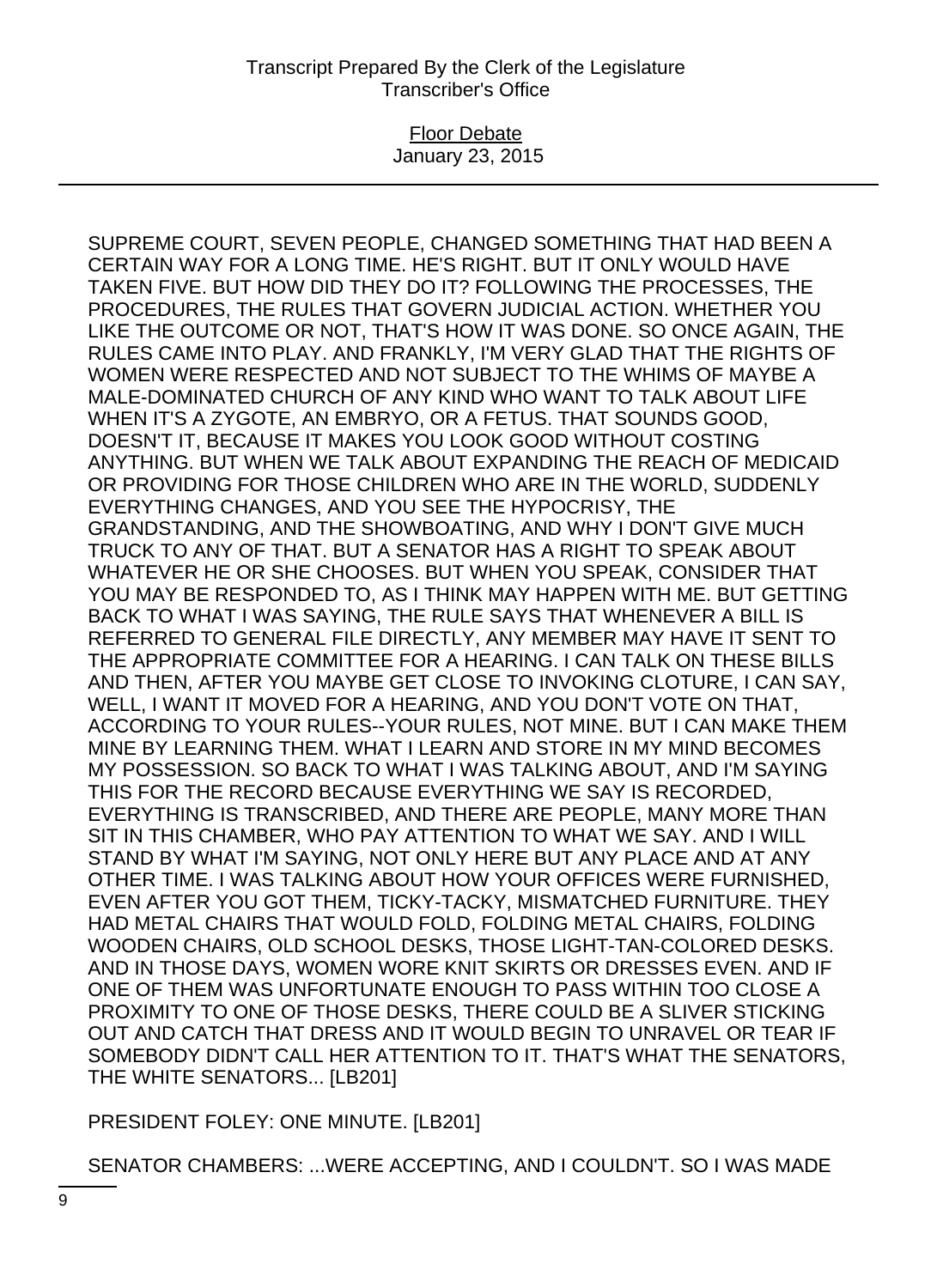CHAIR OF A SUBCOMMITTEE OF THE EXECUTIVE BOARD AND NOW YOU'VE GOT FURNITURE. YOU'VE GOT DESKS, YOU'VE GOT CHAIRS, AND WE EVEN FURNISHED AND HAD RENOVATED THE HEARING ROOMS. THEY HAD MISMATCHED CHAIRS. THEY HAD SOME WHICH, IF YOU LEAN BACK IN IT, YOU'D FALL OVER ON THE FLOOR. AND THAT HAPPENED TO SOME SENATORS. AND EVEN THOUGH PEOPLE WERE TRYING TO BE RESPECTFUL, THEIR FUNNY BONE WAS TOUCHED, AND PEOPLE WOULD TRY THE BEST THEY COULD TO CONTROL THEIR LAUGHTER. SO YOU GOT SPACE. YOU GOT FURNITURE. AND THEY DIDN'T USED TO HAVE DRAPES FLANKING EACH OF THOSE WINDOWS. THEY HAD VERY THICK DRAPES TO HIDE THE FACT THAT RAIN WAS COMING DOWN THESE WALLS. THANK YOU, MR. PRESIDENT. [LB201]

PRESIDENT FOLEY: THANK YOU, SENATOR CHAMBERS. SENATOR KOLOWSKI. [LB201]

SENATOR KOLOWSKI: THANK YOU, MR. PRESIDENT. GOOD MORNING, NEBRASKA. IT'S A BEAUTIFUL DAY HERE IN LINCOLN. I WOULD LIKE TO YIELD THE REMAINDER OF MY TIME TO SENATOR CHAMBERS. [LB201]

PRESIDENT FOLEY: SENATOR CHAMBERS. [LB201]

SENATOR CHAMBERS: THANK YOU, MR. PRESIDENT. THANK YOU, SENATOR KOLOWSKI. WHEN IT WOULD RAIN, AND WE'D BE HERE LATE AT NIGHT WITH ME HOLDING FORTH, AS I'M DOING NOW, AND I WOULD CALL THEIR ATTENTION TO IT. I'D SAY, I'M GOING TO BE QUIET FOR A MOMENT AND LET YOU LISTEN TO THE RHYTHM OF THE FALLING RAIN. AND YOU'D HEAR THAT WATER RUNNING DOWN THE WALL AND PUDDLING ON THE FLOOR UP THERE. THAT'S WHAT WHITE PEOPLE WHO ARE MY SUPERIOR HAD ALLOWED TO BEFALL THIS BUILDING, DETERIORATING, FAILING BEFORE OUR EYES. BY THE TIME YOU ALL GOT HERE, THOSE BRICKS WERE CLEANED. BUT THEY WERE NOT CLEAN WHEN I GOT HERE. SO I TALKED ABOUT IT AND TALKED ABOUT IT AND RAILED. THEN FINALLY, PEOPLE GOT EMBARRASSED. SOME MAY HAVE THOUGHT DEEPLY ABOUT THE OBLIGATION WE HAD TO RETAIN AND MAINTAIN THE INTEGRITY OF THIS BUILDING THAT WAS PUT IN PLACE LONG BEFORE WE GOT HERE. AND WE SHOULD KEEP IT IN SHAPE TO PASS ON TO THOSE FUTURE GENERATIONS THAT SO MANY PEOPLE TALK ABOUT WHEN THEY SAY, I DON'T WANT TO PAY TAXES. BUT THEY WERE LETTING IT DETERIORATE. AND I WOULD GIVE PARAPHRASES FROM PROVERBS ABOUT HOW THE SLOTHFUL OR LAZY MAN WILL ALLOW THE HOUSE TO FALL DOWN AROUND HIS EARS. THAT'S WHAT WAS HAPPENING. LOOK UP THERE NOW. THEY DON'T HAVE DRAPES TO CONCEAL THE FACT THAT WATER FROM THE RAIN IS RUNNING DOWN THOSE WALLS, STAINING THE WALLS AND PUDDLING ON THE FLOOR. AND IF YOU DOUBT WHAT I'M SAYING, TALK TO ROBERT RIPLEY. HE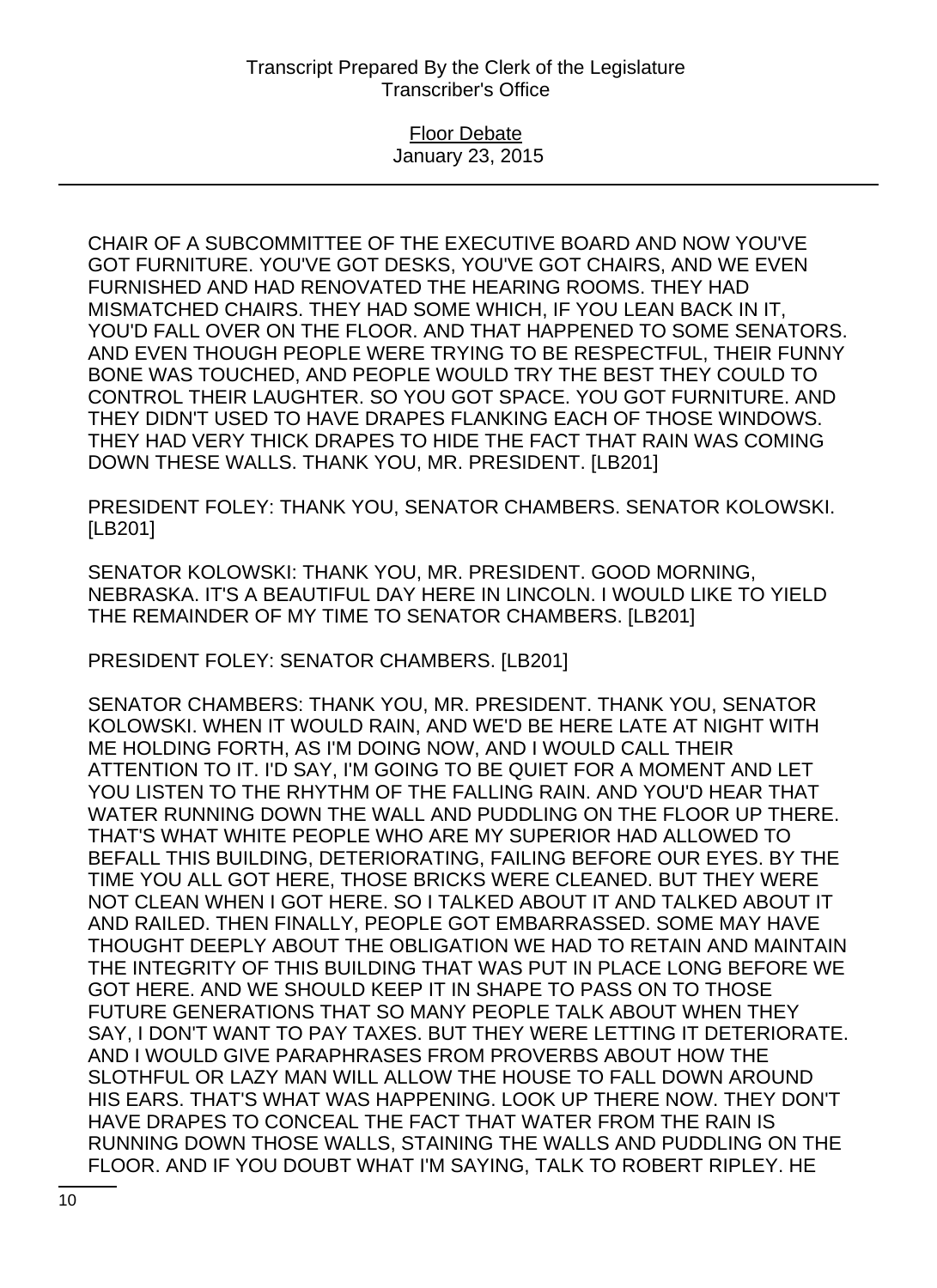### Floor Debate January 23, 2015

AND I WORKED IN CLOSE ACCORD ON EVERY ISSUE THAT I MENTIONED. WE EVEN FLEW TO CHICAGO TOGETHER TO PERSONALLY LOOK AT THE TYPE OF DESKS AND FURNITURE YOU ALL WOULD GET. THAT'S WHY I'VE EARNED THE RIGHT TO SPEAK IN THE WAY I AM, ALTHOUGH YOU DON'T HAVE TO EARN IT. ALL YOU HAVE TO DO IS GET ELECTED. BUT I'VE INVESTED TIME IN THIS PLACE. AND WHEN WE'RE NOT IN SESSION AND YOU ALL ARE OUT DOING WHAT WET-BEHIND-THE-EARS PEOPLE DO, OR TAKING CARE OF YOUR OTHER AFFAIRS, WHICH YOU HAVE A RIGHT TO DO, THEY SAY YOU'RE A CITIZEN LEGISLATURE, THAT YOU ARE CITIZEN LEGISLATORS. YOU'RE PART-TIMERS. I'M HERE ALL THE TIME. YOUR EMPLOYEES CAN TELL YOU, AND YOUR STAFF, THAT THEY SEE ME AROUND HERE WHEN NOBODY ELSE IS. AND I'M HERE WORKING. EVEN ON SOME OF YOUR MOST RESPECTED HOLIDAYS I'M HERE WORKING, NOT BECAUSE ANYBODY MAKES ME. BUT WHAT I AM AND WHAT I BELIEVE AND THE WAY I VIEW MY RESPONSIBILITY ARE THE THINGS THAT COMPEL ME TO DO AS I DO, AND THOSE ARE THE FORCES THAT ARE MOVING ME TODAY AND WILL MOVE ME EVERY DAY THE REST OF THIS SESSION. AND IF I HAVE TO TAKE OVER EVERY DAY OF THE REMAINING SESSION, I WILL DO IT. DOES THAT MEAN I WILL TALK ALL DAY AND RUIN EVERY DAY, RUIN EVERYBODY'S LUNCH, INCLUDING WHEN YOU ALL HAVE THE LOBBYISTS FEED YOU LIKE SO MANY HOGS? "CAPTAIN HUNGRY," "LIEUTENANT LUNCH-HUNTER," ALIAS NEBRASKA STATE SENATOR, YOU OUGHT TO BE ASHAMED OF YOURSELF, TAKING A HANDOUT FROM THE LOBBYISTS. AND I'M THE ONE THAT THE WHITE PEOPLE WANTED OUT OF OFFICE SO BADLY THEY INVOKED TERM LIMITS AND GUTTED THIS BODY. AND I WAS EVERYTHING THEY SAID THEY WANTED IN A REPRESENTATIVE, ONE WHO SPOKE THE TRUTH AS HE OR SHE SAW IT AND UNDERSTOOD IT,... [LB201]

PRESIDENT FOLEY: ONE MINUTE. [LB201]

SENATOR CHAMBERS: ...ONE WHO IS NOT BEHOLDEN TO LOBBYISTS, WHO DON'T EAT, WHO WON'T EAT AT THEIR TABLE. THAT'S ME. BUT I'M NOT DOING IT FOR ANYBODY ELSE. I'M DOING IT FOR ME. AND IN A SENSE, THAT'S WHY I'M DOING WHAT I'M DOING TODAY. MY CONSCIENCE WOULD NOT LET ME REST IF I WATCHED THE SUBVERSION OF THE RULES AND THE INTEGRITY OF THIS SYSTEM THAT HAS BEEN GOING ON. AND I DON'T KNOW IF THEY'RE RICKETTS' "CRICKETS." BUT I HAVE SOMETHING FOR ALL OF THEM. THAT'S ALL THE TIME I HAVE RIGHT NOW. THANK YOU, MR. PRESIDENT. [LB201]

PRESIDENT FOLEY: THANK YOU, SENATOR CHAMBERS. SENATOR KRIST. [LB201]

SENATOR KRIST: THANK YOU, MR. PRESIDENT. AND GOOD MORNING, COLLEAGUES, AND GOOD MORNING, NEBRASKA. I'VE BEEN ASKED BY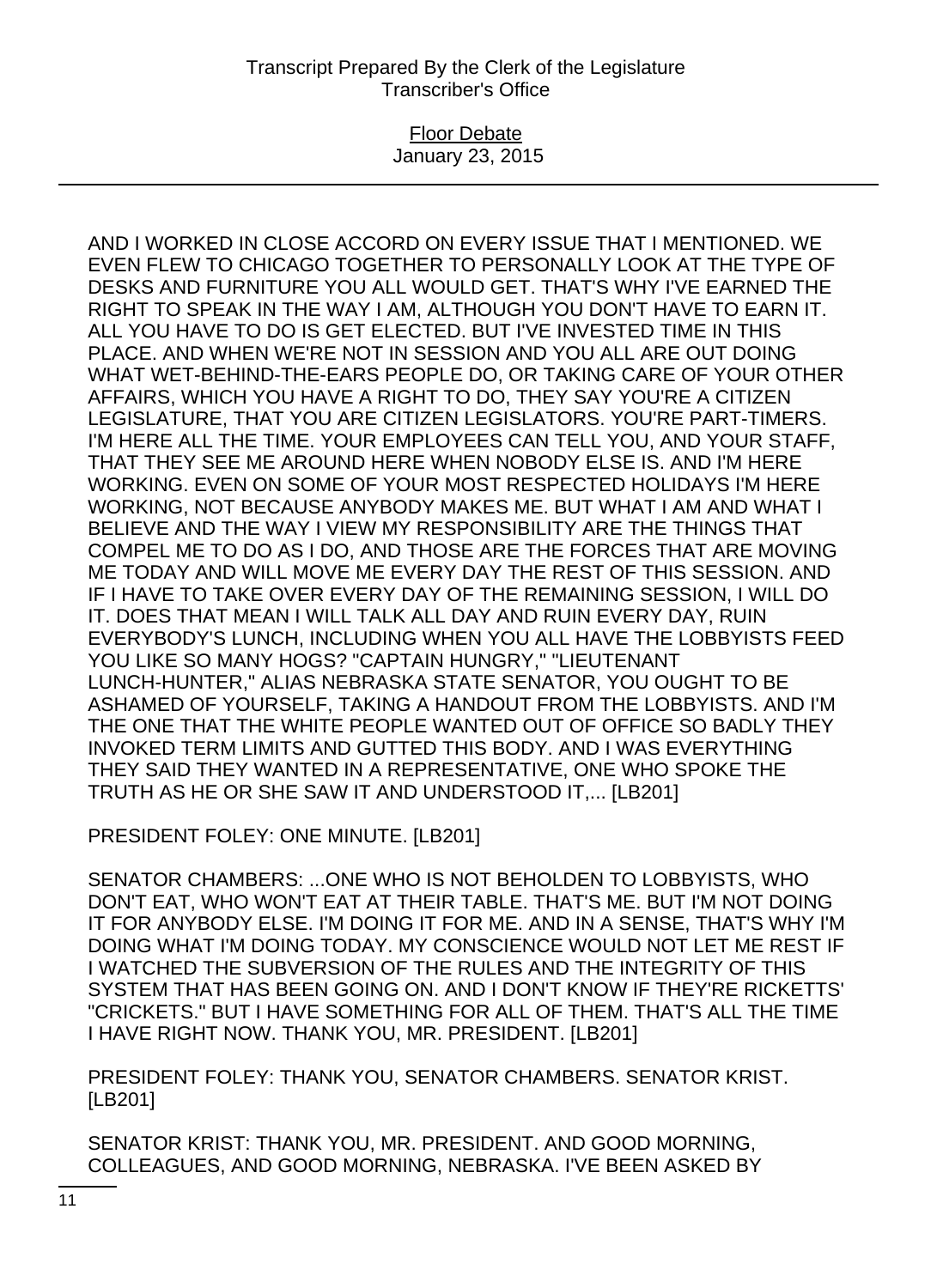#### Floor Debate January 23, 2015

SEVERAL OF YOU WHAT SENATOR CHAMBERS' FLASH POINT WAS TO CAUSE HIM TO REMIND US OF THE RULES. SO FOR THOSE OF YOU WHO ARE NOT ON REFERENCING, I PASSED OUT SOMETHING CALLED THE NEBRASKA LEGISLATOR'S GUIDE. IT HAS BEEN A STANDING TRADITION IN THIS BODY TO REFERENCE BILLS TO STANDING COMMITTEES USING THIS GUIDE. THIS GUIDE WAS DEVELOPED, AS YOU CAN SEE AT THE END, BY A LEGISLATIVE RESEARCH REPORT, NUMBER 89-25, SEPTEMBER OF 1989. AND IT HAS SERVED THIS BODY WELL IN THE FIVE AND A HALF YEARS, ALMOST SIX YEARS THAT I HAVE BEEN HERE. AND IT HAS BEEN CORRUPTED ON A COUPLE OF OCCASIONS WITHIN THE REFERENCING PROCESS. AS THE CHAIR OF THE REFERENCING COMMITTEE, AS CHAIR OF THE EXEC BOARD, I'VE BEEN FRUSTRATED. BUT, AS SENATOR CHAMBERS WILL REMIND US, THE RULES ARE THE RULES. AND IF YOU COME IN WITH MORE VOTES AND WANT TO CHANGE SOMETHING, IT WILL BE CHANGED. MY PROBLEM WITH DISTURBING THIS LEGISLATIVE PROCESS IS TWOFOLD. NUMBER ONE, THERE MAY BE CONSIDERATIONS THAT SOMEONE WHO HAS 30-PLUS YEARS' EXPERIENCE AND IS A LAWYER HAS WARNED US THAT THIS IS THE PROPER REFERENCING POINT FOR IT TO GO TO. AND WHEN WE DISREGARD THAT ADVICE, WE'RE NOT BOUND BY IT, WE HAVE TO LIVE WITH OUR DECISIONS. IT'S A VOTE. BUT WHEN WE COMPLETELY DISREGARD OR DISMISS THAT TRADITION OF HAVING SOMEONE WITH 30-PLUS YEARS, WHO'S BEEN DOING IT THAT LONG, GIVE US PROPER ADVICE AND RESPECT HER IN HER POSITION AS A STAFF, THEN THERE IS SOMETHING WRONG, AND I WILL NOT STAND FOR IT. AND I'VE MADE IT VERY CLEAR TO THOSE PEOPLE WHO HAVE DISMISSED THE PROCESS AND HAVE NOT RESPECTED THE INSTITUTION. THE SECOND PART OF IT IS THAT WHEN YOU HAPHAZARDLY TAKE THINGS FROM ONE COMMITTEE TO ANOTHER OTHER OR YOU THINK YOU'RE GOING TO HAVE A BETTER SHOT OF GETTING IT OUT OF ANOTHER COMMITTEE, IT'S JUST FUNDAMENTALLY ETHICALLY WRONG. THERE ISN'T ANY COMMITTEE THAT DOESN'T LISTEN TO EVERY BIT OF THE INFORMATION AND EITHER VOTE OUT OR KEEP IN OR IPP THE WAY IT SHOULD BE DONE. I HAVE RESPECT FOR EVERY ONE OF THE CHAIRS. BUT I'LL SAY ONE THING OTHER. THERE'S A PROCESS. IT'S TIME RESPECTED. IT'S BEEN DEMONSTRATED TO BE EFFECTIVE FOR THIS BODY. IT'S PART OF THIS INSTITUTION. AND I WILL DEFEND THIS INSTITUTION AS LONG AS I AM HERE. HOWEVER, I WILL SAY THIS, AND I HAVE TOLD THE RABBLE-ROUSERS ALL THE SAME THING. IF YOU DECIDE THAT THIS GUIDE IS NOT RELEVANT IN THIS DYNAMIC ENVIRON, THEN USE THE PROCESS TO CHANGE IT CORRECTLY. DON'T UNDERMINE THE PROCESS AS IT EXISTS. I'D BE HAPPY TO TALK TO ANY OF YOU INDIVIDUALLY ABOUT THIS, ABOUT THE PROCESS ITSELF. BUT I THINK THE GUIDE IS SELF-EXPLANATORY. THANK YOU, MR. PRESIDENT. [LB201]

PRESIDENT FOLEY: THANK YOU, SENATOR KRIST. (VISITORS INTRODUCED.) SEEING NO OTHER SENATORS IN THE QUEUE, SENATOR DAVIS, YOU'RE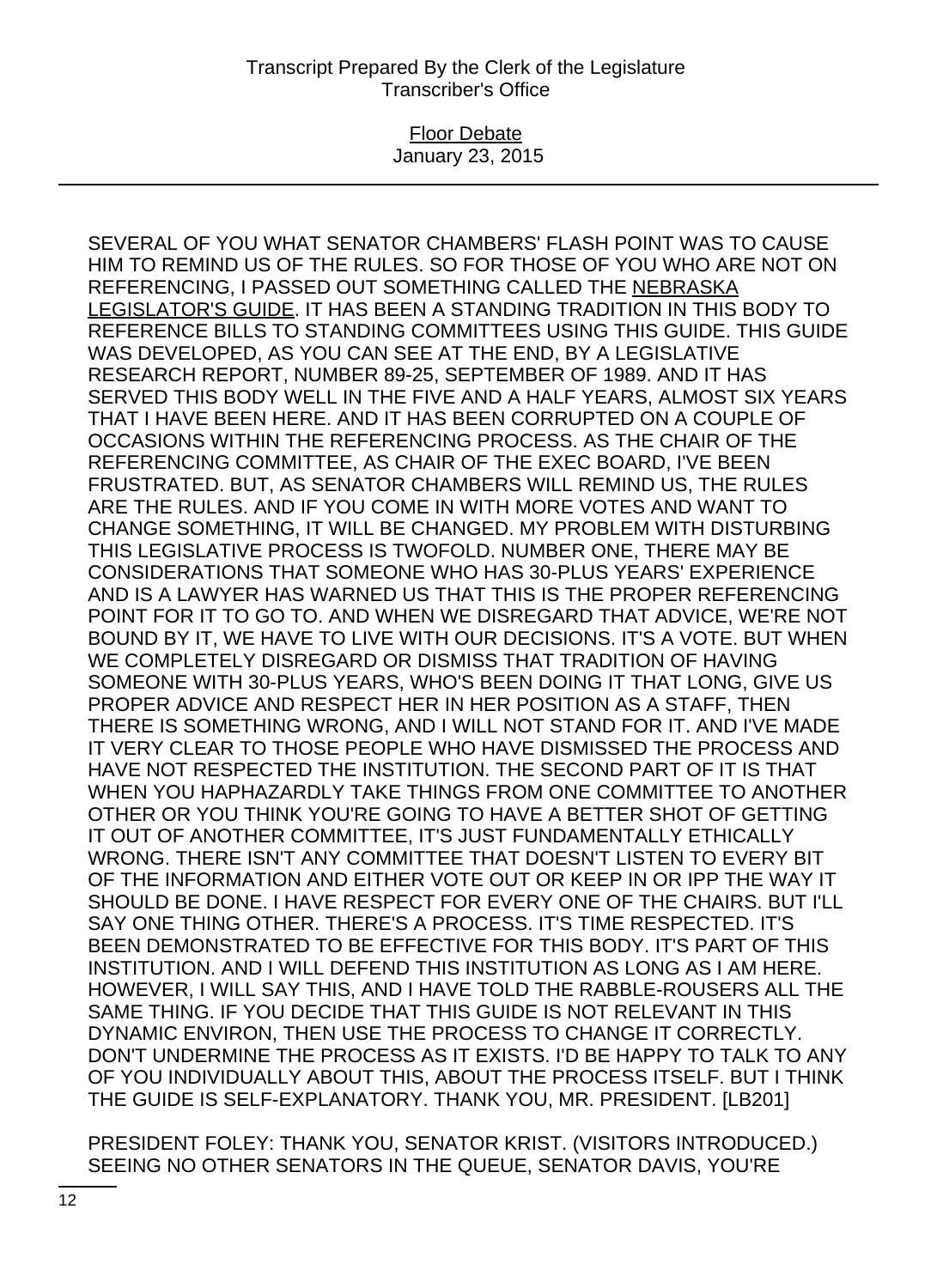RECOGNIZED TO CLOSE ON YOUR MOTION. SENATOR DAVIS WAIVES CLOSING. YOU'VE HEARD THE MOTION TO WITHDRAW LB201. ALL THOSE IN FAVOR VOTE AYE; THOSE OPPOSED VOTE NAY. HAVE YOU ALL VOTED? RECORD, PLEASE, MR. CLERK. [LB201]

ASSISTANT CLERK: 39 AYES, 0 NAYS ON THE MOTION TO WITHDRAW, MR. PRESIDENT. [LB201]

PRESIDENT FOLEY: THE MOTION IS ADOPTED. LB201 IS WITHDRAWN. WE MOVE TO GENERAL FILE, LB1. MR. CLERK. [LB201 LB1]

ASSISTANT CLERK: MR. PRESIDENT, LB1. (READ TITLE.) BILL WAS READ FOR THE FIRST TIME ON JANUARY 8 OF THIS YEAR. IT WAS PLAYED ON GENERAL FILE. [LB1]

PRESIDENT FOLEY: SENATOR KRIST, YOU'RE RECOGNIZED TO OPEN ON LB1. [LB1]

SENATOR KRIST: GOOD MORNING, AGAIN. THANK YOU, MR. PRESIDENT. GOOD MORNING, COLLEAGUES, AND GOOD MORNING, NEBRASKA. THESE NEXT NINE BILLS THAT YOU SEE ON GENERAL FILE HAVE SOME COMMON GROUND. THEY'RE CALLED REVISOR BILLS. THEY'RE TECHNICALLY TECHNICAL CORRECTION BILLS PREPARED BY THE REVISOR OF STATUTES. PURSUANT TO RULE 5, SECTION 3, THEY'RE INTRODUCED BY THE CHAIRPERSON OF THE EXEC BOARD AND REFERRED DIRECTLY TO GENERAL FILE. REVISOR BILLS INCLUDE SUCH THINGS AS CORRECTING INTERNAL REFERENCES, HARMONIZING PROVISIONS, AND REPEALING STATUTES OR PARTS OF STATUTES THAT HAVE BECOME OBSOLETE. CIRCUMSTANCES THAT MAY CAUSE A STATUTORY PROVISION TO BE CONSIDERED OBSOLETE INCLUDE: ONE, STATUTES THAT CONTAIN THEIR OWN EXPIRATION DATE, WHICH HAS PASSED; TWO, LANGUAGE WITHIN A SECTION OR COMPLETE ACTS HELD UNCONSTITUTIONAL BY THE SUPREME COURT; THREE, PROVISIONS THAT HAVE BECOME INOPERATIVE BECAUSE THE REASON FOR THE ENACTMENT HAS PASSED OR SUBJECT MATTER NO LONGER EXISTS; FOUR, PROVISIONS INAPPLICABLE TO CHANGED CIRCUMSTANCES; AND FIVE, STATUTES THAT CONTAIN EFFECTIVE DATES OF SALARY CHANGES. THIS YEAR THERE ARE NINE. LB1 REPEALS AN OBSOLETE SECTION OF LAW THAT REFERS TO THE TRANSFER OF PROPERTY THAT TOOK PLACE IN 1994. I WOULD APPRECIATE YOUR SUPPORT IN MOVING LB1 TO SELECT FILE. [LB1]

PRESIDENT FOLEY: THANK YOU, SENATOR KRIST. MR. CLERK. [LB1]

ASSISTANT CLERK: MR. PRESIDENT, I DO HAVE A MOTION ON THE BILL.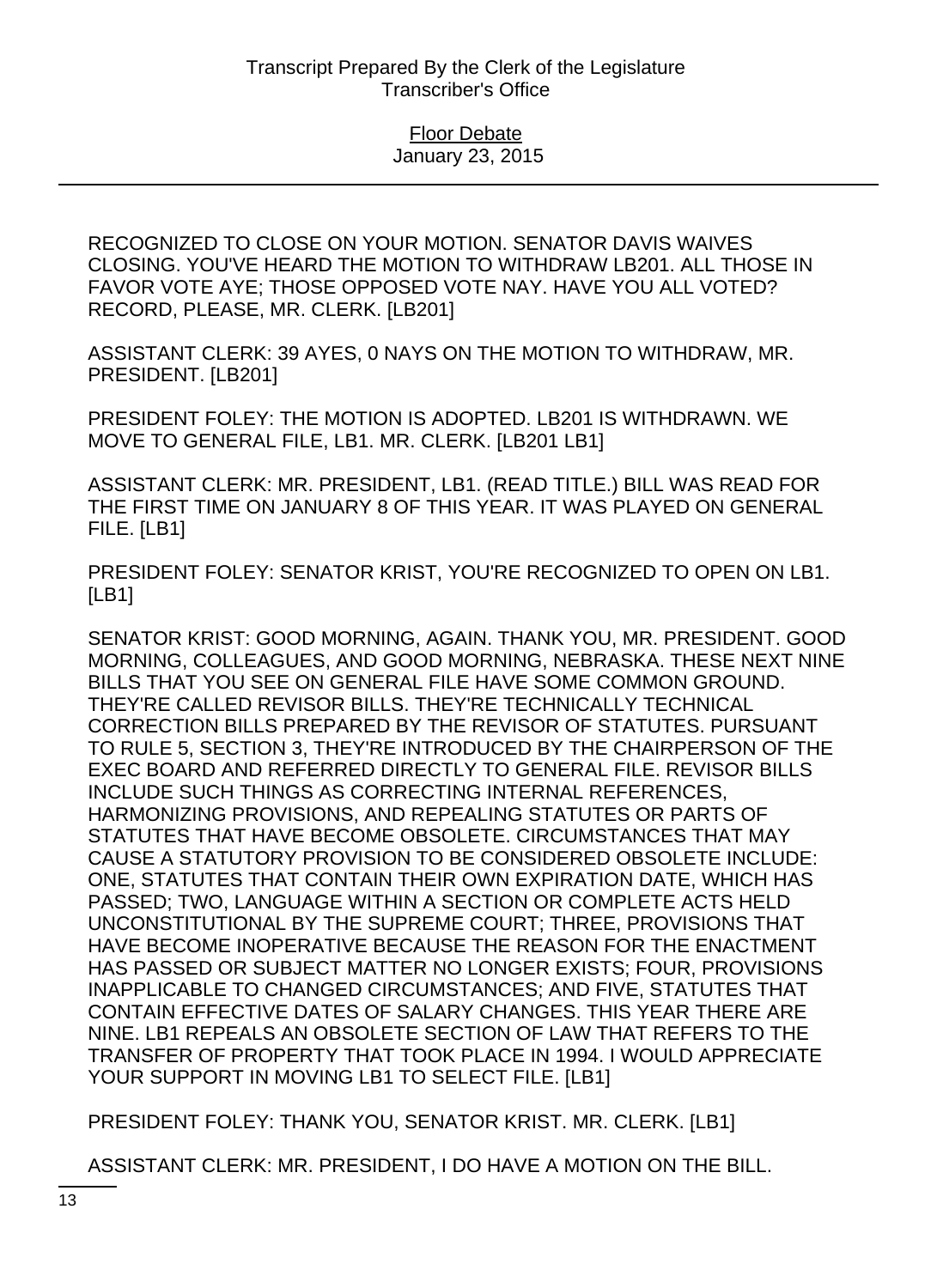SENATOR CHAMBERS WOULD MOVE TO INDEFINITELY POSTPONE THE BILL. SENATOR KRIST HAS...THE BILL WOULD NORMALLY BE LAID OVER UNLESS SENATOR KRIST ASKS THAT IT BE TAKEN UP. [LB1]

PRESIDENT FOLEY: SENATOR KRIST. [LB1]

SENATOR KRIST: I WISH IT TO BE TAKEN UP. [LB1]

PRESIDENT FOLEY: SENATOR CHAMBERS. [LB1]

SENATOR CHAMBERS: THANK YOU, MR. PRESIDENT. I'M GOING TO CONTINUE MY INSTRUCTION THIS MORNING FOR THE COLLEAGUES THAT I HAVE WHO MAY BE INTERESTED IN WHAT IS IN THEIR RULE BOOK. AND AGAIN, I'LL GIVE YOU THE NUMBER OF THE PAGE FIRST: PAGE 39, SECTION 2, SUBSECTION (B). "THOSE BILLS AND RESOLUTIONS PLACED ON GENERAL FILE BY THE REFERENCE COMMITTEE WILL BE BRACKETED FOR FIVE CALENDAR DAYS, AND IF ONE SENATOR REQUESTS A PUBLIC HEARING ON ONE OR MORE OF THESE MATTERS, THEY WILL THEN BE REFERRED TO A COMMITTEE." I PAY ATTENTION TO LANGUAGE. IF I SIMPLY WANTED THIS BILL TO GO TO A COMMITTEE, I OFFER THE REQUEST. AND IT'S NOT DEBATABLE BECAUSE IT'S NOT A MOTION. I'M JUST OPERATING UNDER A SELF-EXECUTING RULE PROCESS. BUT THESE RULES...THESE BILLS ARE HANDLED IN THE SAME WAY ANY OTHER BILL ON GENERAL FILE WILL BE HANDLED. SEE, A PITCHER MAY HAVE A REPERTOIRE OF PITCHES: A CURVE BALL, A SCREWBALL, A FAST BALL, A SLOW BALL, A CHANGE OF PACE. AND YOU KNOW THAT THIS PITCHER HAS ALL OF THOSE PITCHES AT HIS DISPOSAL, BUT THE PITCHER MAY NOT LET YOU KNOW IN ADVANCE, WHILE YOU'RE AT BAT, WHICH ONE IS GOING TO BE THROWN. SO YOU HAVE TO BE READY FOR ALL OF THEM. THE ONLY THING I DISCUSSED IN THE RULE, ALTHOUGH I CALLED YOUR ATTENTION TO THE PAGE WHERE WHAT I INTEND TO DO IS FOUND, I JUST TALKED ABOUT HOW ONE SENATOR CAN HAVE A BILL SENT FOR A COMMITTEE HEARING. BUT I WANT TO TALK, SO I HAVE TO MAKE A MOTION ON THE BILL, NOT TO SEND IT TO A COMMITTEE, BECAUSE THAT'S NOT DONE BY A MOTION. I MAKE THE REQUEST AND IT'S OVER. IN ORDER TO TALK, YOU HAVE TO PRESENT A MOTION, WHICH IS WHAT I'M DOING. THAT'S ANOTHER BIT OF INSTRUCTION. AND YOU CAN BE OFFENDED BY THE FACT THAT I PAY ATTENTION TO YOUR RULES AND MAKE USE OF THEM IF YOU WANT TO. BUT REMEMBER, AS I TOLD YOU THE FIRST DAY, I VOTED AGAINST THESE RULES. BUT I WILL OBSERVE THEM SCRUPULOUSLY, WHICH IS MORE THAN CAN BE SAID FOR SOME CHAIR PEOPLE. AND I'M GOING TO MENTION THE CHAIRPERSON WHO UPSET ME YESTERDAY. SENATOR SCHILZ CAME IN WITH A BILL. IT WAS HIS BILL. IT DEALT WITH LIABILITY. ON THIS CHART OR THIS HANDOUT THAT WAS GIVEN TO YOU BY SENATOR KRIST, IF YOU LOOK AT THE SUBJECT MATTER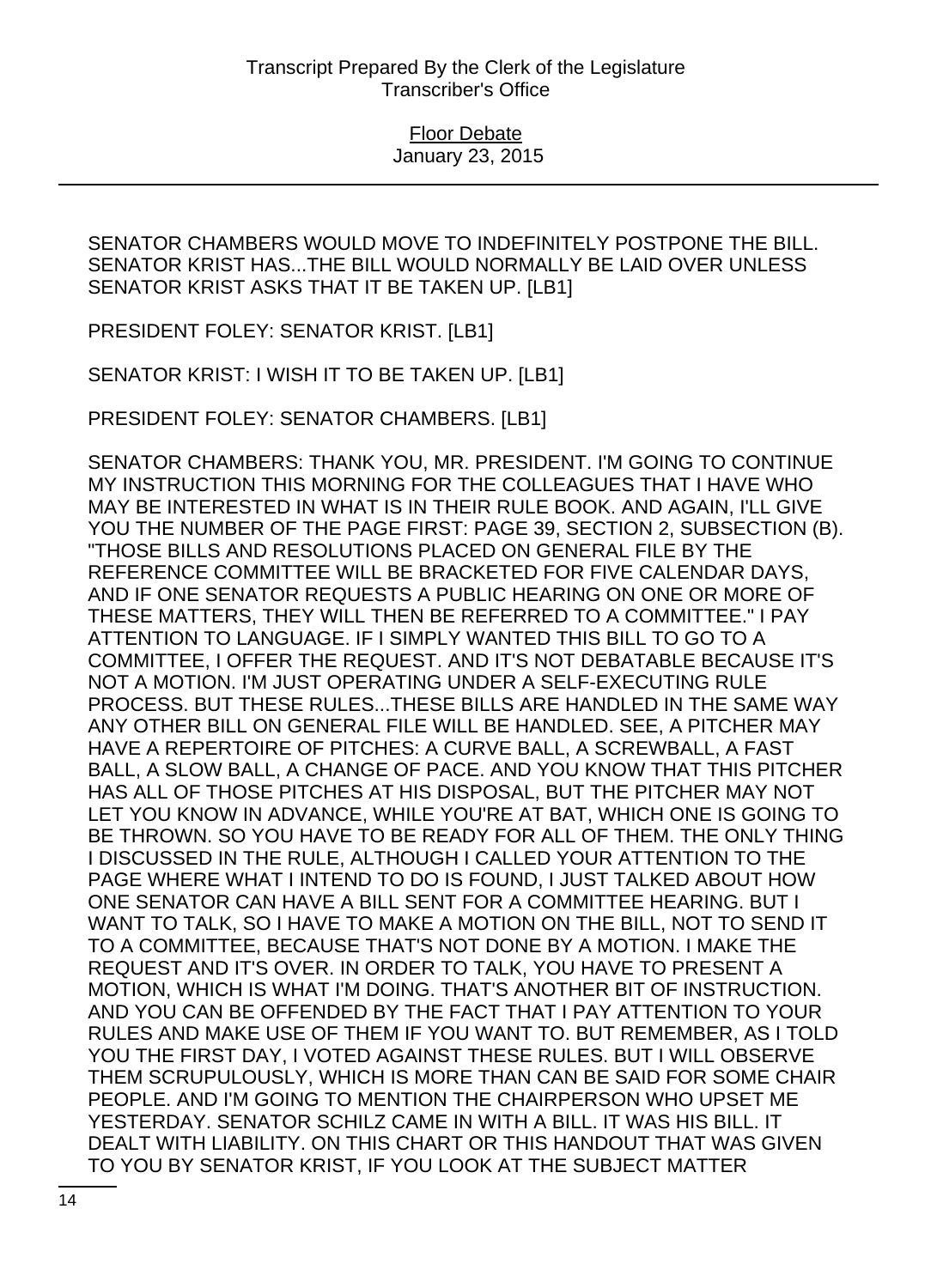Floor Debate January 23, 2015

JURISDICTION OF THESE COMMITTEES, AND THEY'RE LISTED ALPHABETICALLY, NUMBER 13 ON THE LIST FOR THE JUDICIARY, THE SECOND WORD IS "LIABILITY." THAT BILL SHOULD HAVE COME TO JUDICIARY. TRADITION--IT HAS BEEN SENT TO THE JUDICIARY COMMITTEE. IT WAS RECOMMENDED BY STAFF, WHO MAKES THE RECOMMENDATIONS AS TO WHERE A BILL SHOULD GO, TO JUDICIARY. SO SENATOR SCHILZ WENT TO SENATOR SEILER. NOW HE'S NOT YOUNG BUT HE'S A NEW CHAIRPERSON. AND HE SIGNED A LETTER SAYING, WELL, TAKE IT OUT OF JUDICIARY AND PUT IT IN NATURAL RESOURCES. AND IT DOESN'T GO IN NATURAL RESOURCES. I'VE LET SENATOR SEILER KNOW THAT I WAS VERY UPSET WITH WHAT HE DID; THAT I FELT, AS A CHAIRMAN, HE DID SOMETHING WHICH IN A WAY WAS UNFAIR TO EVERY MEMBER OF THAT COMMITTEE. YOU KNOW WHAT SENATOR--I HAVE TO LOOK AT HIS NAME--SENATOR SCHILZ SAID IN HIS ARROGANCE AND IN HIS DISRESPECT FOR SENATOR SEILER, WHO CAN SPEAK FOR HIMSELF, BUT HIS DISRESPECT FOR EVERY COMMITTEE MEMBER AND I'M ON THE COMMITTEE: WELL, THE JUDICIARY COMMITTEE HAVE SO MANY BILLS AND, IN EFFECT, THEY CAN'T HANDLE THE WORK; SENATOR SEILER, AS A CHAIR, DOESN'T KNOW HOW TO MANAGE THE COMMITTEE, SO THEY'LL WIND UP WITH A LOT OF BILLS STACKED UP AT THE END. AND I WAS FUMING, FUMING, "GENERAL." AND I LISTENED TO THIS NONSENSE THAT SENATOR SCHILZ WAS ADDRESSING TO THAT COMMITTEE. AND HE KNEW HE HAD THE VOTES. SO THEY VOTED FOR SUBVERSION OF THE RULE. AND YOU KNOW WHAT HE HAD THE NERVE TO SAY AFTER INSULTING SENATOR SEILER, QUESTIONING HIS ABILITY TO FUNCTION AS A CHAIRPERSON, AND INSULTING EVERY MEMBER OF THE COMMITTEE? AND THEY CAN SPEAK FOR THEMSELVES BUT I'LL SPEAK FOR ME. I KNOW HOW TO DISCHARGE MY DUTIES AS A MEMBER OF A COMMITTEE. AND I PARTICIPATE ACTIVELY IN THE WORK OF THE COMMITTEE, TOO ACTIVELY FOR THE PLEASURE OF CERTAIN PEOPLE WHO BRING BILLS BEFORE THAT COMMITTEE. EVEN LIKE SENATOR KINTNER, YESTERDAY HE DIDN'T WANT TO ANSWER QUESTIONS. I ASKED HIM A QUESTION ABOUT HIS BILL. HE SAID, EVERYBODY KNOWS HOW YOU DO, YOU DON'T LIKE...YOU DON'T LIKE FIREARMS, YOU...THEY KNOW YOU ALWAYS WANT TO ASK THESE QUESTIONS. I SAID, SENATOR KINTNER, YOU BROUGHT THE BILL. I'M ASKING YOU QUESTIONS BASED ON YOUR BILL. WELL, I'VE GIVEN MY ANSWER. WHAT IS IT? WHAT WAS YOUR ANSWER? WELL...THAT'S THE WAY HE CARRIED ON. AND I SAID IT'S GOOD HE'S DOING THIS BECAUSE IT LETS THE COMMITTEE MEMBERS SEE WHAT WE'RE DEALING WITH. AND YOU CAN GET THE TRANSCRIPT WHEN IT'S PREPARED AND READ IT. THAT'S WHAT I CONTEND WITH ON THAT COMMITTEE. BUT SEE, I DIDN'T WALK OUT ON THAT COMMITTEE BECAUSE IT'S MY JOB TO HELP MAINTAIN THE INTEGRITY OF THAT COMMITTEE. I WALKED OUT OF THE REFERENCE COMMITTEE YESTERDAY. IT WAS IN THE BEST INTEREST OF THE INSTITUTION AND EVERYBODY, INCLUDING MYSELF, THAT I ABSENT MYSELF FROM THE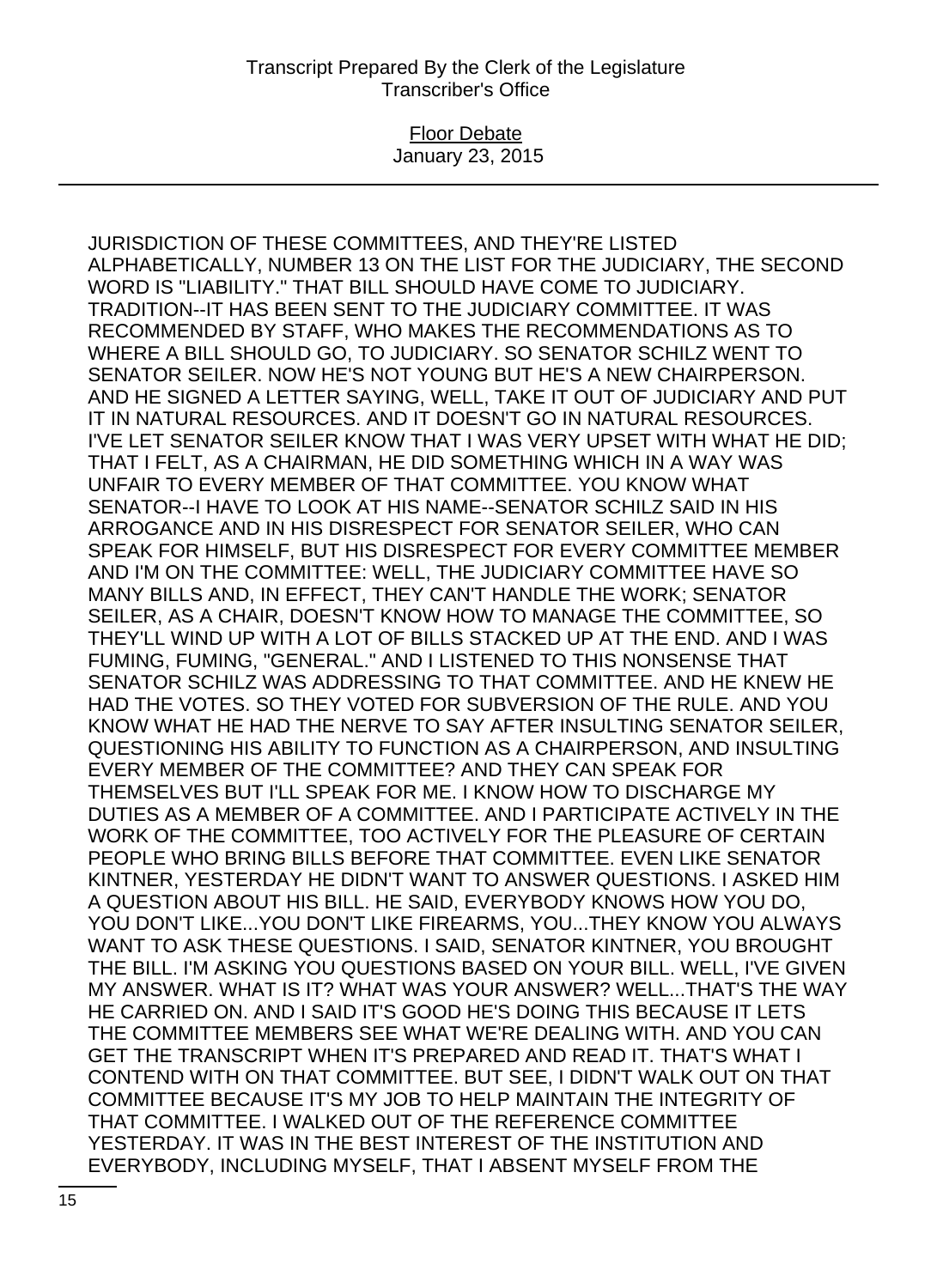### Floor Debate January 23, 2015

PREMISES. I COULDN'T STAND THE PIFFLE, THE NONSENSE, THE OBFUSCATION, THE OUTRIGHT DISHONESTY THAT I WAS HEARING, THE INSULT BEING GIVEN TO OUR STAFF WHO WORK VERY HARD, NOT MY COMMITTEE, NOT THE ONE WHO WORKS IN MY OFFICE, BUT THE ONES UPSTAIRS WHO DRAFT THE BILLS, WHO TRY TO DO THE JOB ACCORDING TO THE STANDARDS LAID OUT BY THE LEGISLATURE AND ADOPTED BY THE LEGISLATURE. THIS IS WHAT THE LEGISLATURE TELLS THE PUBLIC WHEN THEY LOOK FOR WHAT THESE COMMITTEES ARE ABOUT. AND IF THEY PULL IT UP AND A BILL RELATES TO LIABILITY, IF THEY LOOK ON HERE, THEY SAY THAT'S IN THE JUDICIARY COMMITTEE. SO IF A BILL THAT RELATES TO LIABILITY IS NOT REFERRED TO THE JUDICIARY COMMITTEE, HOW DO THEY KNOW WHERE TO LOOK? SO I SAID, DURING THE HEARING OR OUR PROCEEDINGS, I WANT THE STAFF TO KNOW THAT THEY SHOULD CONTINUE TO HONOR THE SYSTEM THAT HAS BEEN IN PLACE, THE TRADITIONS ESTABLISHED FOR REFERRAL OF THESE BILLS, AND DON'T LET A BONE-HEADED VOTE BY THIS COMMITTEE CAUSE YOU TO CHANGE THE WAY YOU DO YOUR WORK. YOU'RE DOING IT THE WAY IT SHOULD BE DONE. AND IF THESE WET-BEHIND-THE-EAR PEOPLE, THESE RICKETTS' "CRICKETS" DON'T LIKE THE WAY THINGS ARE DONE, THERE'S A WAY TO CHANGE IT. CHANGE THE SUBJECT MATTER OF THE JUDICIARY COMMITTEE BECAUSE YOU DON'T LIKE THE WAY SENATOR CHAMBERS BEHAVES. AND IF A BILL GOES THERE, IT MAY NOT GET OUT. SO THE BILLS YOU HAVE THAT YOU THINK HE DOESN'T LIKE, TAKE THAT JURISDICTION AWAY AND GIVE IT TO GOVERNMENT COMMITTEE, GIVE IT TO GENERAL AFFAIRS, GIVE IT TO THEM. ANYTHING WILL COME OUT OF THERE IF THE CHAIRMAN LIKES IT OR IF HE CAN ARRANGE TO GET HIS BILL MISREFERRED TO HIS COMMITTEE. THAT'S WHAT'S HAPPENING. DO YOU ALL CARE? I DOUBT IT. ARE YOU WILLING TO DO ANYTHING TO CORRECT IT? I DOUBT IT. I'M VINDICATING MY CONSCIENCE, MY RESPONSIBILITY. I WATCHED THE OUTRIGHT RACISM DISPLAYED BY THE WAY THEY BUMPED...I DON'T SPEAK FOR OTHER PEOPLE BUT THIS TIME I WILL. THE ONLY BLACK LADY IN THIS CHAMBER WHO HAD SERVED ON A COMMITTEE, SHE WAS IN LINE TO BE THE CHAIRPERSON. AND AS WE VOTED FOR PEOPLE ON THESE COMMITTEES, THERE WERE CHECKS BESIDE THE NAMES OF PEOPLE WHO HAD BEEN ON THE COMMITTEES AND WANTED TO RETURN. AND IN MOST CASES THAT WAS HONORED, UNTIL IT CAME TO SOMEBODY THAT THE CLIQUE OR THE CLAQUE OR THE... [LB1]

PRESIDENT FOLEY: ONE MINUTE. [LB1]

SENATOR CHAMBERS: ..."CRICKETS" DIDN'T LIKE. SO SHE WAS NOT PUT ON THE COMMITTEE. TO ME, THAT'S RACISM. YOU CAN CALL IT WHAT YOU WANT TO. AND I THINK IT WAS COWARDLY, IT WAS DISGUSTING, IT WAS REPREHENSIBLE, AND IT DEALT WITH A WOMAN. OH, THEY'RE BRAVE AND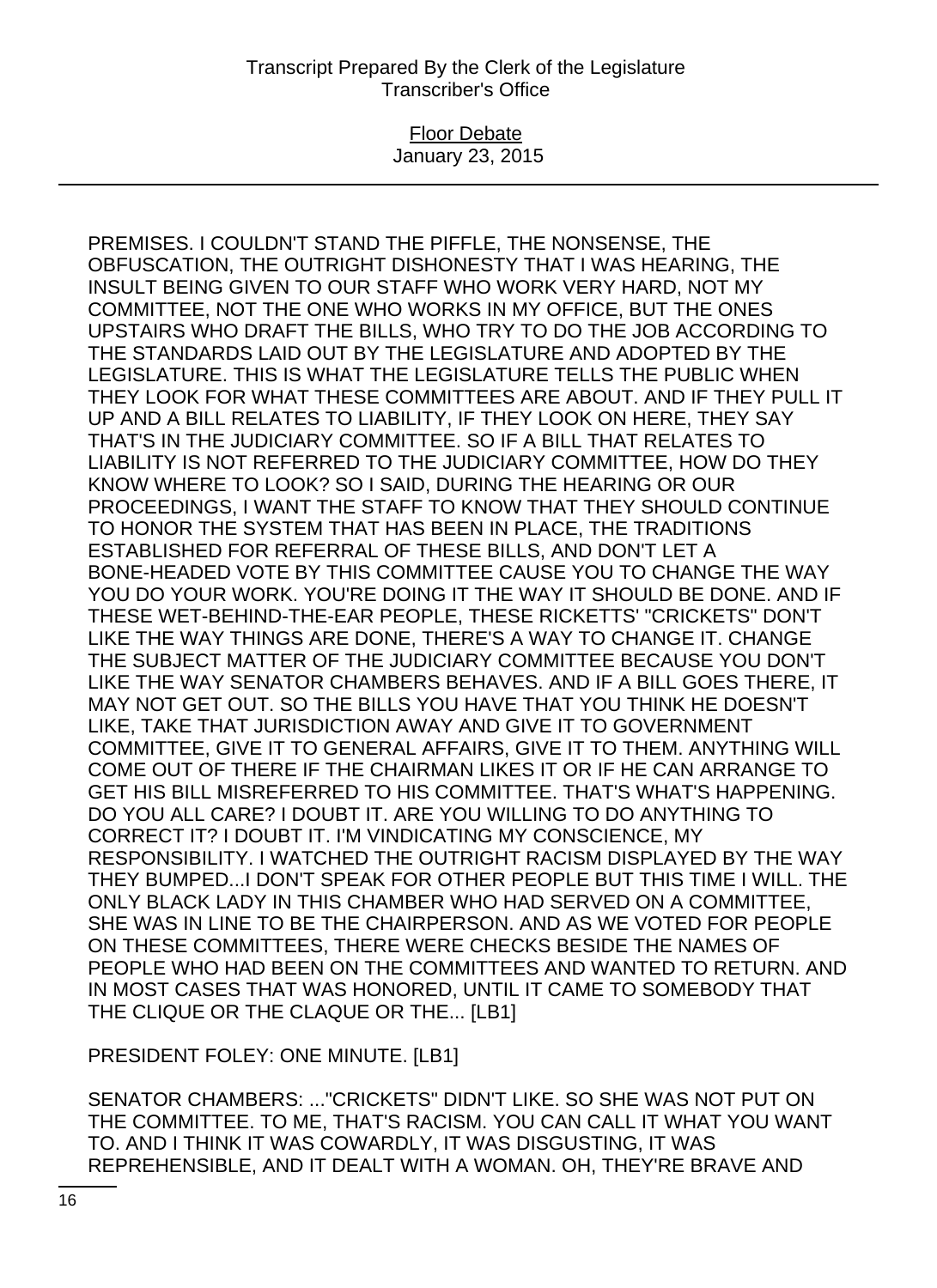TOUGH IF THEY'RE DEALING WITH A WOMAN OR SOMEBODY WHO'S FEARFUL AND WEAK AND VULNERABLE. THAT'S WHAT'S HAPPENING HERE. AND I'M NOT SUPPOSED TO SAY ANYTHING ABOUT IT? HOW WILL YOU KNOW IF I, WHO AM ON THAT COMMITTEE, WILL NOT TELL YOU? [LB1]

PRESIDENT FOLEY: THANK YOU, SENATOR CHAMBERS. SENATOR SEILER. [LB1]

SENATOR SEILER: MR. PRESIDENT, MEMBERS OF THE LEGISLATURE, I WILL ASSURE YOU, AS CHAIRMAN OF THE JUDICIARY AND ON BEHALF OF THE JUDICIARY, THAT THOUGH I SEE WE'RE UP TO, ACCORDING TO THE WHITE PAGE, 77 BILLS TO HAVE HEARINGS ON, YOU WILL GET A FAIR HEARING IN FRONT OF OUR COMMITTEE. YOU WILL GET ALL THE TIME YOU NEED AND YOUR WITNESSES. WE'VE ALREADY STARTED. I THINK WE'VE GONE THROUGH 11 BILLS ALREADY AND THEY WERE ALL GIVEN FAIR HEARINGS. YOU WILL GET A FAIR SHAKE IN THE EXEC SESSION. AND SO, YOU KNOW, YOU CAN PUSH THAT BILL TO 120 FOR ALL I CARE. YOU'RE STILL GOING TO GET THE SESSION. WHAT I KIDDED THE REFERENCE COMMITTEE YESTERDAY ON IS I DON'T THINK YOU GUYS CAN GET OUT OF HERE IN JUNE IF I'M STILL HOLDING HEARINGS. SO...BUT THAT WAS IN JEST. I...WE'LL GET IT DONE. WE WILL WORK NIGHTS AND GET IT DONE. THAT'S ALL. AND I WILL RELEASE THE REST OF MY TIME TO SENATOR CHAMBERS. [LB1]

PRESIDENT FOLEY: THANK YOU, SENATOR SEILER. SENATOR CHAMBERS. [LB1]

SENATOR CHAMBERS: THANK YOU, SENATOR SEILER. THANK YOU, MR. CHAIRMAN. AND SO THAT IT'S CRYSTAL-CLEAR WHAT I'M SAYING, IF I THOUGHT SENATOR SEILER COULDN'T DO THE JOB, I WOULD TELL HIM. THE JUDICIARY COMMITTEE HAS ALWAYS GOTTEN MORE BILLS THAN OTHER COMMITTEES. WE WORK LATE. IT WOULD BE A LOT DIFFERENT IF, AFTER TWO OR THREE HOURS OR FOUR, I WOULD JUMP UP AND LEAVE AS SOME OF THESE WET-BEHIND-THE-EAR PEOPLE DO. THEY WON'T EVEN BE ON THE FLOOR WHEN WE'RE TAKING CARE OF IMPORTANT BUSINESS. BUT THEY WANTED YOU TO MAKE THEM CHAIRPERSONS. THEN THEY'RE GOING TO LEAD TO THE MISREFERENCING OF BILLS, UNDERMINING AND SUBVERTING THE SYSTEM. YOU ALL CAN TAKE IT BUT I WON'T. AND I CAN'T MAKE YOU DO ANYTHING. THAT'S WHY I'VE GOT TO DO WHAT'S AVAILABLE FOR ME. I'VE GOT TO DO IT. BUT SENATOR SEILER IS FAMILIAR WITH THE LAW. HE WORKED IN THE ATTORNEY GENERAL'S OFFICE. YOU CAN SAY WHETHER THAT'S A PLUS (LAUGH) OR A MINUS, BUT HE WAS DEALING WITH THE LAW. AND HE HAS LIVED HIS LIFE DEALING WITH THE LAW. IN FACT, WE WEREN'T STATIONED THE SAME PLACE. WE PROBABLY WEREN'T EVEN IN THE ARMY AT THE SAME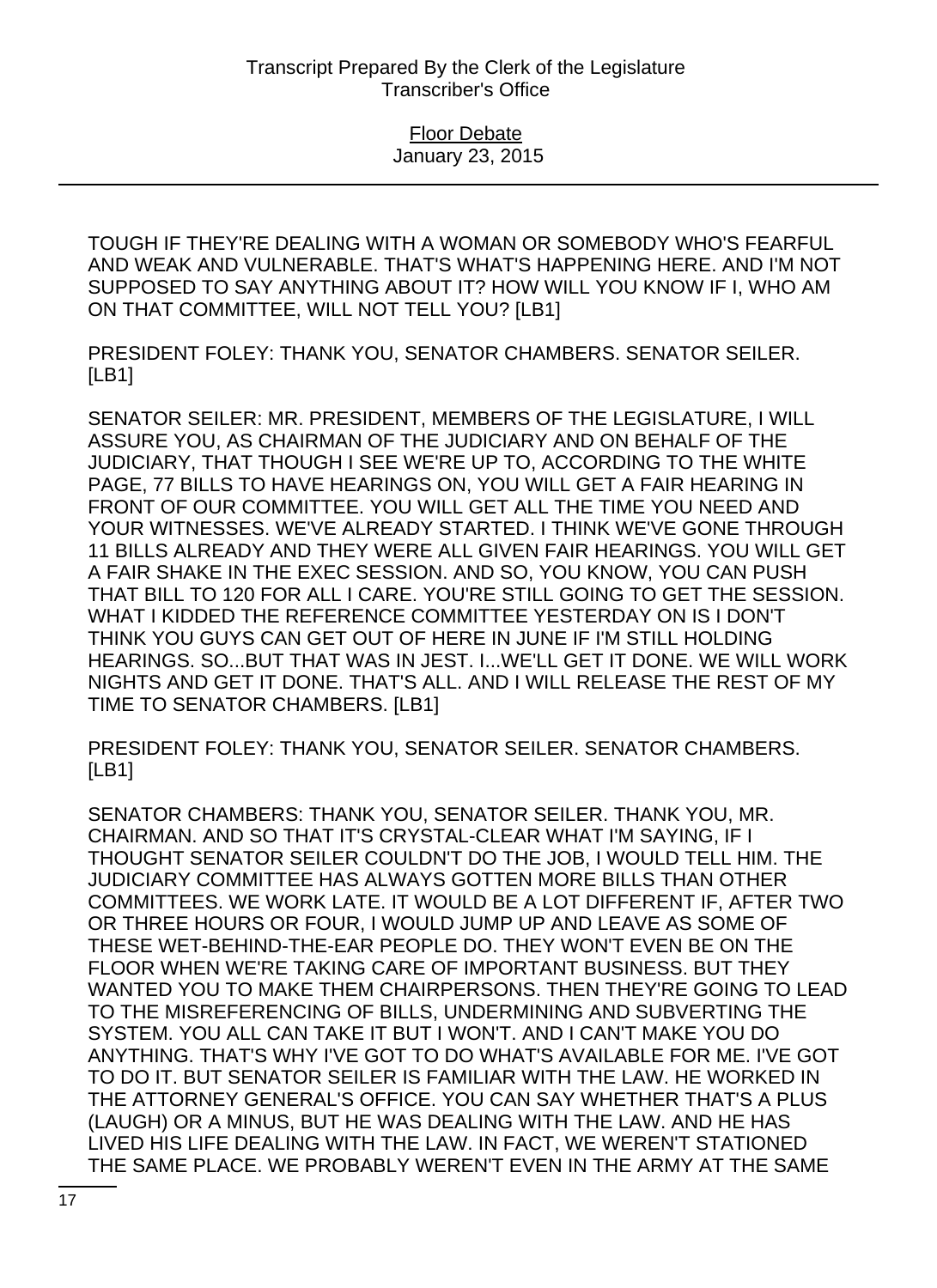### Floor Debate January 23, 2015

TIME BECAUSE...I DON'T KNOW IF THEY...SOMEBODY WOULD SAY, WELL, THEY DIDN'T EVEN HAVE M1s WHEN I WAS IN THE ARMY. BUT ANYWAY, THEY FOUND OUT THAT SENATOR SEILER KNEW THE LAW, THAT HE WAS A LAWYER WHEN HE WENT IN. SO ON WEEKENDS HE WORKED AS A LAWYER, DOING WHAT HIS LIFE'S PROFESSION WAS. SO YOU CAN SAY FROM THE TIME THAT HE WAS A LAWYER, EVEN WHEN HE WAS IN THE MILITARY, HE WAS WORKING WITH AND IN THE LAW. DOES THAT MEAN HE AND I WILL AGREE ON THE MEANING OF EVERY POINT OF LAW? ABSOLUTELY NOT. BUT AT LEAST HE COMES FROM THE POSITION OF SOMEBODY WHO UNDERSTANDS THE LAW, WHO KNOWS THE LAW, AND WILL GIVE A LEGAL ARGUMENT AS TO WHY HIS POSITION IS SUPERIOR TO MINE. AND BECAUSE I COME WITH AN OPEN MIND TO SOMEBODY WHO HAS KNOWLEDGE, NOT AN EMPTY HEAD AS IS THE CASE WITH SOME OF THE PEOPLE THAT I'M TALKING ABOUT, IF HE CAN PERSUADE ME, THEN I'M ON HIS SIDE. I AM ONE OF THOSE PEOPLE WHO SEES NO VALUE IN HOLDING TO A POSITION THAT I, MYSELF, KNOW IS FALSE AND INVALID. A MAN WHO IS FALSE IN ONE THING, SAID RALPH WALDO EMERSON, MAY BE DEEMED TO BE FALSE IN ALL THINGS. AND WHEN YOU'RE FALSE TO YOURSELF, YOU'VE ALREADY BECOME FALSE TO ALL THINGS, BECAUSE IN A SENSE YOU CARRY EVERYTHING WITHIN YOURSELF. BUT BACK TO WHAT I WAS TALKING ABOUT. SENATOR SCHILZ... [LB1]

PRESIDENT FOLEY: ONE MINUTE, SENATOR. [LB1]

SENATOR CHAMBERS: ...BEGAN TO KIND OF STUMBLE AND FUMBLE WHEN HE WAS TALKING. AND I HAD OBJECTED. SO THEN HE SAID, WELL, THIS BILL IS ABOUT RECREATION, TOURISM, AND THE NATURAL RESOURCES DEALS WITH RECREATION, NOT LIABILITY, AND HE KNOWS IT. BUT HE COULDN'T GET THE BILL OUT OF JUDICIARY COMMITTEE AND I'M STILL ON THE COMMITTEE. SO THEN YOU KNOW WHAT WAS THE THING THAT PUSHED ME OUT OF THAT COMMITTEE? I CAN ONLY STAND SO MUCH FOOLISHNESS. HE SAID, ACTUALLY YOU CAN LOOK AT THIS AS AN ECONOMIC DEVELOPMENT BILL. AND THAT BECAME THE ARGUMENT FOR IT. THEN SHOULD IT HAVE GONE TO REVENUE? THEY TALK IN A WAY THAT CAN BE CONSIDERED IRRATIONAL. AND I'M NOT HERE FOR NONSENSE. I'M LIKE ONE OF THOSE PEOPLE WHO IS DESCRIBED AS NOT BROOKING... [LB1]

PRESIDENT FOLEY: TIME, SENATOR, BUT YOU ARE NEXT IN THE QUEUE. [LB1]

SENATOR CHAMBERS: SAY IT AGAIN. [LB1]

PRESIDENT FOLEY: THAT WAS YOUR TIME BUT YOU ARE NEXT IN THE QUEUE, SENATOR. [LB1]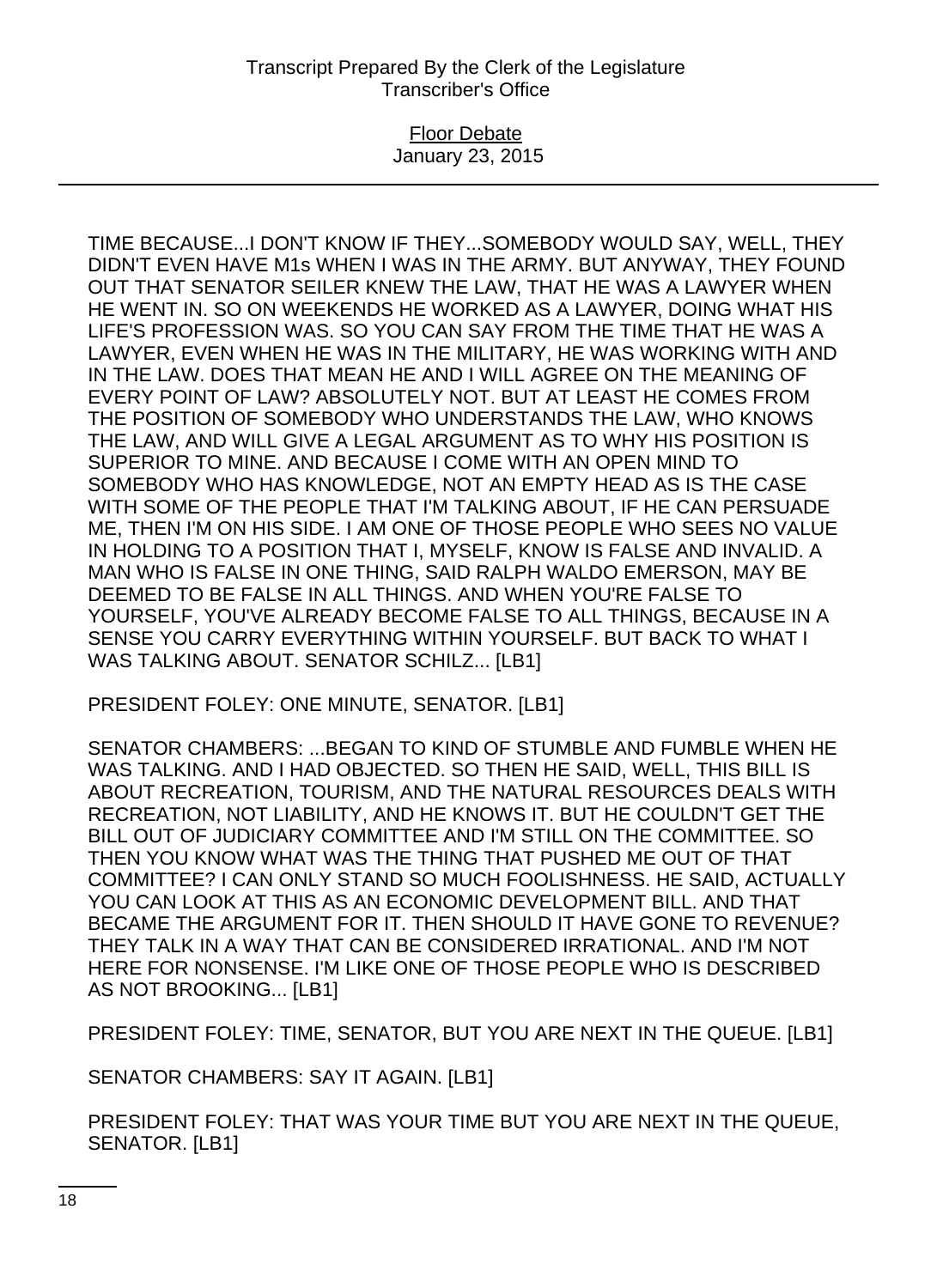### Floor Debate January 23, 2015

SENATOR CHAMBERS: THANK YOU. IT WAS SAID ABOUT A CERTAIN PERSON, IN FACT, A FORMER SPEAKER WHOM I REFERRED TO AS THE "SILVER FOX," SENATOR KERMIT BRASHEAR, HE DOES NOT BROOK FOOLS. I AGREE. I ADOPT THAT. BUT BECAUSE I'M IN THE LEGISLATURE, I CAN'T ABSENT MYSELF EVERY TIME A FOOL SPEAKS. BUT REMEMBER THIS, EVERYBODY WHO SPEAKS FOOLISHNESS IS NOT NECESSARILY A FOOL. HERE'S WHERE THAT PERSON BECOMES A FOOL, WHEN HE THINKS I ACCEPT HIS FOOLISHNESS. THEN HE'S A FOOL BECAUSE HE DISRESPECTS MY INTELLIGENCE AND THINKS THAT I DON'T UNDERSTAND THINGS. SENATOR SCHILZ WAS SPEAKING UTTER FOOLISHNESS. AND AS A CHAIRPERSON, HE CAME TO SUBVERT THE SYSTEM AND THE TRADITIONS BECAUSE HE HAD A BILL AND HE WANTED IT IN HIS COMMITTEE--THAT DOESN'T EVEN PASS THE SMELL TEST--HIS COMMITTEE. HIS BILL HAS BEEN INTRODUCED BEFORE AND WENT TO THE JUDICIARY COMMITTEE. AND NOW, BECAUSE THE CLIQUE, THE CLAQUE, AND RICKETTS' "CRICKETS" HAVE THE VOTES, THEY GOT IT DONE. BUT REMEMBER THIS, BROTHERS AND SISTERS: BECAUSE THEY CAN VOTE TO HAVE SOMETHING DONE DOESN'T MEAN THAT WHAT THEY VOTED TO HAVE DONE IS RIGHT. I HAVE A BILL TO PROTECT PRAIRIE DOGS. THAT'S WHAT IT CAN BE CALLED. I COULD HAVE ARGUED THAT IT GOES TO THE JUDICIARY COMMITTEE BECAUSE A PROVISION IN THE EXISTING LAW ALLOWS FOR THE ASSESSMENT OF A \$100 PER DAY FINE FOR UP TO 15 DAYS IF A PERSON DOES NOT DO WHAT A COUNTY BOARD SAYS THEY OUGHT TO DO ABOUT HANDLING PRAIRIE DOGS ON THEIR OWN PROPERTY. SO I COULD HAVE SAID THAT IS A SUBJECT FOR THE JUDICIARY COMMITTEE. BUT YOU KNOW WHAT THE TRADITION WAS: THAT A BILL OF THAT KIND WOULD GO TO THE AG COMMITTEE. AND NOBODY CAN SAY THAT I EVER RAISED A QUESTION ABOUT IT NOT BEING REFERRED TO THE PROPER COMMITTEE. I'M ON THE JUDICIARY COMMITTEE. IF I WAS LIKE SENATOR SCHILZ AND SENATOR MURANTE, I WOULD HAVE BEEN FIGHTING TOOTH AND NAIL TO HAVE IT REFERRED TO THE COMMITTEE OF WHICH I'M A MEMBER. BUT I RESPECT THE PROCESS AND I RESPECT THE RULES. AND IF YOU DON'T HAVE REGULARITY AND PREDICTABILITY IN YOUR RULES, IT BITES ME TODAY. AND WHEN IT BITES YOU TOMORROW, THEN YOU'RE NOT GOING TO LIKE IT. BUT YOU CANNOT BITE ME IN A WAY THAT WILL AFFECT ME IN ANY WAY. I WANT TO SERVE NOTICE TO ALL OF THESE CHAIRS AND THESE WET-BEHIND-THE-EAR NEW CHAIRPERSONS, WHAT YOU SAY AND WHAT YOU THINK WITH REFERENCE TO ME HAS AS MUCH IMPACT ON ME AS THE GNAT...AS THE SWEAT FROM A GNAT WOULD HAVE ON THE ROCK OF GIBRALTAR. AND FOR THAT SCHEME OF TRICKING SOME OF THESE NEW CHAIRPERSONS INTO SIGNING LETTERS WITHOUT TELLING THE WHOLE STORY IS REPREHENSIBLE AND, IN MY OPINION, UNETHICAL. BUT IT DOESN'T BOTHER YOU ALL, APPARENTLY. NOTICE I ADD "APPARENTLY." YOU KNOW WHY I SAY APPARENTLY? BECAUSE IT WASN'T BROUGHT TO YOUR ATTENTION UNTIL TODAY. AM I SUGGESTING THAT YOU CHANGE THE REFERENCING OF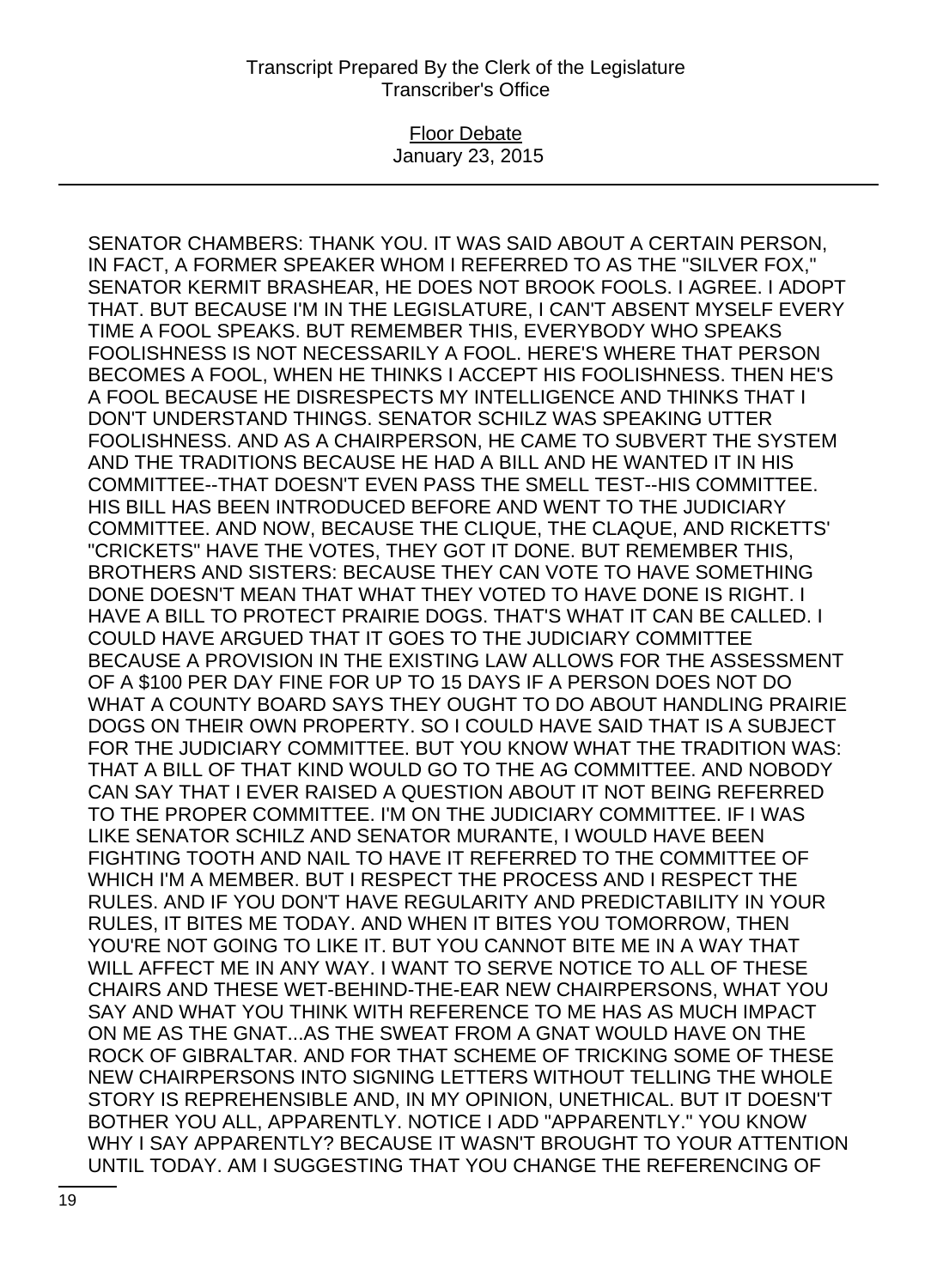ANY BILL? I'M NOT ASKING THAT TODAY, BECAUSE MY ONLY JOB THAT I'VE ASSIGNED TO MYSELF IS TO SHOW YOU THAT I CAN TAKE TIME, ANYTIME I PLEASE, ON ANY MATTER THAT COMES BEFORE US, BECAUSE THE DIFFERENCE BETWEEN ME AND PRACTICALLY EVERYBODY ELSE IN HERE, IF I NEED TO TAKE THAT TIME, I WILL TAKE IT AND I DON'T CARE IF PEOPLE MAKE UGLY FACES AT ME. [LB1]

PRESIDENT FOLEY: ONE MINUTE. [LB1]

SENATOR CHAMBERS: UGLY IS AS UGLY LOOKS. AND UNFORTUNATELY, WHAT OUR FOREBEARS TOLD US IS NOT TRUE. WHEN YOU GET THOSE UGLY FACES, YOUR FACE DOESN'T FREEZE THAT WAY BECAUSE THE LORD, WHO BELIEVES IN SECOND CHANCES, THIRD CHANCES, AND HOWEVER MANY, DOESN'T WANT YOU TO BE CONDEMNED BY HAVING THAT UGLY FACE ON THE FRONT OF YOUR HEAD ALL THE TIME TO LET PEOPLE KNOW WHEN THEY SEE YOU THAT THIS IS A LIAR, A HYPOCRITE, OR SOMEBODY WHO IS NOT TO BE TRUSTED. MAYBE THEY WOULD WANT TO CHANGE THEIR WAYS AND THEY SHOULD BE GIVEN THE OPPORTUNITY TO DO THAT. BUT I'M NOT GOING TO WAIT FOR THEM TO CHANGE THEIR WAYS. AND SENATOR SCHILZ SAID IF THINGS DIDN'T GO THE WAY I LIKED IN THE COMMITTEE, I CAN DEAL WITH IT ON THE FLOOR. AND I TOLD HIM, THEY ALL KNOW I CAN DEAL ON THE FLOOR. SOME OF YOU NEW PEOPLE DON'T THINK SO, BECAUSE YOU GET TIRED AND YOU DON'T KNOW ANYTHING. I CAN TALK THE REST OF THE SESSION WITHOUT REFERRING TO A PIECE OF PAPER. AND THE ONLY PIECE OF PAPER I WILL REALLY HAVE TO REFER TO IS TO LET ME KNOW THE NUMBER OF THE NEXT BILL COMING UP. SO MY NEXT SERIES OF AMENDMENTS AND MOTIONS... [LB1]

PRESIDENT FOLEY: TIME, SENATOR. [LB1]

SENATOR CHAMBERS: THANK YOU, MR. PRESIDENT. [LB1]

PRESIDENT FOLEY: THANK YOU, SENATOR CHAMBERS. SENATOR LARSON. [LB1]

SENATOR LARSON: THANK YOU, MR. PRESIDENT. COLLEAGUES, WELCOME TO THE LEGISLATURE, THOSE 18 NEW SENATORS THAT ARE HERE. YOU'VE HEARD A LOT ABOUT THE REFERENCING PROCESS AND THE NEW WET-BEHIND-THE-EARS CHAIRMEN THAT SENATOR CHAMBERS FONDLY REFERS TO, POSSIBLY TWO OF THEM IN THIS ROW. BILLS THAT ARE REFERENCED OR PREREFERENCED, I SHOULD SAY, A LOT OF TIMES CAN HAVE THE POSSIBILITY OF GOING TO MULTIPLE COMMITTEES. AND I HEARD SENATOR CHAMBERS COMMEND THE REFERENCING STAFF, AND THEY DO A PRETTY GOOD JOB OVERALL. BUT EVEN HE, I THINK, COULD ADMIT THAT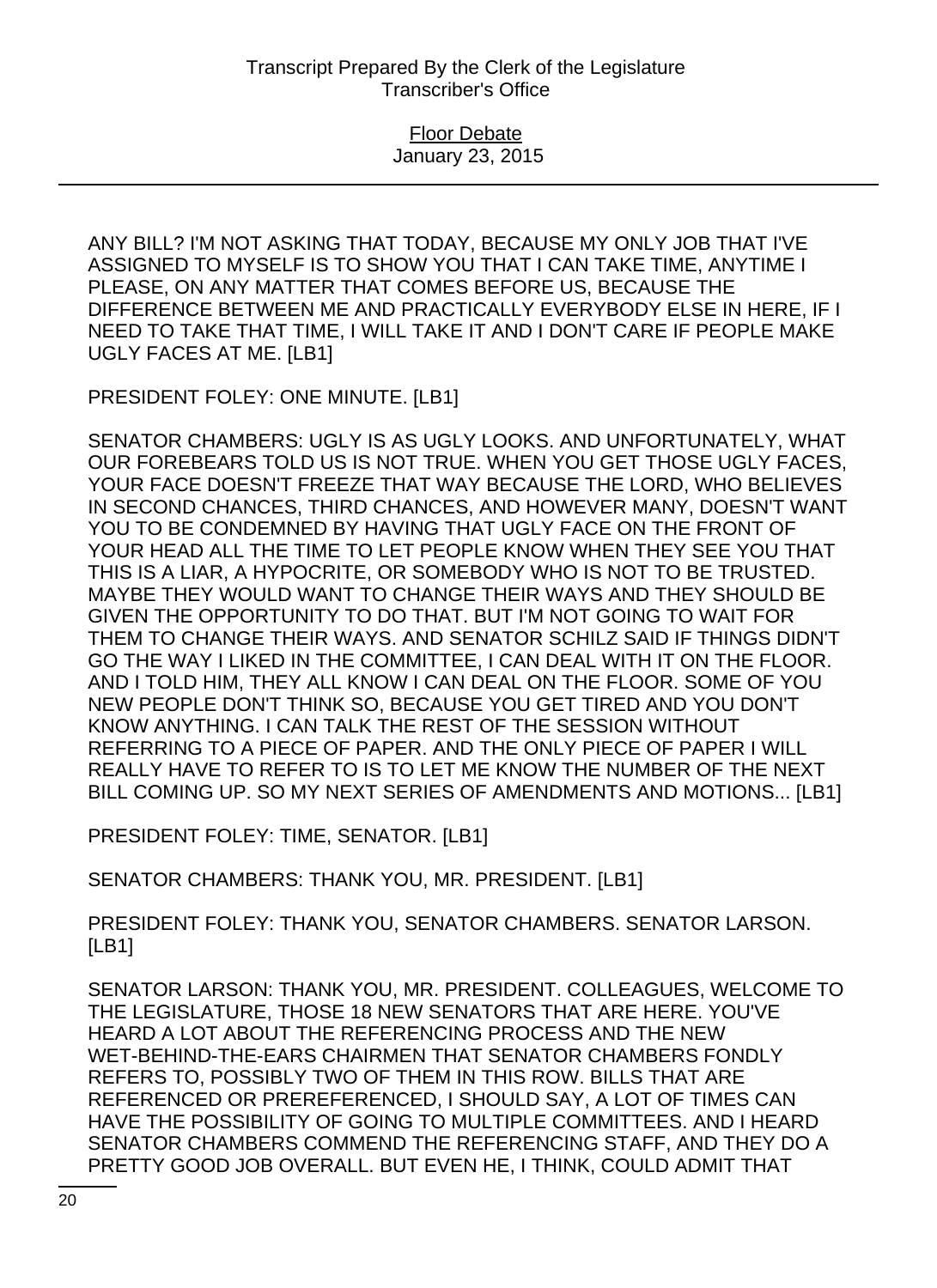### Floor Debate January 23, 2015

THEY'RE NOT PERFECT, BECAUSE I THINK HE REREFERENCED A NUMBER OF BILLS THIS YEAR. AND I'D VENTURE TO GUESS IT'S PROBABLY JUST AS MANY AS THOSE WET-BEHIND-THE-EARS CHAIRMEN AND THE OTHER THREE MEMBERS OF THE COMMITTEE OR SOMETIMES FOUR--BECAUSE I THINK A FEW OF THOSE VOTES WERE 6-1, ONE WAS 6-3--DID. HE ALSO WANTED TO TALK ABOUT LEGISLATIVE HISTORY AND WHERE BILLS HAVE GONE BEFORE. WELL, LET ME TELL YOU A STORY. FOUR YEARS AGO, I INTRODUCED A BILL. IT WENT TO AGRICULTURE COMMITTEE. SENATOR CHAMBERS WASN'T IN THE BODY FOUR YEARS AGO. IT WAS A BILL THAT DEALT DIRECTLY WITH AGRICULTURAL BUSINESSES. IT DID HAVE A PENALTY IN IT, BUT THE HEART OF THE BILL WAS AGRICULTURAL RELATED. TWO YEARS AGO, SENATOR CHAMBERS WAS REELECTED TO THE LEGISLATURE, GETS HIS SPOT RIGHT BACK ON REFERENCING. I INTRODUCED THE BILL AGAIN. LEGISLATIVE HISTORY WOULD TELL YOU, AND WHAT THE PREVIOUS REFERENCING OF THAT BILL DID, IT WOULD GO TO AGRICULTURE UNDER THE LOGIC THAT YOU HAVE HEARD TODAY. BUT, YOU GO BACK AND LOOK AT THE RECORDS, SENATOR CHAMBERS IGNORED THE PREREFERENCE OF AGRICULTURE AND THE LEGISLATIVE HISTORY OF THAT BILL AND REREFERENCED IT TO JUDICIARY, BECAUSE THAT'S THE COMMITTEE HE SITS ON. SO IF HE BLAMES SENATOR SCHILZ FOR...OR IF HE CALLS HIM WHATEVER HE HAS FOR ASKING TO REREFERENCE A BILL TO HIS COMMITTEE SO HE CAN GET IT OUT OF HIS COMMITTEE, THESE BILLS DEAL WITH MULTIPLE SUBJECTS, MULTIPLE COMMITTEES COULD HAVE JURISDICTION OVER THEM. FOR HIM TO ACCUSE US OF THAT IS WRONG. HE'S DONE IT IN THE PAST. I'M NOT SAYING THAT...WELL, YES,... [LB1]

PRESIDENT FOLEY: ONE MINUTE. [LB1]

SENATOR LARSON: ...HE DID REREFERENCE A NUMBER OF BILLS THIS YEAR TOO. I THINK THE STAFF DOES A GREAT JOB. I'D HAVE TO GO BACK AND LOOK. WE PROBABLY TOTAL, EVEN INCLUDING THE ONES THAT SENATOR CHAMBERS REREFERENCED THIS YEAR, PROBABLY DIDN'T REREFERENCE MORE THAN A DOZEN BILLS. BUT HE'S DONE IT IN THE PAST TOO. HE'S USING IT TO TRY TO PAINT A PICTURE FOR THE SESSION. THE RABBLE-ROUSERS VOTED FOR THIS. YOU CAN LOOK AT THE RECORD. TWO OF THE BILLS THAT SENATOR CHAMBERS WAS VERY UPSET ABOUT, SPEAKER HADLEY VOTED FOR AS WELL. HADLEY, MURANTE, HUGHES, COASH, WATERMEIER, LARSON, THE TWO BIGGEST REREFERENCING FIGHTS WE HAD, THOSE SIX MEMBERS VOTED FOR THE REREFERENCING. IT'S PUBLIC RECORD. THANK YOU, MR. PRESIDENT. [LB1]

PRESIDENT FOLEY: THANK YOU, SENATOR LARSON. SEEING NO OTHER SENATORS IN THE QUEUE, SENATOR CHAMBERS, YOU'RE RECOGNIZED TO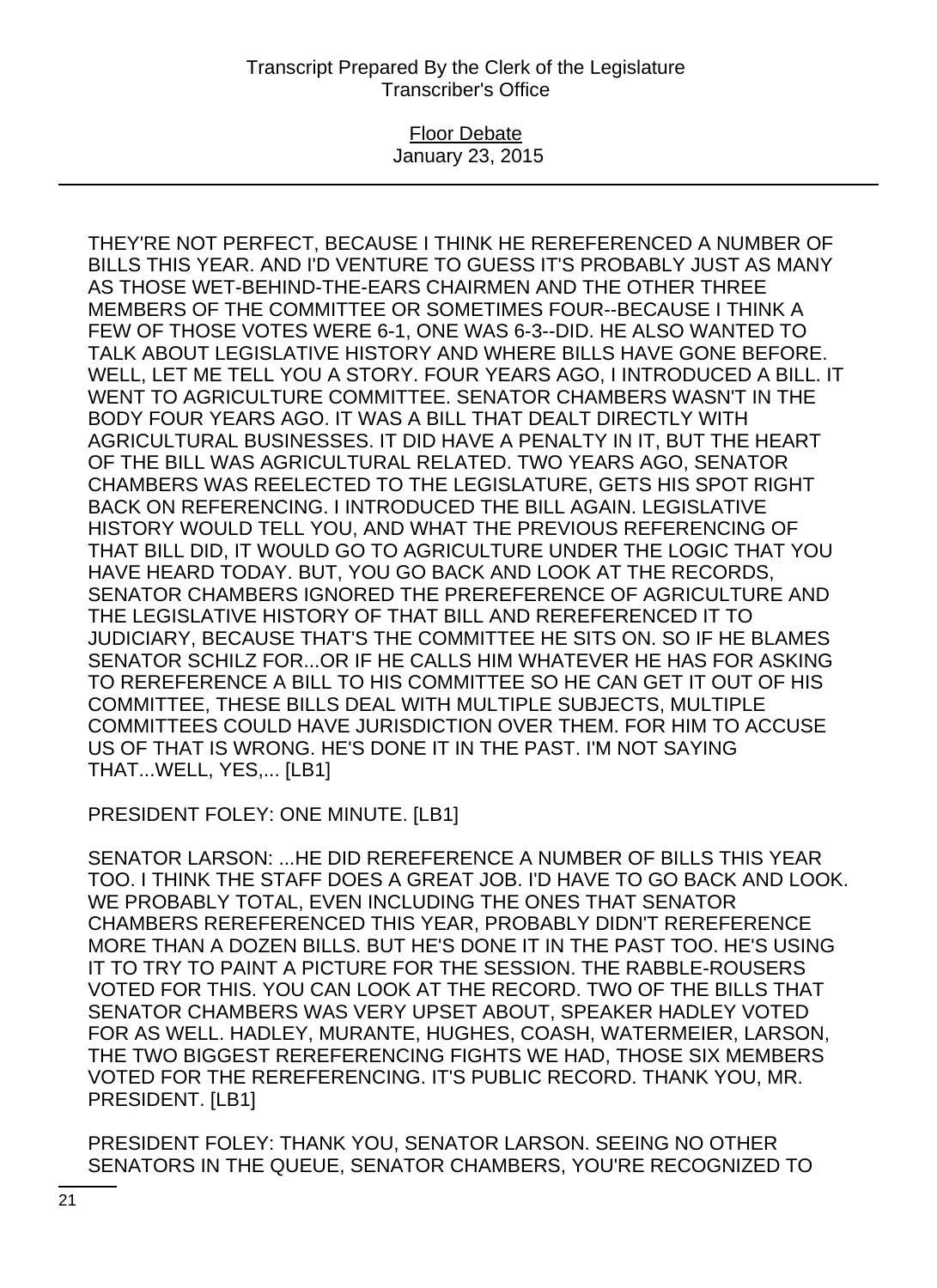CLOSE ON YOUR MOTION TO INDEFINITELY POSTPONE. [LB1]

SENATOR CHAMBERS: THANK YOU. MR. PRESIDENT, I'D LIKE TO ASK CHAIRMAN LARSON A QUESTION. [LB1]

PRESIDENT FOLEY: SENATOR LARSON, WOULD YOU YIELD? [LB1]

SENATOR LARSON: YES. [LB1]

SENATOR CHAMBERS: MR. CHAIRMAN, WHAT WAS THIS BILL THAT YOU SAY I REREFERENCED THAT YOU INTRODUCED? [LB1]

SENATOR LARSON: LB204, WELL, WAS THE ONE THAT GOT REREFERENCED. IT WAS A BILL RELATING TO REPORTING OF ANIMAL CRUELTY IN AGRICULTURAL FACILITIES. [LB1]

SENATOR CHAMBERS: AND I WAS ON THE REFERENCE COMMITTEE, YOU SAY. [LB1]

SENATOR LARSON: TWO YEARS AGO, YES, THAT REREFERENCED IT. [LB1]

SENATOR CHAMBERS: AND WHERE DID I SAY IT SHOULD BE SENT? [LB1]

SENATOR LARSON: JUDICIARY. [LB1]

SENATOR CHAMBERS: ARE YOU AWARE THAT ALL THOSE TYPES OF BILLS GO TO THE JUDICIARY COMMITTEE... [LB1]

SENATOR LARSON: FOUR... [LB1]

SENATOR CHAMBERS: ...WHILE I WAS HERE AND THAT THEY CONTINUE TO DO SO? [LB1]

SENATOR LARSON: FOUR YEARS AGO IT WAS PREREFERENCED TO AGRICULTURE AND DID GO TO AGRICULTURE. SO I'M NOT SURE. I MEAN MAYBE YOU WERE REREFERENCING BEFORE WHEN YOU WERE HERE. BUT I KNOW WHEN I INTRODUCED IT FOUR YEARS AGO, I CAN'T REMEMBER THE BILL NUMBER FOUR YEARS AGO, BUT IT WAS PREREFERENCED TO AG. IT DIDN'T GET REREFERENCED TO AG; IT WAS PREREFERENCED TO AG. AND THEN TWO YEARS AGO IT WAS AGAIN PREREFERENCED TO AG AND YOU MADE THE MOTION TO MOVE IT TO JUDICIARY AND THAT MOTION SUCCEEDED. [LB1]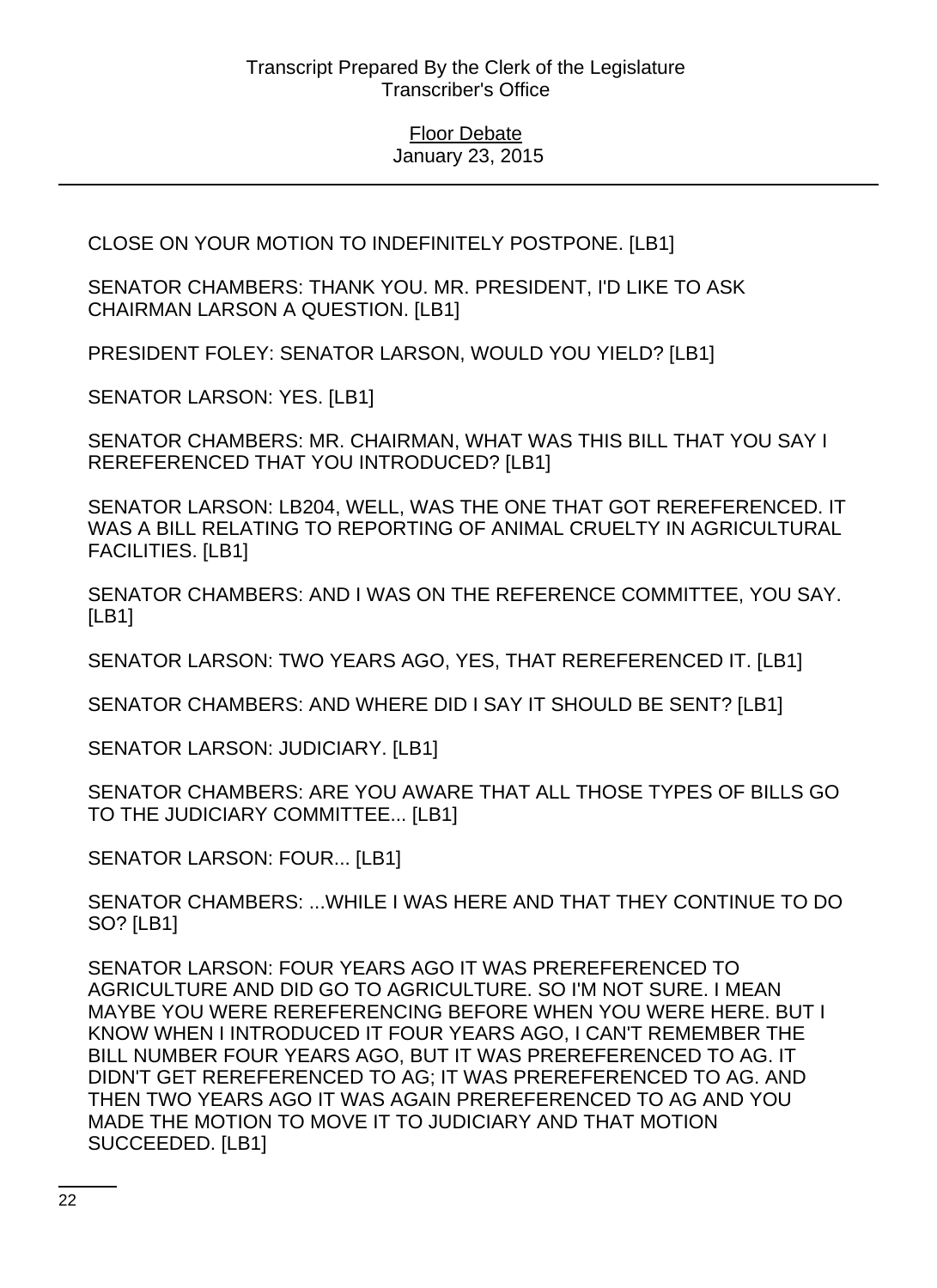### Floor Debate January 23, 2015

SENATOR CHAMBERS: THANK YOU. MEMBERS OF THE LEGISLATURE, HE TALKED ABOUT SOMETHING THAT HAPPENED WHEN I WAS NOT IN THE LEGISLATURE. MY VIEW OF WHERE A BILL SHOULD GO HAS BEEN CONSISTENT. HE IS CORRECT WHEN HE SAYS THAT I POINTED OUT THAT REFERENCING IS NOT, I USE THE TERM, EXACT SCIENCE. AND IN FACT, I SAID IT'S AN ART. BUT IT'S INFORMED BY KNOWLEDGE, INFORMATION, TRADITIONS, AND WHAT WE NOW HAVE, WHICH THEY DIDN'T HAVE THAT I RECOLLECT, A WRITTEN STATEMENT OF THE JURISDICTION OF THE VARIOUS COMMITTEES WHICH PEOPLE CAN TURN TO ON THESE GADGETS AND GET. AND SENATOR LARSON, IF HE WAS PRESENT AND IF HE WAS PAYING ATTENTION, HEARD ME SAY THAT THIS DOCUMENT GIVES NOTICE TO THE PUBLIC AND THEY SHOULD BE ABLE TO RELY ON IT. AND IF HE WAS PRESENT, IF HE LISTENED, OR IF HE LISTENED AND DIDN'T UNDERSTAND, I WANT TO INFORM HIM NOW. I STATED THAT IF THE REFERENCING COMMITTEE IS GOING TO DISREGARD THIS DOCUMENT, EITHER SCRAP IT SO THE PUBLIC DOESN'T SEE IT OR PUT AN ASTERISK BESIDE THE JUDICIARY COMMITTEE AND VARIOUS SUBJECTS AND THE EXPLANATORY LANGUAGE: THESE BILLS MAY OR MAY NOT BE REFERRED TO THE JUDICIARY COMMITTEE, CONTACT THE CLERK OF THE LEGISLATURE FOR THE VOTE TAKEN BY THE EXECUTIVE BOARD. WHAT SENATOR LARSON DOESN'T KNOW IS THAT I'VE BEEN CONCERNED ABOUT ANIMAL CRUELTY. I'VE PARTICIPATED IN PUBLIC DEMONSTRATIONS. I WROTE LEGISLATION THAT RESULTED IN A JUDGE BEING ABLE TO IMPOSE A SENTENCE ON A PERSON WHO HAD BEEN INVOLVED IN CRUELTY THAT WAS NOT POSSIBLE UNDER THE LAW AS IT EXISTED AT THAT TIME. I WORKED IN CONJUNCTION WITH A DEPUTY COUNTY ATTORNEY FOR LANCASTER COUNTY. THE CRUELTY WAS SO VICIOUS THAT THE JUDGE SAID THIS AMOUNTS TO AN ANIMAL AUSCHWITZ. AND IF THESE WET-BEHIND-THE-EAR PEOPLE DON'T KNOW WHAT THAT IS, THEY CAN GOOGLE IT. BUT I'M NOT GOING TO RUN AWAY FROM ANYTHING I'VE DONE. HE KNOWS THE TRUTH OF WHAT I'M TALKING ABOUT. AND EVERYBODY ON THAT COMMITTEE KNOWS. AND THEY HAVE GOTTEN TOGETHER BEFORE THE COMMITTEE TO GATHER VOTES TO SUBVERT WHAT THE COMMITTEE WAS GOING TO DO ON PARTICULAR BILLS. [LB1]

PRESIDENT FOLEY: ONE MINUTE. [LB1]

SENATOR CHAMBERS: AND LIABILITY FALLS RIGHT IN THE PROVINCE OF THE JUDICIARY COMMITTEE'S RESPONSIBILITIES. THE PUNISHMENT OF ANIMAL CRUELTY INVOLVES LEGAL ACTION, COURT ACTION. AND MAYBE THE CHAIRMAN DOESN'T KNOW THAT. BUT INSTEAD OF BRINGING EVERYBODY AND EVERYTHING DOWN TO HIS LEVEL OF LACK OF KNOWLEDGE OR IGNORANCE, HE SHOULD INFORM HIMSELF AND CURE HIS IGNORANCE BY FINDING OUT THE WAY THINGS REALLY ARE. AND LET HIM GET A RECORD OF ALL THESE BILLS HE SAYS THAT I REREFERENCED, THAT I REREFERENCED.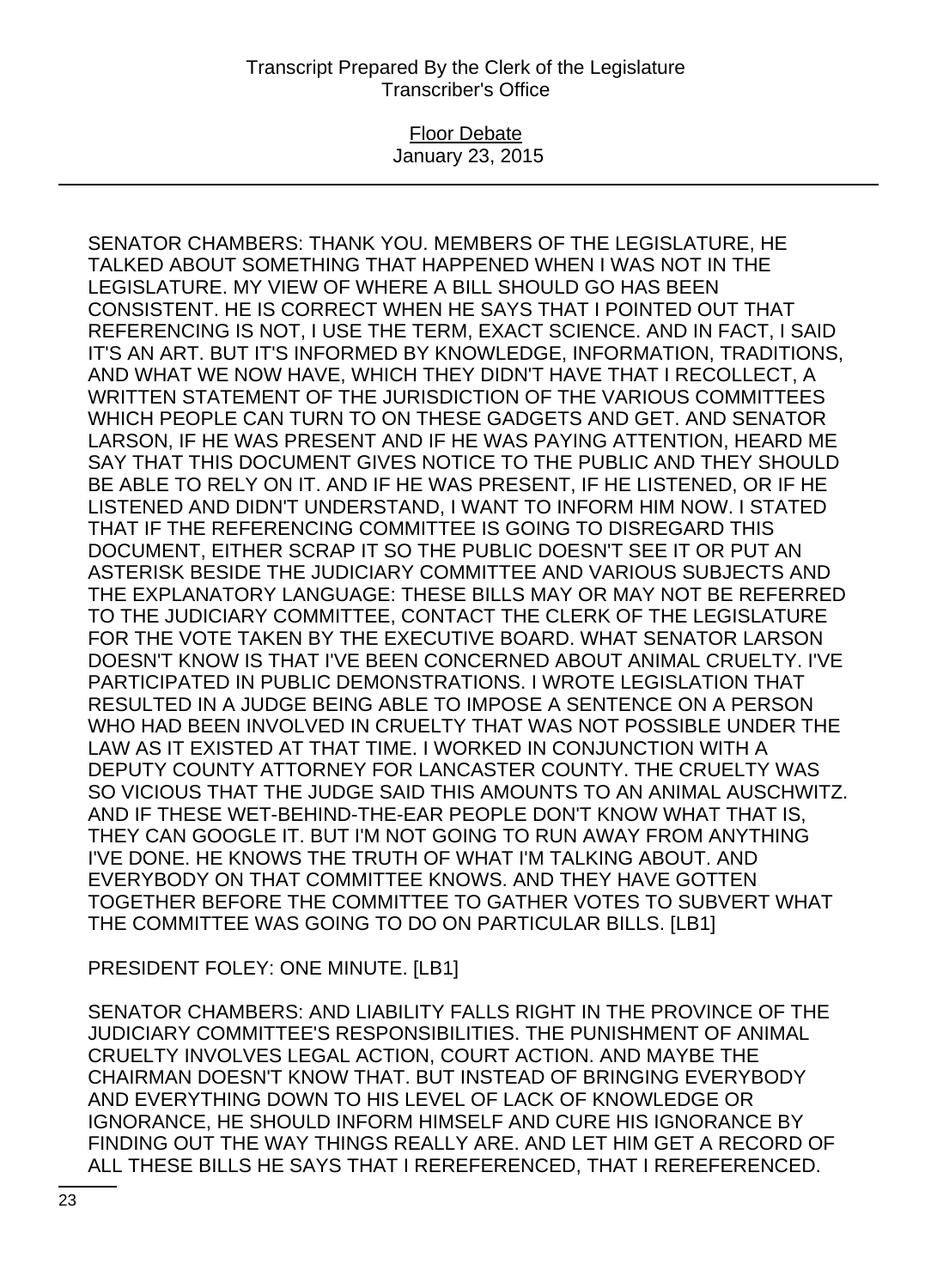LET HIM GET IT. BUT WHAT I'M TELLING YOU IS TRUE. THE RULES THAT I'VE CALLED YOUR ATTENTION TO SAY WHAT I'VE INDICATED THEY SAY. [LB1]

PRESIDENT FOLEY: TIME, SENATOR. [LB1]

SENATOR CHAMBERS: THANK YOU, MR. PRESIDENT. [LB1]

PRESIDENT FOLEY: THANK YOU, SENATOR CHAMBERS. SENATORS, YOU'VE HEARD THE MOTION TO INDEFINITELY POSTPONE. ALL THOSE IN FAVOR, VOTE...SENATOR CHAMBERS. [LB1]

SENATOR CHAMBERS: I WITHDRAW THAT MOTION. [LB1]

PRESIDENT FOLEY: THE MOTION IS WITHDRAWN. THANK YOU, SENATOR CHAMBERS. WE MOVE BACK TO DEBATE ON THE ADVANCE OF LB1. SEEING NO SENATORS IN THE QUEUE, SENATOR KRIST, YOU'RE RECOGNIZED TO CLOSE ON THE ADVANCE OF LB1. SENATOR KRIST WAIVES CLOSING. THE QUESTION IS THE ADVANCE OF LB1 TO E&R INITIAL. ALL THOSE IN FAVOR VOTE AYE; ALL THOSE OPPOSED VOTE NAY. HAVE YOU ALL VOTED? RECORD, PLEASE, MR. CLERK. [LB1]

ASSISTANT CLERK: 40 AYES, 0 NAYS ON THE MOTION TO ADVANCE THE BILL, MR. PRESIDENT. [LB1]

PRESIDENT FOLEY: THE BILL DOES ADVANCE. WE MOVE BACK TO GENERAL FILE, LB2. MR. CLERK. [LB1 LB2]

ASSISTANT CLERK: MR. PRESIDENT, LB2 INTRODUCED BY SENATOR KRIST. (READ TITLE.) BILL WAS READ FOR THE FIRST TIME ON JANUARY 8, PLACED DIRECTLY ON GENERAL FILE. [LB2]

PRESIDENT FOLEY: SENATOR KRIST, YOU'RE RECOGNIZED TO OPEN ON LB2. [LB2]

SENATOR KRIST: THANK YOU, MR. PRESIDENT. LB2 REPEALS AN OBSOLETE SECTION OF STATUTE THAT RELATES TO THE DESIGN AND LOCATION OF CERTAIN CORRECTIONAL FACILITIES COMPLETED IN THE 1970s. I'D APPRECIATE YOUR SUPPORT TO MOVE LB2 TO SELECT FILE. [LB2]

PRESIDENT FOLEY: THANK YOU, SENATOR KRIST. SENATOR CHAMBERS. [LB2]

SENATOR CHAMBERS: THANK YOU, MR. PRESIDENT. LESSON NUMBER THREE: FIRST, ON THESE BILLS, I COULD SIMPLY MAKE THE REQUEST THAT THE BILL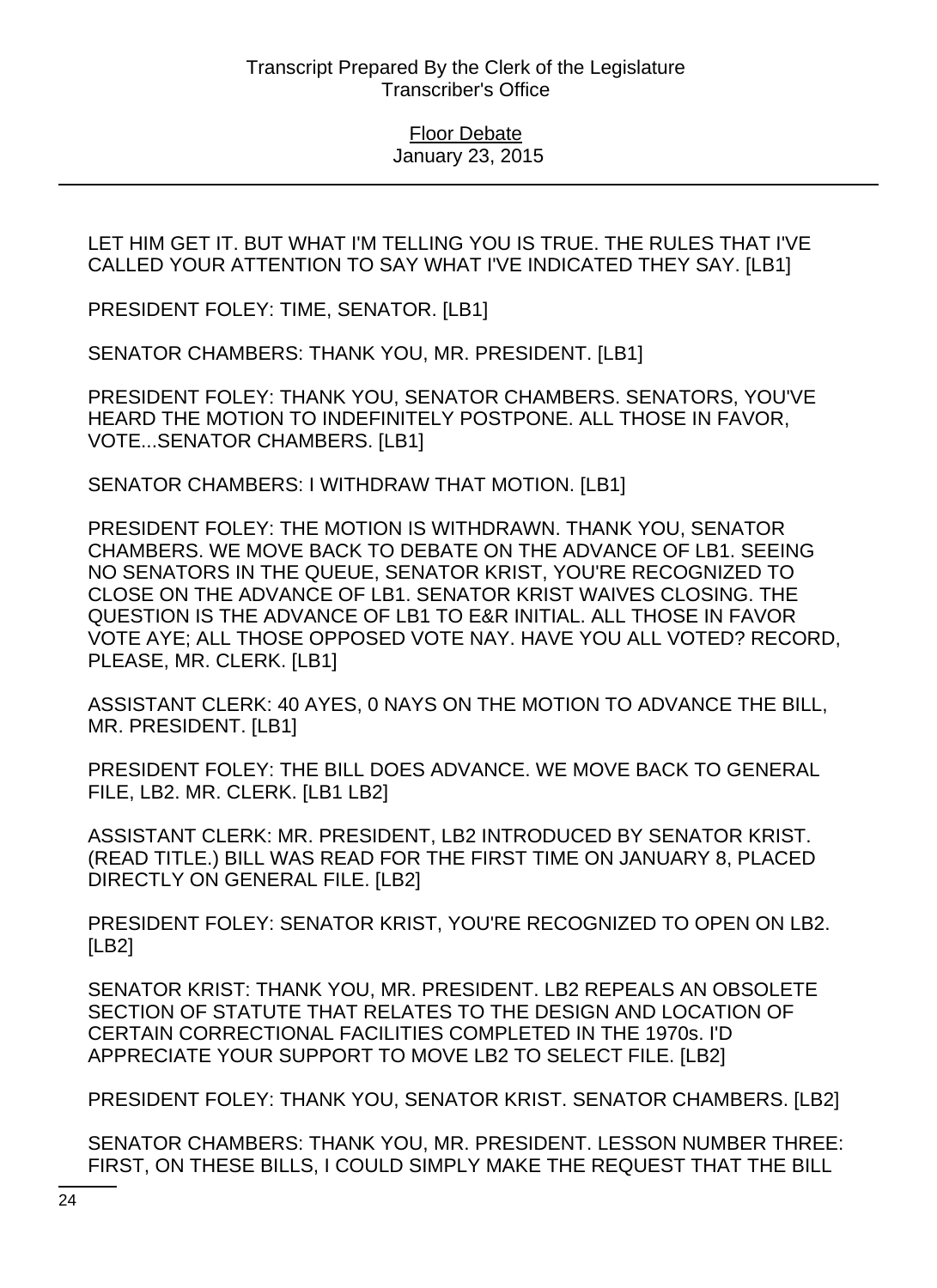### Floor Debate January 23, 2015

GO TO COMMITTEE FOR A HEARING, AND IT WOULD GO. I DIDN'T MAKE THE REQUEST. I WANTED TO TALK. I WANTED TO SHOW YOU THAT I HAVE ANOTHER METHODOLOGY AND THAT'S BY MAKING A MOTION TO INDEFINITELY POSTPONE THE BILL. THAT WAS DONE. NOW I'M SHOWING YOU THAT SINCE THIS BILL IS ON GENERAL FILE, IT'S SUBJECT TO BEING HANDLED THE WAY EVERY OTHER BILL IS, WHICH MEANS VARIOUS MOTIONS TO AMEND OR WHATEVER YOU WANT TO DO. SO I JUST CHOOSE TO DISCUSS THIS BILL AND NOT GET MY COLLEAGUE, SENATOR KRIST, WHO IS CHAIRPERSON OF THE EXEC BOARD AND HAS THE RESPONSIBILITY OF GETTING THESE BILLS SHEPHERDED ACROSS THE BOARD, THAT I'M NOT GOING TO PUT UP A MOTION TO KILL ANY OF THESE BILLS, THAT I'M NOT GOING TO ASK THAT ANY BE REFERRED TO A COMMITTEE FOR A HEARING. I AM COLLEGIAL. I'M AN EASY GUY TO GET ALONG WITH WHEN PEOPLE LET ME. NOBODY CAN TREAT ME BETTER THAN I WILL TREAT THEM. AND FOLLOWING, BY PARAPHRASE, WHAT THE ONE YOU ALL SAY YOU ALL WORSHIP SAID, I'M NOT GOING TO THROW THE FIRST STONE. WHEN STONES ARE THROWN AT ME, I WILL RECIPROCATE. SOMEBODY CAN MUMBLE ABOUT HE DID ALL THIS ON ALL THESE BILLS. WELL, HE SAID IT'S A MATTER OF PUBLIC RECORD. LET HIM GO GET THE RECORD AND SHOW YOU HOW MANY BILLS I REREFERENCED. I DO NOT GET A WEIGHTED VOTE, W-E-I-G-H-T-E-D, WHERE MY VOTE COUNTS FOR FIVE AND ALL I HAVE TO DO IS SAY REREFERENCE IT AND IT'S REREFERENCED. SENATOR LARSON, DON'T BE THAT INTIMIDATED BY ME. I'M NOT TRYING TO INTIMIDATE YOU. I'M ONLY ONE MAN, AS YOU ARE, BUT I'M AN OLDER MAN AND A WISER MAN, AND I RESPECT THE SYSTEM MORE THAN YOU DO, AND I UNDERSTAND IT BETTER THAN YOU DO. AND I DON'T WORK BEHIND THE SCENES, MANIPULATING TO SUBVERT THE SYSTEM, AS SOME OF THOSE WHO ARE VERY CLOSE TO YOU WILL DO. BUT IF ANYBODY FEELS THAT A BILL HAS NOT BEEN PROPERLY REFERENCED, IF YOU CAN PERSUADE 24 OF YOUR FELLOW SENATORS TO GO ALONG WITH YOU, YOU CAN HAVE IT REREFERENCED. AND WHAT I'M TALKING ABOUT ARE NOT BILLS WHERE THERE'S A CLOSE QUESTION. I ALREADY TOLD YOU THAT I HAVE A BILL DEALING WITH PRAIRIE DOGS AND IT CONTAINS A FINE OF \$100 A DAY, WHICH I WOULD DISAGREE WITH UNDER ANY CIRCUMSTANCES. BUT I DIDN'T ASK THAT THAT BILL BE TAKEN OUT OF THE AG COMMITTEE. I HAPPEN TO SIT ON IT, BUT I'M NOT THE CHAIR. I'M TALKING ABOUT THESE CHAIRMEN, THESE CHAIRMEN WHO MANIPULATE TO HAVE BILLS SENT TO THEIR COMMITTEE. THE AG COMMITTEE IS NOT MY COMMITTEE. THE JUDICIARY COMMITTEE IS NOT MY COMMITTEE. YOU'VE HEARD CHAIRMAN SEILER GIVE YOU THE ASSURANCE THAT EVERY BILL THAT COMES BEFORE THAT COMMITTEE WILL GET A FAIR HEARING. HE DIDN'T TELL YOU, AND HE WOULDN'T TELL YOU, THAT EVERYBODY IS GOING TO ROLL OVER AND LAY DEAD AND LET YOU SAY ANY AND EVERYTHING YOU WANT TO AND NOT ASK YOU QUESTIONS. SO IF YOU BRING A BONEHEAD BILL LIKE SENATOR KINTNER WILL LET PEOPLE GIVE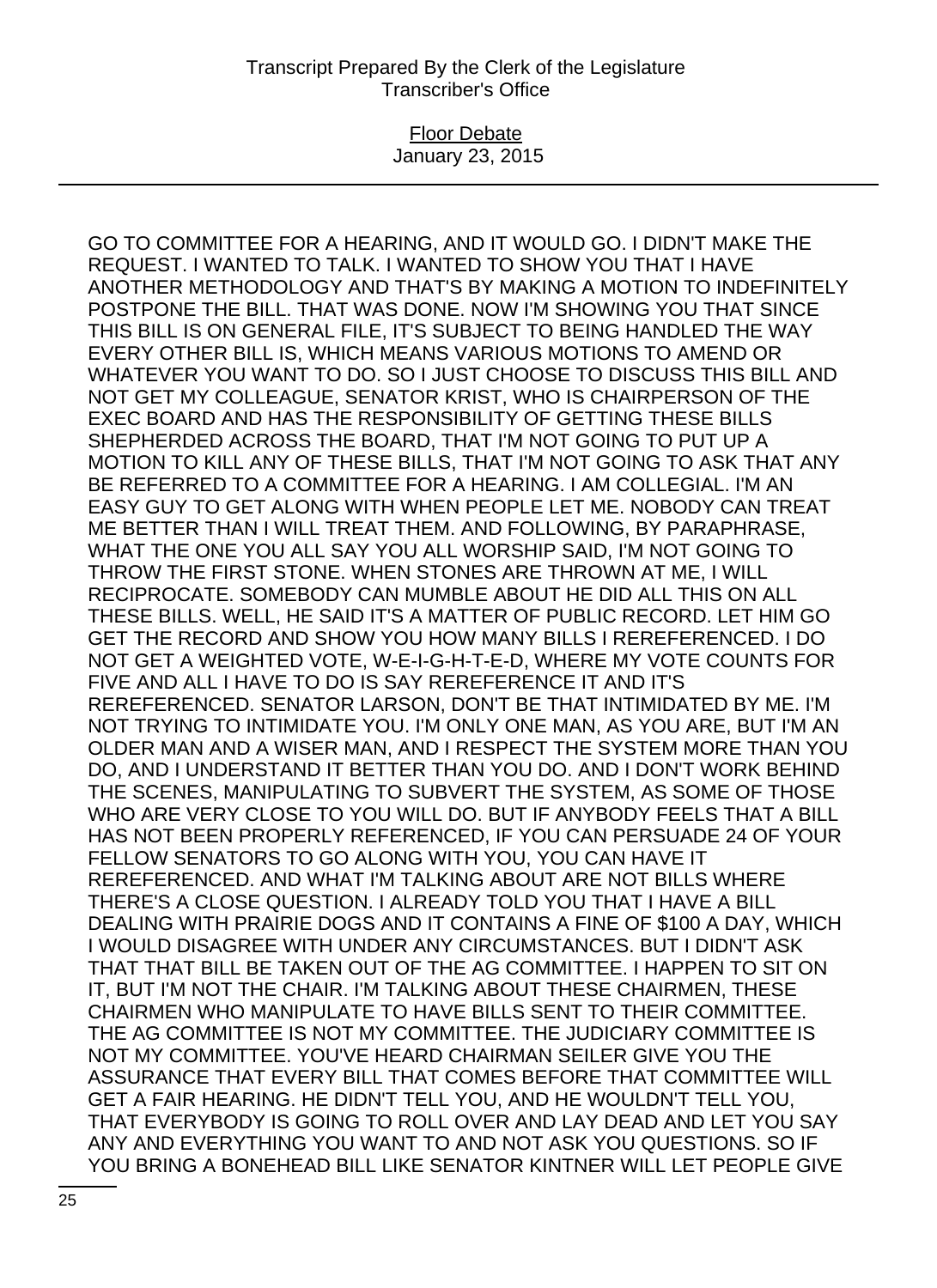HIM TO BRING, HE DOESN'T WRITE THOSE BILLS. YOU ALL, IF YOU READ THESE BILLS THAT SENATOR KINTNER PRESENTS, I'M TELLING YOU, HE DOES NOT WRITE THOSE BILLS. THERE ARE ORGANIZATIONS IN WHOM HE REPOSES TRUST AND CONFIDENCE AND THEY MISUSE HIM, MISLEAD HIM. AND THAT'S WHY HE CAN'T EXPLAIN HIS BILLS, I IMAGINE, AND HE GETS VERY OFFENDED WHEN I ASK QUESTIONS BASED ON THE LANGUAGE IN HIS BILLS. [LB2]

PRESIDENT FOLEY: ONE MINUTE. [LB2]

SENATOR CHAMBERS: SO THIS MORNING, I DECIDED TO TAKE THIS TIME. AND, SENATOR, I DON'T KNOW WHETHER THIS IS WHAT THE CHAIRMAN, WHO MEANT CHAIRMAN LARSON, BUT I AM SETTING A TONE OF WHAT I'M GOING TO DO AND THE WAY I'M GOING TO DO IT. THANK YOU, MR. PRESIDENT. [LB2]

PRESIDENT FOLEY: THANK YOU, SENATOR CHAMBERS. SEEING NO OTHER SENATORS IN THE QUEUE, SENATOR KRIST, YOU'RE...SENATOR KRIST WAIVES CLOSING. THE QUESTION IS THE ADVANCE OF LB2 TO E&R INITIAL. ALL THOSE IN FAVOR VOTE AYE; THOSE OPPOSED VOTE NAY. HAVE YOU ALL VOTED? RECORD, PLEASE, MR. CLERK. [LB2]

ASSISTANT CLERK: 38 AYES, 0 NAYS ON THE ADVANCEMENT OF THE BILL, MR. PRESIDENT. [LB2]

PRESIDENT FOLEY: THANK YOU, MR. CLERK. THE BILL ADVANCES. LB3, MR. CLERK. [LB2 LB3]

ASSISTANT CLERK: LB3, INTRODUCED BY SENATOR KRIST AS CHAIR OF THE BOARD. (READ TITLE.) THE BILL WAS READ FOR THE FIRST TIME ON JANUARY 8, PLACED DIRECTLY ON GENERAL FILE. [LB3]

PRESIDENT FOLEY: THANK YOU, MR. CLERK. SENATOR KRIST, YOU'RE RECOGNIZED TO OPEN ON LB3. [LB3]

SENATOR KRIST: THANK YOU, MR. PRESIDENT. LB3 REPEALS OBSOLETE SECTIONS OF LAW THAT RELATE TO TAX CREDITS THAT TERMINATED JANUARY 1, 2010. THE BILL ALSO ELIMINATES A REFERENCE TO THESE OBSOLETE STATUTES FOUND IN ANOTHER SECTION OF LAW. I'D APPRECIATE YOUR SUPPORT IN MOVING LB3 TO SELECT FILE. [LB3]

PRESIDENT FOLEY: THANK YOU, SENATOR KRIST. SENATOR CHAMBERS. [LB3]

SENATOR CHAMBERS: THANK YOU, MR. PRESIDENT. MEMBERS OF THE LEGISLATURE, ALMOST EVERY SONG THAT BILLY JOEL SINGS TELLS A STORY.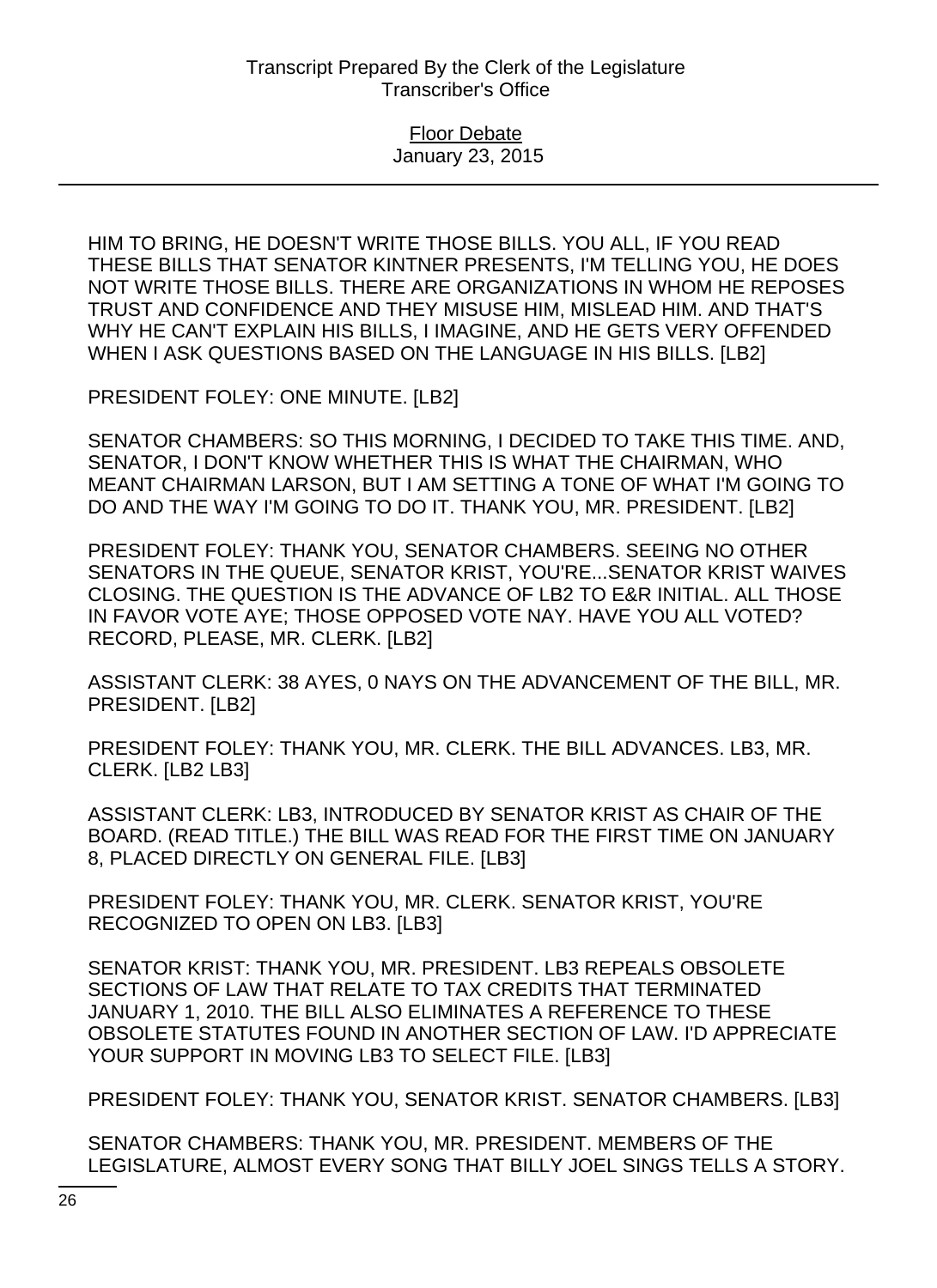### Floor Debate January 23, 2015

HE HAS ONE WHERE HE TALKS ABOUT HOW YOU CAN COUNT ON HIM MORE THAN YOU CAN COUNT ON YOUR ROSARY, WORDS TO THAT EFFECT. BUT HE ALSO HAS ONE...FIRST OF ALL, ARE WE HAVING FUN THIS MORNING? IS EVERYBODY HAPPY? WELL, I DON'T SEE ANY...OH, OKAY. THEY TOOK AWAY...THEY TOOK SOMETHING AWAY FROM ME BY SUGGESTING...HOW MANY IN HERE WOULD LIKE TO SEE ME TERMINATE WHAT I'M DOING? I SEE THREE. IT TAKES FIVE TO GET A CALL OF THE HOUSE. THERE HAVE TO BE FIVE WHO AGREE. BUT ANYWAY, I DON'T KNOW IF YOU NEED ANY VOTES FOR THAT. CHECK THE RULE BOOK AND SEE IF WHAT I'M SAYING IS CORRECT. AND OLD PAUL, THE "IMPOSTER," WROTE THESE WERE MORE NOBLE THAN THOSE IN THESSALONICA BECAUSE THEY SEARCHED THE SCRIPTURES DAILY TO SEE IF THOSE THINGS WERE SO. SEARCH THE RULE BOOK TO SEE IF IT'S SO. BUT HERE'S THE POINT THAT I'M GETTING TO BECAUSE I STARTED WITH BILLY JOEL. HE HAD THAT SONG AND IT SAID, "COME ON, VIRGINIA, SHOW ME A SIGN. SEND ME A SIGNAL AND I'LL THROW YOU A LINE." SEND ME THE SIGNAL AND I'LL ACCEPT WHAT IT IS THAT YOU REQUEST. I AM A GRANTER OF REQUESTS. I'M NOT UPSET WITH ANYBODY ELSE ON THESE...ON THE FLOOR. ONLY THOSE THAT I HAVE DESCRIBED, THOSE THAT I HAVE IDENTIFIED. AND THAT DOESN'T MEAN I'LL NEVER WORK WITH THEM. BUT IT MEANS THAT IF THEY CONTINUE THE WAY THEY'RE GOING, THEN I KNOW WHAT I'M DEALING WITH. LET ME TELL YOU HOW POLITICIANS DON'T TELL THE TRUTH. THEY'RE LIKE THE ONE THAT SPEAKS WITH THE FORKED TONGUE. YOU KNOW WHAT YOU'LL HEAR A POLITICIAN SAY? NEVER SAY NEVER. AND HE VIOLATED THAT RIGHT THERE WHEN HE SAID IT. HE SAID IT TWICE WHILST TELLING YOU, YOU SHOULD NOT SAY IT AT ALL. SO YOU KNOW WHAT HE'S SAYING? DO AS I SAY DO, DON'T DO AS I DO. BUT PEOPLE ARE ACCUSTOMED TO NOT BEING LISTENED TO SO THEY'RE NOT CAREFUL IN HOW THEY SPEAK. THEY DON'T RESPECT WORDS. THEY DON'T RESPECT LANGUAGE. I'M GOING TO SHOW YOU WHERE CHAIRMAN LARSON USED A WORD ON THIS FLOOR THAT I WILL NOT EVEN SPELL BUT IT BEGINS WITH "S" AND ENDS WITH "T" AND IT HAS A HIGH CENTER IN THE MIDDLE. HE SAID IT ON THE FLOOR AND SAID THAT PARTICULAR SUBSTANCE RUNS DOWNHILL. YOU WON'T HEAR ME USE A VULGARISM LIKE THAT ON THIS FLOOR OR AN OBSCENITY, IF YOU WILL. BUT THOSE YOU CHOOSE AS LEADERS DO IT. SO THEY WILL GET ANGRY BECAUSE I SPEAK THE TRUTH. BUT CHECK THEIR CONDUCT. CHECK HOW THEY GOT WHERE THEY ARE. CHECK THE MANIPULATING THEY DID MAYBE WHEN THEY WORKED WITH ANOTHER SENATOR AND HELPED DRAW THE MAPS THAT SET OUT DISTRICTS FROM WHICH PEOPLE WOULD BE ELECTED. CHECK THAT. AND THERE ARE OTHER PEOPLE WHO KNOW ABOUT IT. HE KNOWS WHO I'M TALKING ABOUT. I'M TALKING ABOUT SENATOR MURANTE, IF THE REST OF YOU DON'T KNOW, AND HE'S GOT A MOUTH. HE CAN SAY THAT WHAT I'M TALKING ABOUT HAS NEVER BEEN STATED, HAS NEVER BEEN ALLEGED, HAS NEVER BEEN SHOWN. BUT IN POLITICS YOU ARE ALLOWED TO DO ANYTHING.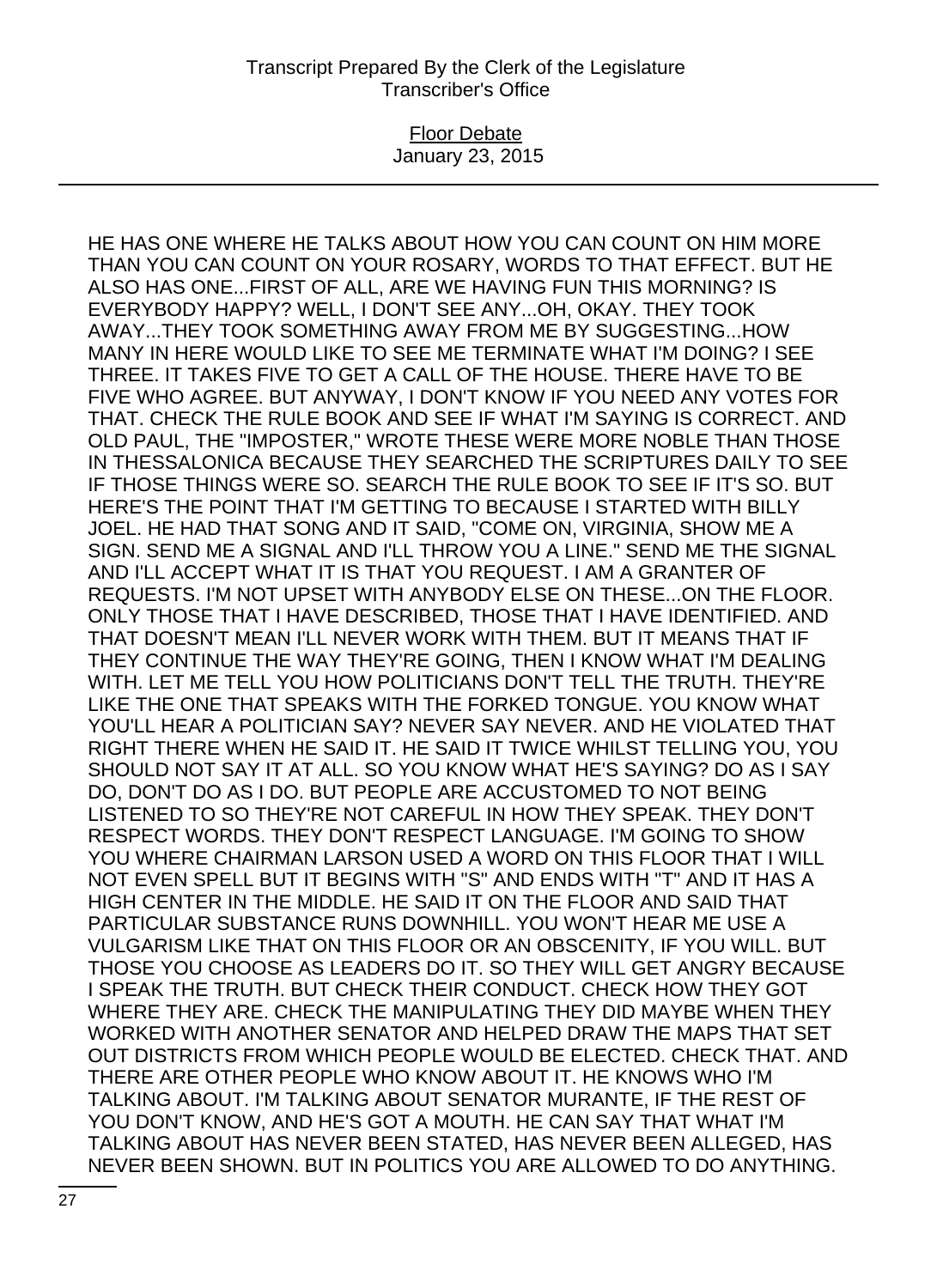[LB3]

PRESIDENT FOLEY: ONE MINUTE. [LB3]

SENATOR CHAMBERS: YOU'RE ALLOWED TO SAY ANYTHING. LIES ARE NOT LIES WHEN THEY'RE STATED BY POLITICIANS. I'VE GOT ONE MORE THING I GOT TO SAY SO I'M GOING TO PUT MY...NO, I'LL LET THIS BILL GO AND THEN I'LL SAY IT ON THE NEXT ONE. THANK YOU. [LB3]

PRESIDENT FOLEY: THANK YOU, SENATOR CHAMBERS. SENATOR KRIST WAIVES CLOSING. THE QUESTION IS THE ADVANCE OF LB3 TO E&R INITIAL. ALL THOSE IN FAVOR VOTE AYE; ALL THOSE OPPOSED VOTE NAY. HAVE YOU ALL VOTED? RECORD, PLEASE, MR. CLERK. [LB3]

ASSISTANT CLERK: 38 AYES, 0 NAYS ON THE ADVANCEMENT OF THE BILL, MR. PRESIDENT. [LB3]

PRESIDENT FOLEY: THANK YOU, MR. CLERK. LB3 ADVANCES. WE MOVE NOW TO LB4. SENATOR KRIST, YOU'RE RECOGNIZED. MR. CLERK. [LB3 LB4]

ASSISTANT CLERK: MR. PRESIDENT, LB4, INTRODUCED BY SENATOR KRIST AS CHAIR OF THE BOARD. (READ TITLE). THE BILL WAS READ FOR THE FIRST TIME ON JANUARY 8, PLACED ON GENERAL FILE. [LB4]

PRESIDENT FOLEY: THANK YOU, MR. CLERK. SENATOR KRIST, YOU'RE RECOGNIZED TO OPEN ON LB4. [LB4]

SENATOR KRIST: THANK YOU, MR. PRESIDENT. LB4 REPEALS SEVEN OBSOLETE SECTIONS OF THE STATUTES RELATING TO THE NEBRASKA OPPORTUNITY ZONE ACT THAT TERMINATED DECEMBER 31, 2010. I'D APPRECIATE YOUR SUPPORT IN MOVING LB4 TO SELECT FILE. [LB4]

PRESIDENT FOLEY: THANK YOU, SENATOR KRIST. SENATOR CHAMBERS. [LB4]

SENATOR CHAMBERS: I'LL BE VERY BRIEF THIS TIME. I CAN'T PROMISE THAT ABOUT ALL THE OTHERS. BUT THERE ARE TWO THINGS I'VE ALWAYS SAID IN THE PAST WHEN I'M IN A POSITION WHERE I HAVE TO SPEAK AT LENGTH. EVERYTHING THE LEGISLATURE NEEDS TO DO IN THAT PARTICULAR SESSION WILL BE DONE. EVERYTHING THAT NEEDS TO BE DONE WILL BE DONE. AND IF IT LOOKS LIKE IT MAY NOT BE DONE, THEN I WILL HELP FACILITATE ITS BEING DONE. TALK TO ANY PERSON WHO HAS BEEN A SPEAKER DURING THE TIME I'VE BEEN IN THE LEGISLATURE AND THOSE PEOPLE WILL TELL YOU HOW I WAS A FACILITATOR. I WOULD SAY THE THINGS THAT THEY COULDN'T SAY. I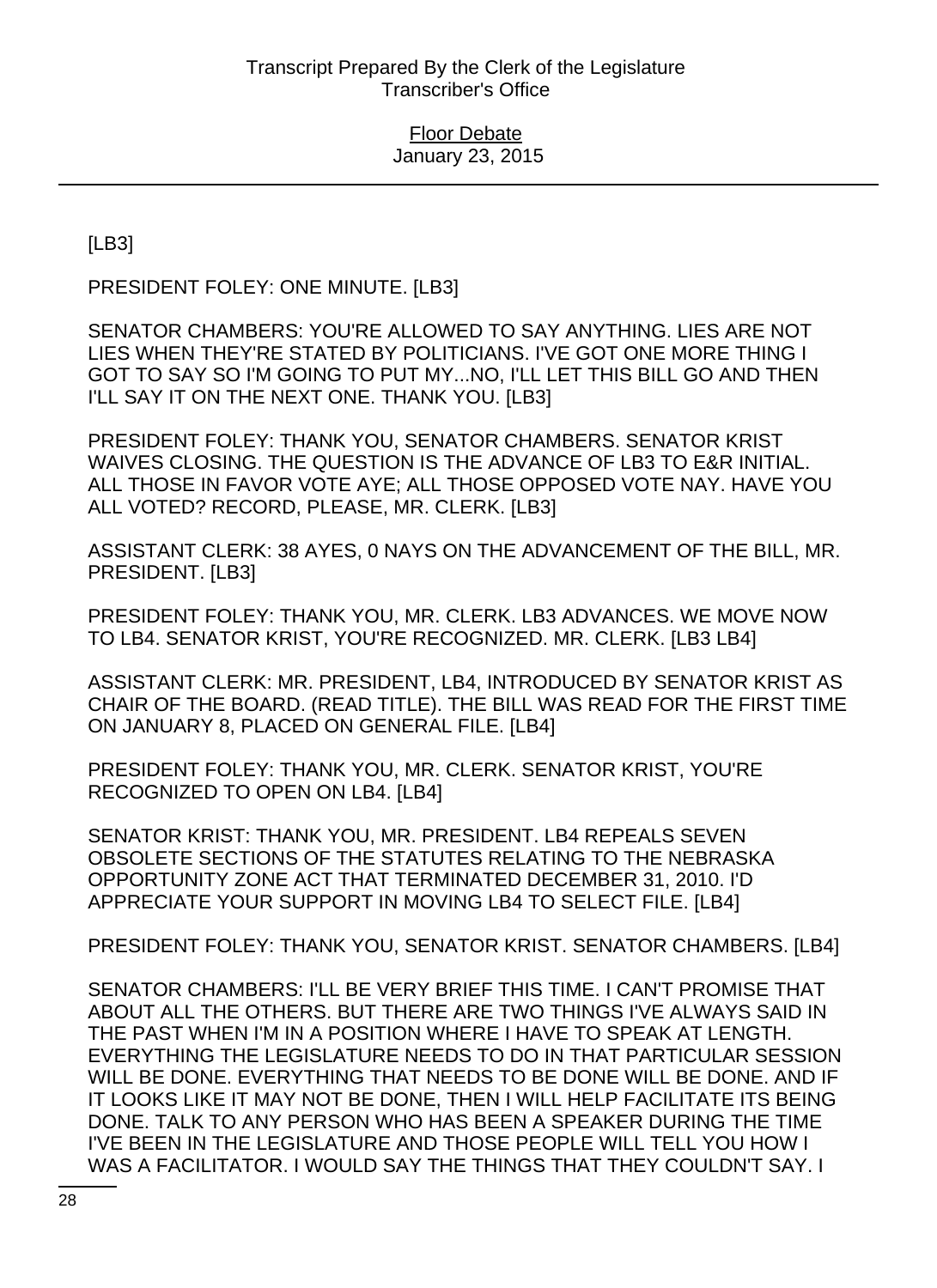### Floor Debate January 23, 2015

WOULD DO THE THINGS THAT THEY COULDN'T DO FOR FEAR OF IT DAMAGING THEIR EFFECTIVENESS BUT THEY KNEW THAT I WOULD DO IT BECAUSE I HAVE CONCERN FOR THE LEGISLATURE AS AN INSTITUTION. AND THAT'S THE WAY I OPERATE. I'M TEACHING THIS MORNING. NOBODY WHO HAD A HARD TEACHER LIKED THAT TEACHER AT THE TIME, NOBODY. YOU HAVE TO STUDY. YOU HAVE TO KNOW WHAT YOU'RE SUPPOSED TO KNOW WHEN YOU COME TO CLASS. AND IF WISHES COULD KILL, THAT TEACHER WOULD HAVE MET AN UNKIND FATE. BUT A FUNNY THING, YEARS LATER WHEN YOU HEAR PEOPLE TALK ABOUT THE TEACHERS THEY REMEMBER AND WHO DID THE MOST FOR THEM, INVARIABLY IT'S SOMEBODY WHO THEY COULDN'T STAND AT THE TIME. BUT THEY LEARNED SOMETHING. YOU KNOW WHY THEY CAN'T STAND THAT PERSON? CHANGE IS DIFFICULT. WHETHER YOU'RE A VERY YOUNG PERSON OR A VERY OLD PERSON, YOU BECOME ACCUSTOMED TO DOING THINGS A CERTAIN WAY AND IT IS EASIER. AS I OFTEN QUOTE, ALL RIVERS AND MOST PEOPLE ARE CROOKED BECAUSE THEY FOLLOW THE PATH OF LEAST RESISTANCE. YOU CAN GOOGLE TO FIND OUT WHO SAID THIS BECAUSE I'M JUST RETAILING. SOMEBODY ELSE ORIGINATED IT. HE WAS A GALLEY SLAVE. AND THAT IS THE PERSON WHO SITS DOWN IN THE HOLD OF THIS BIG OLD BOAT WITH A ROW AND YOU HAVE TO ROW, ROW, ROW THIS BOAT. AND THE RHYME WAS...BECAUSE HE WAS LIBERATED. HE SAID, MY VERY CHAINS AND I GREW FRIENDS, SO MUCH ALONG COMMUNION TENDS TO MAKE US WHAT WE ARE THAT I RELINQUISH MY CHAINS WITH A MOURNFUL SIGH. HE WAS GIVING UP SOMETHING THAT WAS A SYMBOL OF HIS DEGRADATION, A DENIAL OF HIS HUMANITY. BUT HE WAS FAMILIAR WITH IT. HE HAD ACCEPTED IT AS HIS FATE. HE HAD ADAPTED TO IT, HAD ADJUSTED TO IT, AND THAT WAS TO BE HIS LIFE. AND WHEN SOMEBODY SET HIM ADRIFT, IT WAS VERY DIFFICULT. SO, THERE ARE GOING TO BE THINGS THAT I'M GOING TO SAY, THAT I'M GOING TO DO, AND YOU'RE NOT GOING TO LIKE IT AND YOU CERTAINLY ARE NOT GOING TO LIKE ME. BUT THAT MAKES ME NO DIFFERENCE. I'M IN GOOD COMPANY. DIDN'T THEY MAKE A GUY WHO WENT AROUND ASKING PEOPLE QUESTIONS TAKE HEMLOCK? THAT'S POISON. WASN'T THERE ANOTHER GUY WHO ONE WEEK THEY WERE LAYING PALM LEAVES IN FRONT OF THE JACKASS HE WAS RIDING AND SHOUTING HOSANNA, THEN A WEEK LATER THE SAME MOB WAS HOLLERING CRUCIFY HIM? YOU ALL FAMILIAR WITH THAT? SO WHAT DIFFERENCE DOES IT MAKE WHAT THE MOB SAYS? THEY'RE NOT THINKING. THAT'S ALL I'LL SAY ON THIS BILL. WHAT I HAVE TO SAY AGAIN I'LL SAY ON THE NEXT ONE. THANK YOU, MR. PRESIDENT. [LB4]

PRESIDENT FOLEY: THANK YOU, SENATOR CHAMBERS. SENATOR KRIST WAIVES CLOSING. THE QUESTION IS THE ADVANCE OF LB4 TO E&R INITIAL. ALL THOSE IN FAVOR VOTE AYE; ALL THOSE OPPOSED VOTE NAY. HAVE YOU ALL VOTED? RECORD, PLEASE, MR. CLERK. [LB4]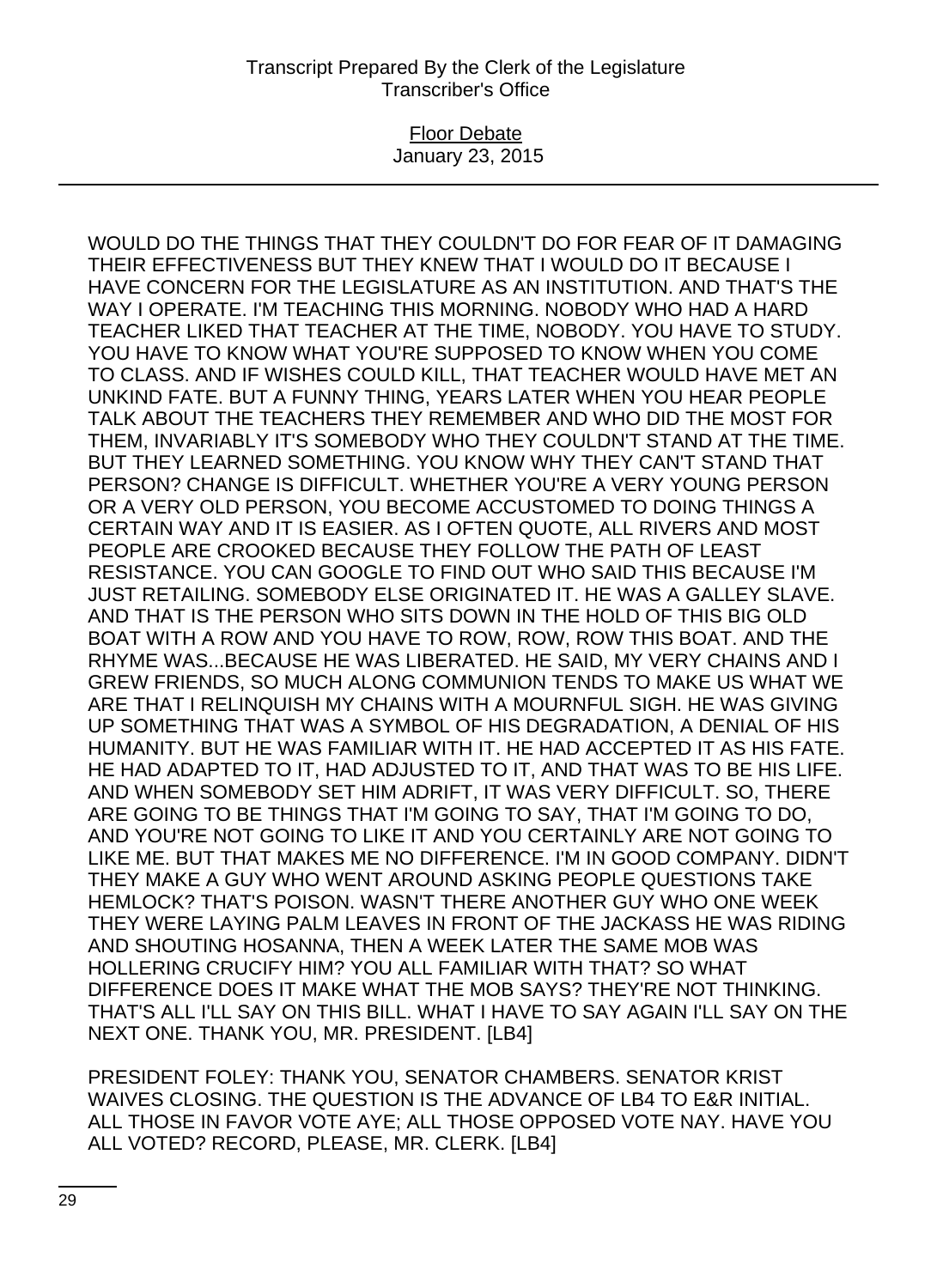ASSISTANT CLERK: 39 AYES, 0 NAYS ON THE ADVANCEMENT OF THE BILL, MR. PRESIDENT. [LB4]

PRESIDENT FOLEY: THANK YOU, MR. CLERK. LB4 ADVANCES. LB5, MR. CLERK. [LB4 LB5]

ASSISTANT CLERK: MR. PRESIDENT, LB5, INTRODUCED BY SENATOR KRIST AS CHAIR OF THE BOARD. (READ TITLE.) THE BILL WAS READ FOR THE FIRST TIME ON JANUARY 8, PLACED DIRECTLY ON GENERAL FILE. [LB5]

PRESIDENT FOLEY: THANK YOU, MR. CLERK. SENATOR KRIST, YOU'RE RECOGNIZED TO OPEN ON LB5. [LB5]

SENATOR KRIST: THANK YOU, MR. PRESIDENT. LB5 REPEALS FIVE OBSOLETE SECTIONS OF LAW RELATING TO THE NEBRASKA INNOVATION HIGH WAGE EMPLOYMENT ACT THAT TERMINATED JANUARY 1, 2011. I'D APPRECIATE YOUR SUPPORT IN MOVING LB5 TO SELECT FILE. [LB5]

PRESIDENT FOLEY: THANK YOU, SENATOR KRIST. SENATOR CHAMBERS. [LB5]

SENATOR CHAMBERS: THANK YOU. MR. PRESIDENT, MEMBERS OF THE LEGISLATURE, IT IS NECESSARY THAT THESE BILLS GO AHEAD AND MOVE AND THAT'S ABOUT ALL ANYBODY COULD EXPECT TO BE DONE THIS MORNING, BEING REALISTIC. BUT I'VE GOT TO TRY TO FINISH SOMETHING THAT JUMPED INTO MY MIND. SENATOR KOLTERMAN, AS THEY SAY IN THE HOUSES OF WORSHIP, IT LIES HEAVY ON MY HEART. BUT I DON'T HAVE A HEART SO IT LIES HEAVY ON WHATEVER WOULD BE THERE, THAT VACANT SPACE. THIS GUY THAT I TOLD YOU WAS RIDING THE JACKASS ONE WEEK AND THEY WERE PRAISING HIM AND THEY TREATED HIM LIKE A JACKASS THE NEXT WEEK AND WANTED TO KILL HIM, WELL, HE WAS TAKEN TO PILATE. PILATE WAS ONE OF THESE OLD ROUGH AND TUMBLE PEOPLE. HE WAS NOT THE HEROIC FIGURE THAT SOME PEOPLE PORTRAY HIM AS BEING. BUT HE EXAMINED HIM. HE SAID, WHAT ARE YOU EVEN HERE FOR? AND OTHER PEOPLE TOLD HIM WHAT HAPPENED. HE SAID, THAT'S NONSENSE, THESE PEOPLE TALKING ABOUT GOD AND CEREMONIES, AND WHAT DO YOU WANT ME TO DO WITH HIM? THEY SAID, WELL, YOU'RE THE HEAD OF THIS OPERATION, IF YOU DON'T DO YOUR JOB WE'RE GOING TO TELL CAESAR THAT YOU'RE NOT DOING YOUR JOB. SO BEING THE KIND OF MAN THAT HE WAS, NOT HAVING ANY DOGS IN THE FIGHT, AS THEY SAY, HE SAID, I KNOW WHAT I'M GOING TO DO. THESE PEOPLE HAVE LONG TRADITIONS OF BEING HOLY. THEY HAVE PROPHETS AND HAVE ALL THESE SUPERSTITIONS. THEY KNOW HOW MANY DAYS IT TOOK THE EARTH TO BE CREATED AND FISH AND FOWL AND EVERYTHING ELSE AND THEY TALK ABOUT ALL THIS RIGHTEOUSNESS,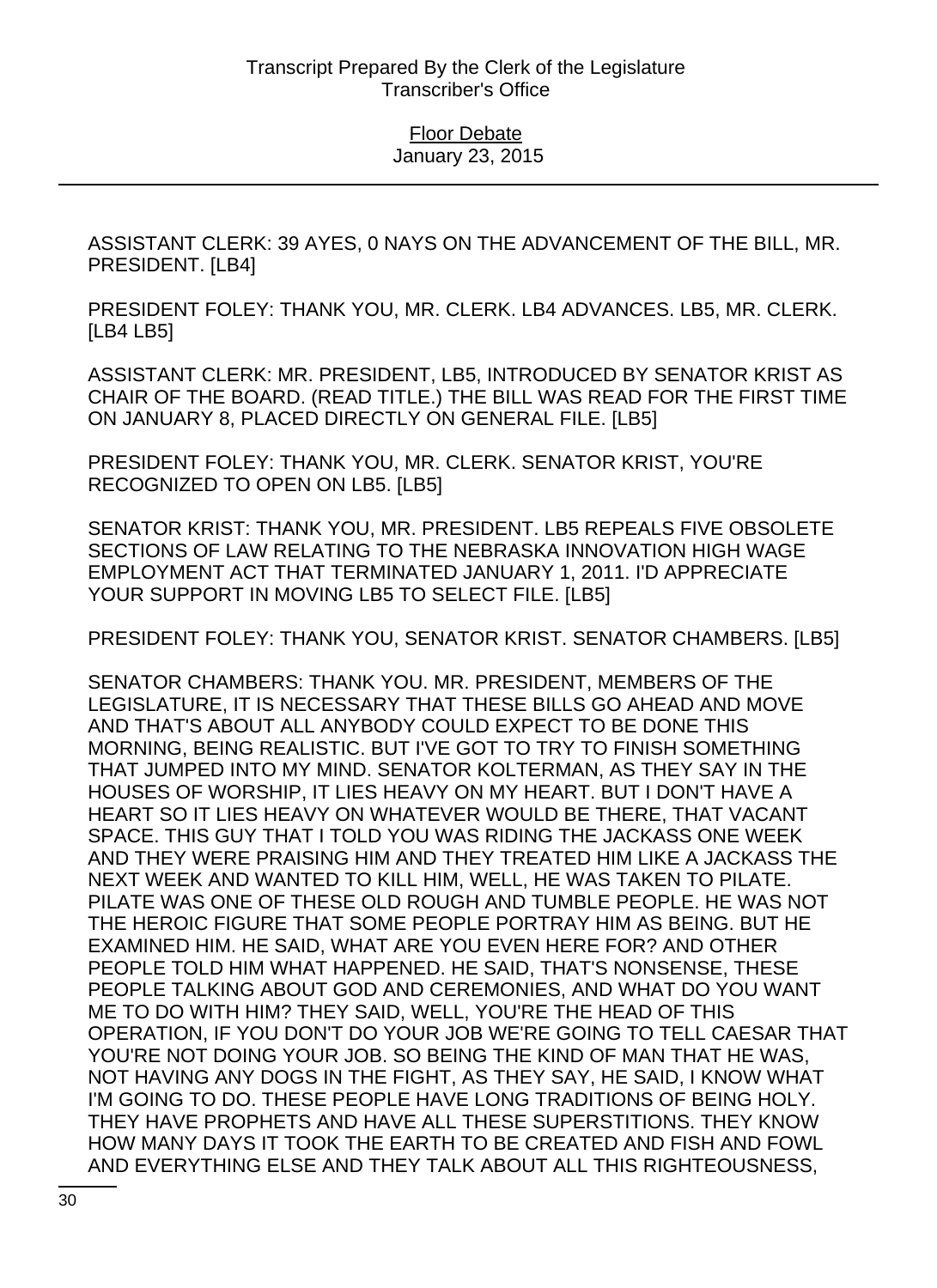### Floor Debate January 23, 2015

SO I'M GOING TO LET THEM DECIDE. AND THEY'LL TAKE THE RESPONSIBILITY OFF ME. SO THESE PEOPLE THAT HE WAS TALKING ABOUT HAD A CUSTOM AT THIS TIME OF THE YEAR. THEY WOULD ALWAYS EXTEND CLEMENCY TO SOMEBODY. SO WHAT PILATE DID, BECAUSE THIS FELLOW THAT HE WAS TALKING ABOUT WAS SHORTER THAN I AM--FIVE FEET THREE INCHES TALL, 112 POUNDS SOAKING WET--AND PILATE IS LOOKING AT HIM AND SAYING, ALL THESE PEOPLE ARE UPSET WITH THIS LITTLE FELLOW, SO I'M GOING TO MAKE THEM TURN HIM LOOSE. SO HE TOOK HIM OUT ON THIS BALCONY, AND HE TOLD HIS MEN, GO GET ME THE ROUGHEST, TOUGHEST, UGLIEST, MOST WRONGDOING PERSON WE'VE GOT IN CUSTODY AND BRING HIM TO ME. SO THEY BROUGHT THIS GUY TO HIM. AND HE WAS MEAN. HIS MOUTH TURNED UP AT ONE OF THE CORNERS, NOT BECAUSE HE HAD AN INFIRMITY, BUT THAT'S THE WAY HE CARRIED THAT EXPRESSION. URGHHH! GROWLED AT PEOPLE. IN FACT, HIS NAME WAS "GROWLEST." ACTUALLY, IT WAS BARABBAS. BUT HERE IS THIS LITTLE-BITTY FELLOW, FIVE FEET THREE INCHES TALL, 112 POUNDS SOAKING WET, AND HERE IS THIS TOWERING GIANT, HOWEVER TALL HE WAS, BUT WELL OVER SIX FEET TALL. AND IN THOSE DAYS, THAT WAS A GIANT. I DIDN'T TELL YOU HOW MUCH OVER SIX FEET. HE COULD HAVE BEEN 12 FEET TALL. BUT AT ANY RATE, HE WAS UNSHAVEN, LIKE I AM. BUT HIS BEARD WAS NOT WHITE. HAD HE LONG, DARK HAIR THAT CASCADED DOWN OVER HIS SHOULDERS. SOME OF IT FELL OVER HIS FACE. BUT YOU COULD STILL SEE ENOUGH OF HIS FACE TO SEE THAT HE HAD A DIAGONAL SCAR GOING ACROSS HIS FACE FROM THE HAIRLINE ON THE LEFT SIDE OF HIS FOREHEAD DOWN ACROSS THAT LEFT EYEBROW, DOWN ACROSS HIS CHEEK AFTER MAKING A PAUSE AT HIS NOSE TO CUT THE BRIDGE OF HIS NOSE, DOWN ALONG HIS CHEEK, AND VANISHED INTO HIS BEARD ON THE LOWER RIGHT SIDE OF HIS FACE, BARABBAS. AND THEY TOLD WHAT HE DID, A MAN WHO COMMITTED... [LB5]

PRESIDENT FOLEY: ONE MINUTE, ILB51

SENATOR CHAMBERS: ...MURDER, MAYHEM, A BAD ACTOR. NOW, I'M PRESENTING THESE TWO GUYS TO YOU. I WANT YOU TO MAKE A CHOICE. THIS LITTLE FELLOW, I DIDN'T FIND ANYTHING WRONG WITH HIM, EXCEPT HE THINK HE'S MAGIC, THINK HE'S HOUDINI. I'LL FINISH WHEN I SPEAK AGAIN ON THE NEXT BILL. [LB5]

PRESIDENT FOLEY: THANK YOU, SENATOR CHAMBERS. SENATOR KRIST WAIVES CLOSING. THE QUESTION IS THE ADVANCE OF LB5 TO E&R INITIAL. ALL THOSE IN FAVOR VOTE AYE; ALL THOSE OPPOSED VOTE NAY. HAVE YOU ALL VOTED? RECORD, PLEASE, MR. CLERK. [LB5]

ASSISTANT CLERK: 40 AYES, 0 NAYS ON THE ADVANCEMENT OF THE BILL, MR.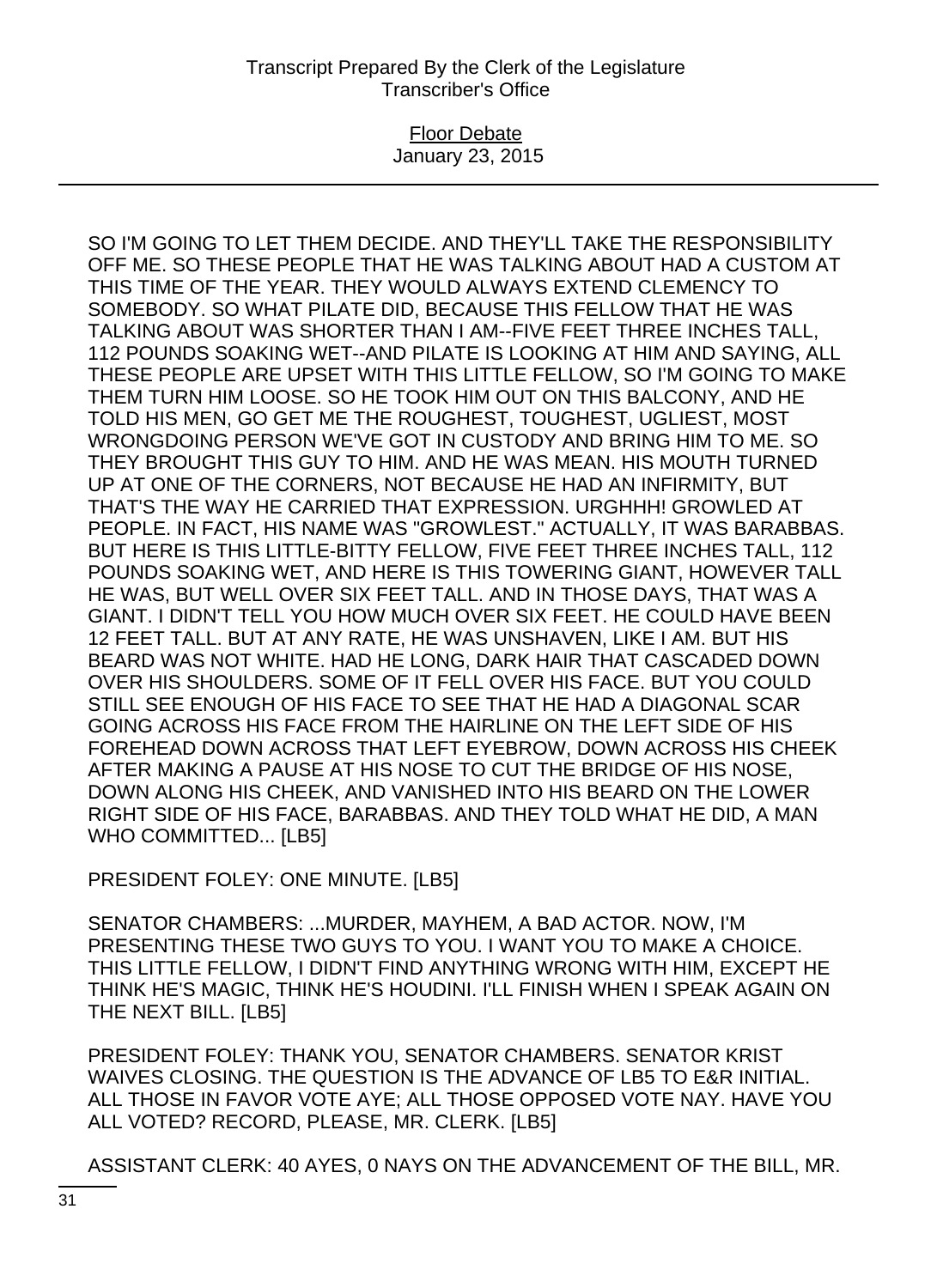## PRESIDENT. [LB5]

PRESIDENT FOLEY: THE BILL ADVANCES. MR. CLERK, WE'LL PROCEED TO GENERAL FILE, LB6. [LB5 LB6]

ASSISTANT CLERK: LB6, MR. PRESIDENT, WAS INTRODUCED BY SENATOR KRIST AS CHAIR OF THE BOARD. (READ TITLE.) THE BILL WAS READ FOR THE FIRST TIME ON JANUARY 8. THE BILL WAS PLACED DIRECTLY ON GENERAL FILE. [LB6]

PRESIDENT FOLEY: THANK YOU, MR. CLERK. SENATOR KRIST, YOU'RE RECOGNIZED TO OPEN ON LB6. [LB6]

SENATOR KRIST: THANK YOU, MR. PRESIDENT. LB6 REPEALS A PROVISION THAT TERMINATED JUNE 30, 2011. I'D APPRECIATE YOUR SUPPORT IN MOVING LB6 TO SELECT FILE. [LB6]

PRESIDENT FOLEY: THANK YOU, SENATOR KRIST. SENATOR CHAMBERS. [LB6]

SENATOR CHAMBERS: THANK YOU. MR. PRESIDENT, MEMBERS OF THE LEGISLATURE, BY THE WAY, GIANTS CAME INTO BEING IF YOU ACCEPT THAT STORY IN THE "BIBBLE" WAY IN THE FIRST PART OF THE BOOK. THE SONS OF GOD, ANGELS, CAME DOWN AMONG MEN AND HAD CHILDREN AND PRODUCED GIANTS IN THE LANDS IN THOSE DAYS. SO GOLIATH DESCENDED FROM ANGELS. AND BY THE WAY, EVERY ANGEL, BASED ON THE "BIBBLE," WAS A MALE. BUT BACK TO THIS STORY, HERE'S THIS GIANT. HE'S STILL DESCRIBED THE WAY THAT I SAID EARLIER. AND HE'S GLARING AT THESE PEOPLE VERY DEFIANTLY, TELLING THEM BY HIS POSTURE, DO YOUR WORST, I HAVE CONTEMPT FOR ALL OF YOU. AND ONE OF THE RELIGIOUS PEOPLE WAS CLOSE TO HIM, SO HE HOCKED UP ONE OF THOSE "LOOGIES," AS THEY CALL THEM, AND SPAT ON HIM, SHOWING HIS CONTEMPT. ALL YOU CAN TAKE FROM ME IS MY LIFE. AND YOU DON'T TAKE IT. I GIVE IT. YOU COULDN'T TAKE MY LIFE FROM ME IF I DIDN'T GIVE IT. BUT DO YOUR WORST, VERMIN. AND PILATE LIKED THIS. HE SAID, UM-HUM, THE LITTLE FELLOW IS GOING TO BE SPARED. BUT THEY HATED FOR SOME REASON THIS LITTLE-BITTY FELLOW WHO HAD DONE NO WRONG THAT COULD BE FOUND WHEN HE HAD BEEN ABUSED, WHIPPED, GAVE HIM THE THIRD DEGREE. SO, HE SAID, ACCORDING TO YOUR CUSTOM, WE RELEASE A CONDEMNED PERSON AT THIS TIME. WHO DO YOU WANT ME TO RELEASE? I AM WHAT YOU WOULD CALL A HEATHEN. YOU WANT ME TO RELEASE THIS LITTLE FELLOW WITH WHOM I FIND NO FAULT AND THE SYSTEM OF LAWS UNDER WHICH WE OPERATE WOULD FIND NO FAULT OR THIS CREATURE WHO SPAT ON ONE OF YOUR RELIGIOUS LEADERS? WHICH ONE DO YOU WANT? WELL, THEY DIDN'T KNOW WHAT TO SAY BECAUSE, LIKE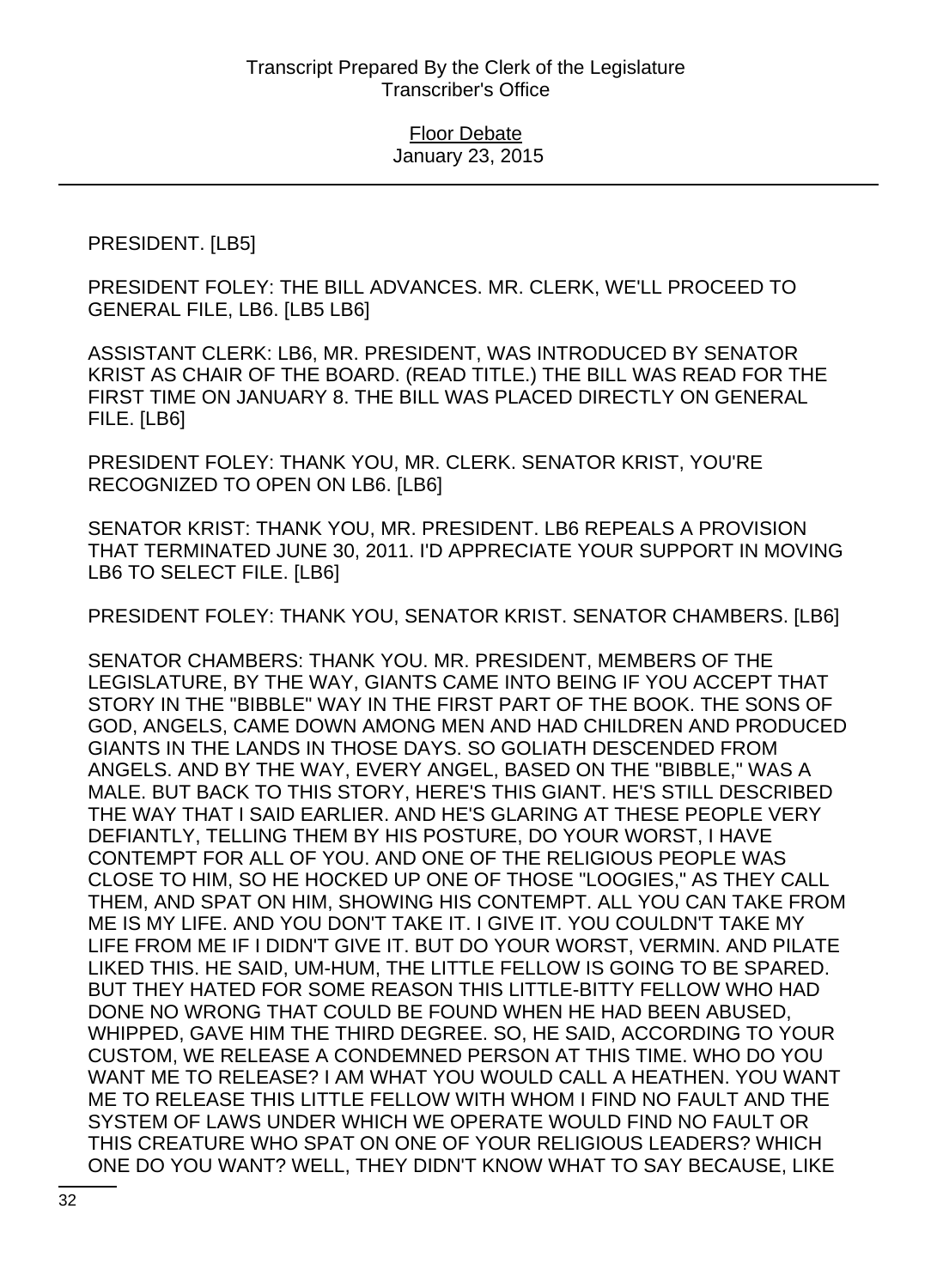### Floor Debate January 23, 2015

ORDINARY PEOPLE, IT WAS KIND OF EFFECTIVE TO THEM. AND THEY SAID, NOW THIS LITTLE FELLOW HASN'T DONE ANYTHING, THIS GUY HAS DONE ALL OF THAT, LITTLE FELLOW HAS BEEN LOOKING DOWN THE WHOLE TIME, NOT OFFENDING ANYBODY, AND THIS GUY IS SHOWING US HOW MUCH HE DISLIKES US. SO WHILE THEY'RE GOING THROUGH THIS THE RELIGIOUS PEOPLE, AS THEY ALWAYS DO...BECAUSE RELIGION STARTS WARS. IT DOESN'T STOP ANY. RELIGION KILLS PEOPLE, NEVER SAVES ANYBODY'S LIFE. TO THE QUESTION, WHOM SHALL I RELEASE, THE RELIGIOUS PEOPLE SAID, BARABBAS. THEN THE MULTITUDE ECHOED WHAT THE RELIGIOUS PEOPLE SAID: BARABBAS, RELEASE UNTO US BARABBAS. AND PILATE WAS TAKEN ABACK. HE SAID, RELEASE BARABBAS? YES. WELL, WHAT SHOULD DO I WITH THIS LITTLE FELLOW? AND, AGAIN, THE RELIGIOUS PEOPLE, LIKE THOSE WHO PRAY HERE EVERY MORNING, PILATE HAD UNDERESTIMATED THESE PEOPLE, LIKE I MAY BE UNDERESTIMATING SOME OF MY COLLEAGUES WHO I THINK SHOULD DO THE RIGHT THING BUT PROBABLY WON'T. THEY SAID, THE RELIGIOUS PEOPLE, CRUCIFY HIM. AND THE MULTITUDE, THE MOB, THOSE WHO DO WHATEVER THEY PERCEIVE AS A LEADER TELLS THEM TO DO, AND IN THIS CASE TOLD HIM WHAT TO SAY. THEY SAID, CRUCIFY HIM. AND HE SAID, CRUCIFY HIM? OH? REALLY? SHOULD I CRUCIFY YOUR KING? AND THEY SAID, DON'T SAY HE IS OUR KING, SAY THAT HE SAID HE'S OUR KING. AND PILATE HAD WRITTEN "KING." [LB6]

PRESIDENT FOLEY: ONE MINUTE. [LB6]

SENATOR CHAMBERS: AND THEY SAID, TAKE THAT DOWN. BY THIS TIME PILATE IS IRATE, DISGUSTED, AND INDIGNANT. AND HE LOOKED OUT THERE AT THESE RELIGIOUS HYPOCRITES AND SAID, WHAT I HAVE WRITTEN, I HAVE WRITTEN. YOU CAN DECIDE WHAT'S GOING TO HAPPEN TO THIS LITTLE FELLOW BUT YOU CAN'T MAKE ME DO ANYTHING. AND TO SHOW YOU HOW MUCH CONTEMPT I'VE GOT, GO GET ME A BASIN OF WATER, A BASIN AND A PITCHER OF WATER. POUR THE WATER OVER MY HANDS. HE SAID, I WASH MY HANDS OF THIS. IT IS ALL ON YOU. AIN'T THAT A STORY? FAIRY TALES COME TRUE. THEY CAN HAPPEN TO YOU IF YOU'RE YOUNG AT HEART. THANK YOU, MR. PRESIDENT. [LB6]

PRESIDENT FOLEY: THANK YOU, SENATOR CHAMBERS. SENATOR KRIST WAIVES CLOSING. THE QUESTION IS THE ADVANCE OF LB6 TO E&R INITIAL. ALL THOSE IN FAVOR VOTE AYE; ALL THOSE OPPOSED VOTE NAY. HAVE YOU ALL VOTED? RECORD, PLEASE, MR. CLERK. [LB6]

ASSISTANT CLERK: 35 AYES, 0 NAYS ON THE MOTION TO ADVANCE THE BILL, MR. PRESIDENT. [LB6]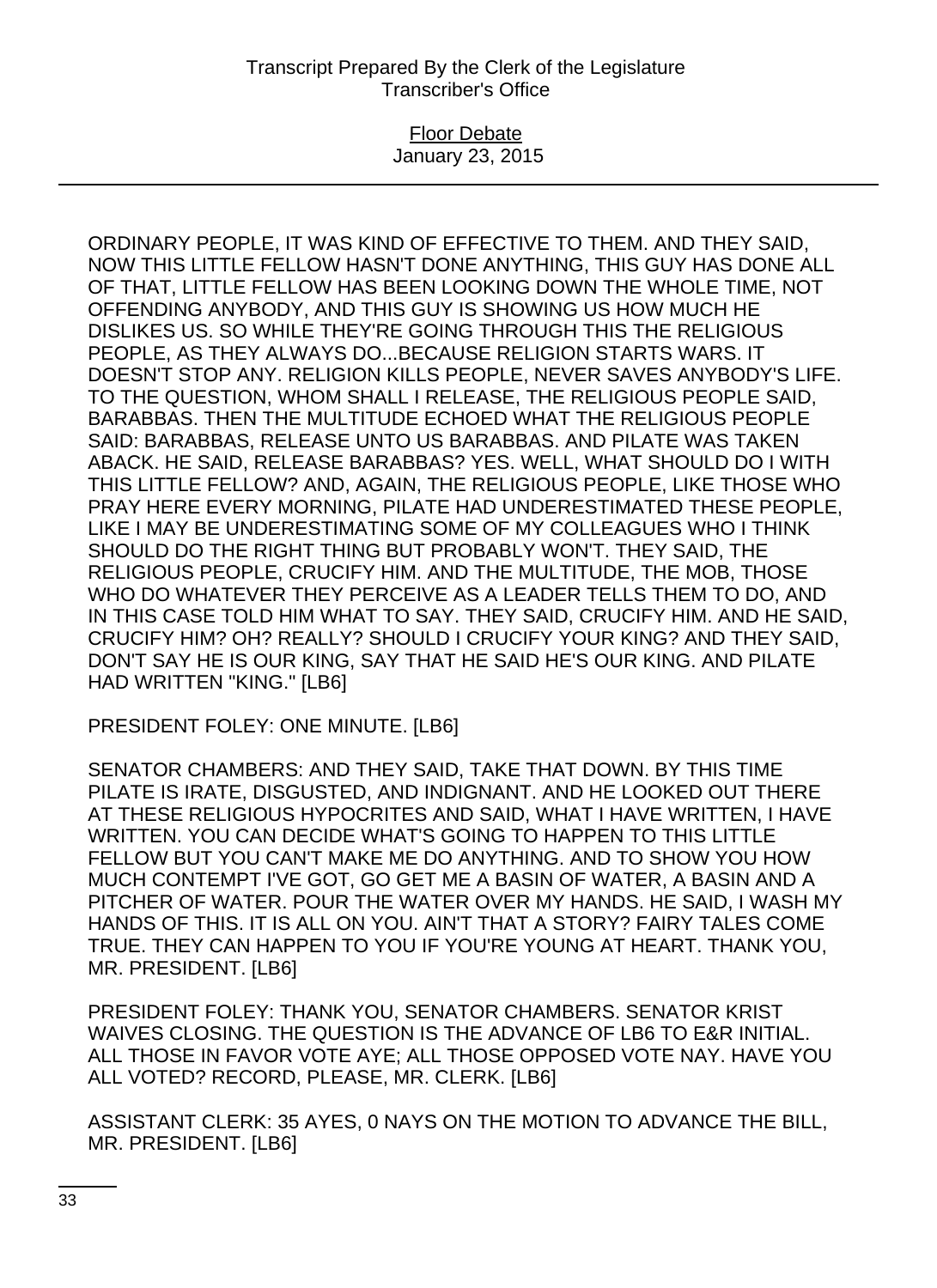PRESIDENT FOLEY: THANK YOU, MR. CLERK. THE BILL ADVANCES. MR. CLERK, WE'LL PROCEED TO GENERAL FILE, LB7. [LB6 LB7]

ASSISTANT CLERK: MR. PRESIDENT, LB7, INTRODUCED BY SENATOR KRIST AS CHAIR OF THE BOARD. (READ TITLE.) THE BILL WAS READ FOR THE FIRST TIME ON JANUARY 8, PLACED DIRECTLY ON GENERAL FILE. [LB7]

PRESIDENT FOLEY: THANK YOU, MR. CLERK. SENATOR KRIST, YOU ARE RECOGNIZED TO OPEN ON LB7. [LB7]

SENATOR KRIST: THANK YOU, MR. PRESIDENT. LB7 REPEALS A SECTION OF LAW THAT TERMINATED ON JUNE 30, 2011. I WOULD APPRECIATE YOUR SUPPORT IN MOVING LB7 TO SELECT FILE. [LB7]

PRESIDENT FOLEY: THANK YOU, SENATOR KRIST. SEEING NO SENATORS IN THE QUEUE, SENATOR KRIST WAIVES CLOSING. THE QUESTION IS THE ADVANCE OF LB7 TO E&R INITIAL. ALL THOSE IN FAVOR VOTE AYE; ALL THOSE OPPOSED VOTE NAY. HAVE YOU ALL VOTED? RECORD, PLEASE, MR. CLERK. [LB7]

ASSISTANT CLERK: 38 AYES, 0 NAYS ON THE ADVANCEMENT OF THE BILL. [LB7]

PRESIDENT FOLEY: THANK YOU, MR. CLERK. THE BILL ADVANCES. MR. CLERK, WE'LL PROCEED TO GENERAL FILE, LB8. [LB7 LB8]

ASSISTANT CLERK: LB8, INTRODUCED BY SENATOR KRIST AS CHAIR OF THE BOARD. (READ TITLE.) THE BILL WAS READ FOR THE FIRST TIME ON JANUARY 8, PLACED DIRECTLY ON GENERAL FILE. [LB8]

PRESIDENT FOLEY: THANK YOU, MR. CLERK. SENATOR KRIST, YOU'RE RECOGNIZED TO OPEN ON LB8. [LB8]

SENATOR KRIST: THANK YOU, MR. PRESIDENT. LB8 REPEALS AN OBSOLETE STATUTE PERTAINING TO THE CHILDREN'S BEHAVIORAL HEALTH OVERSIGHT COMMITTEE WHICH WAS TERMINATED ON DECEMBER 31, 2012. THE BILL ALSO ELIMINATES A REFERENCE TO THE COMMISSION FOUND IN ANOTHER SECTION OF LAW. I WOULD APPRECIATE YOUR SUPPORT IN MOVING LB8 TO SELECT FILE. [LB8]

PRESIDENT FOLEY: THANK YOU, SENATOR KRIST. SEEING NO SENATORS IN THE QUEUE, SENATOR KRIST WAIVES CLOSING. QUESTION IS THE ADVANCE OF LB8 TO E&R INITIAL. ALL THOSE IN FAVOR VOTE AYE; ALL THOSE OPPOSED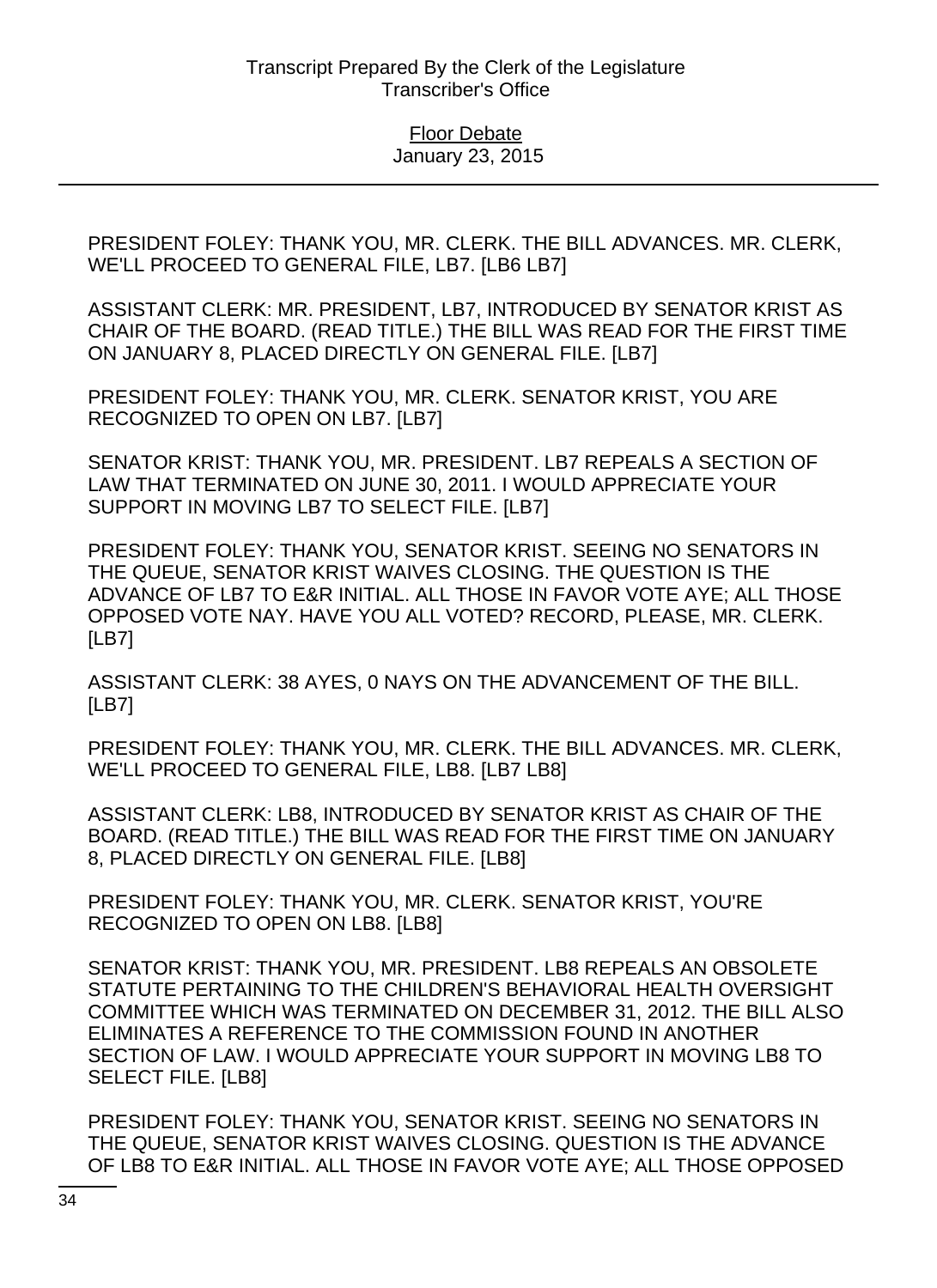VOTE NAY. HAVE YOU ALL VOTED? RECORD, PLEASE, MR. CLERK. [LB8]

ASSISTANT CLERK: 38 AYES, 0 NAYS ON THE MOTION TO ADVANCE THE BILL, MR. PRESIDENT. [LB8]

PRESIDENT FOLEY: THANK YOU, MR. CLERK. LB8 ADVANCES. MR. CLERK, WE MOVE TO GENERAL FILE, LB9. [LB8 LB9]

ASSISTANT CLERK: LB9 WAS INTRODUCED BY SENATOR KRIST AS CHAIR OF THE BOARD. (READ TITLE.) THE BILL WAS READ FOR THE FIRST TIME ON JANUARY 8, PLACED DIRECTLY ON GENERAL FILE. [LB9]

PRESIDENT FOLEY: THANK YOU, MR. CLERK. SENATOR KRIST, YOU'RE RECOGNIZED TO OPEN ON LB9. [LB9]

SENATOR KRIST: THANK YOU, MR. PRESIDENT. LB9 REPEALS AN OBSOLETE STATUTE PERTAINING TO THE REPUBLICAN RIVER BASIN WATER SUSTAINABILITY TASK FORCE, TERMINATED ON JUNE 30, 2012, AND REPEALS A FUND THAT IS NO LONGER NEEDED. I WOULD I APPRECIATE YOUR SUPPORT TO MOVE LB9 TO SELECT FILE. [LB9]

PRESIDENT FOLEY: THANK YOU, SENATOR KRIST. SENATOR SCHUMACHER. [LB9]

SENATOR SCHUMACHER: THANK YOU, MR. PRESIDENT, MEMBERS OF THE BODY. IS THERE ANY DOUBT THAT SENATOR CHAMBERS OR ANY ONE OF US COULD HAVE STALLED THESE PROCEEDINGS OUT ON THE VERY FIRST BILL? AFTER THE LESSONS SENATOR CHAMBERS MENTIONED TODAY, THERE SHOULD BE NO DOUBT IN ANYBODY'S MIND OF THE KIND OF POWER THAT EVERY ONE OF US HAS. BUT NOW WITH PLENTY OF TIME TO GO OUT AND EAT WITH THE LOBBY IF YOU HAVE AN APPOINTMENT WITH THE LOBBY, PLENTY OF TIME LEFT ON THE CLOCK, WE'RE RIGHT UP THROUGH OUR AGENDA, WITH VALUABLE LESSONS, AND I YIELD THE BALANCE OF MY TIME TO SENATOR CHAMBERS. [LB9]

PRESIDENT FOLEY: SENATOR CHAMBERS. [LB9]

SENATOR CHAMBERS: THANK YOU, "PROFESSOR" SCHUMACHER. THANK YOU, MR. PRESIDENT. AND WE STARTED WITH A BANG PERHAPS AND I DON'T REALLY WANT US TO END WITH A WHIMPER. BUT I BELIEVE IN SYMMETRY. THE SYMMETRY IS MADE PERFECT WHEN I AT LEAST END THE WAY I BEGAN STARTING THE PROCEEDINGS, MORE OR LESS ENDING THEM. I WILL NOT HAVE THE LAST WORD. BUT I CAN HAVE THE NEXT-TO-THE-LAST WORD. JUST